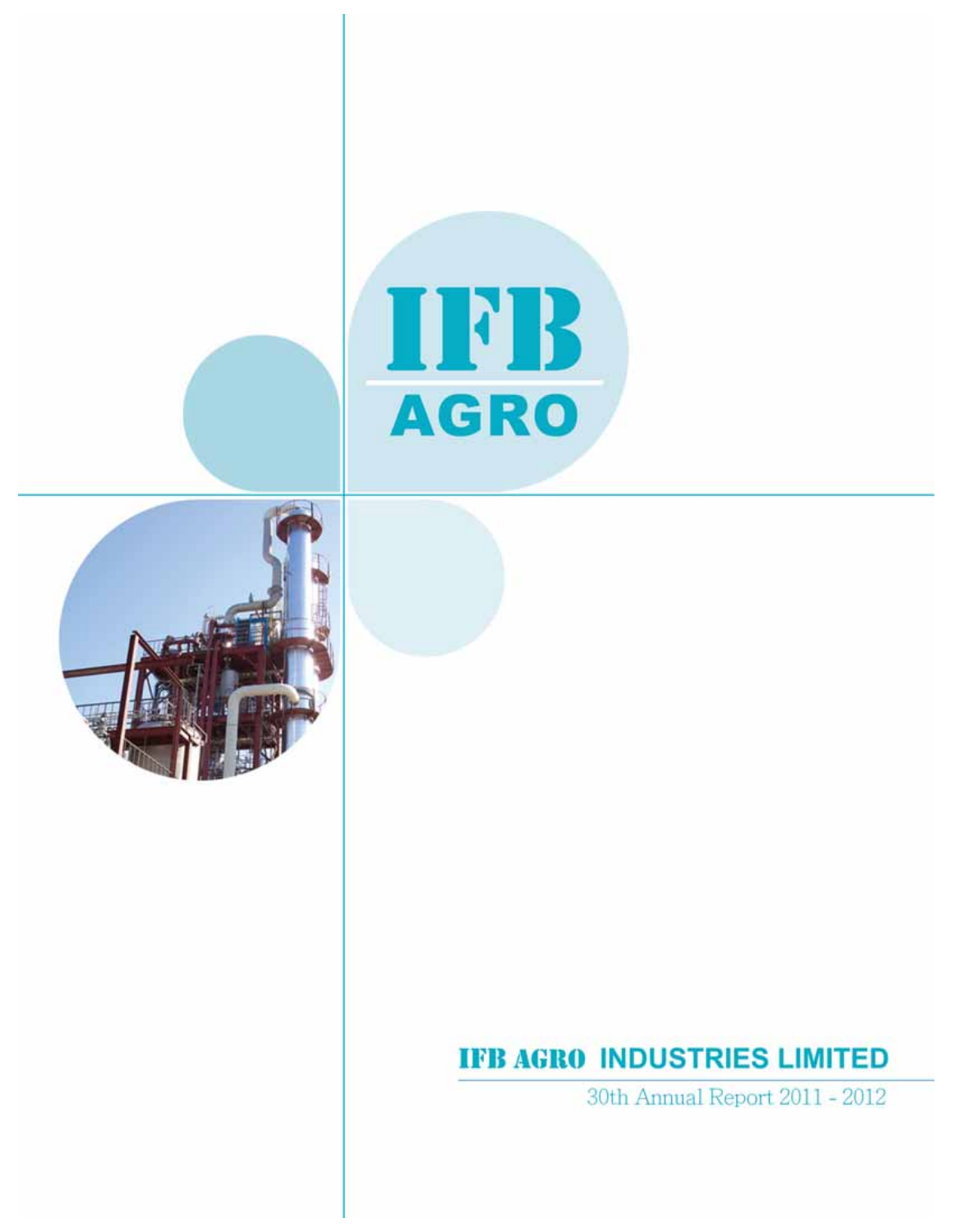

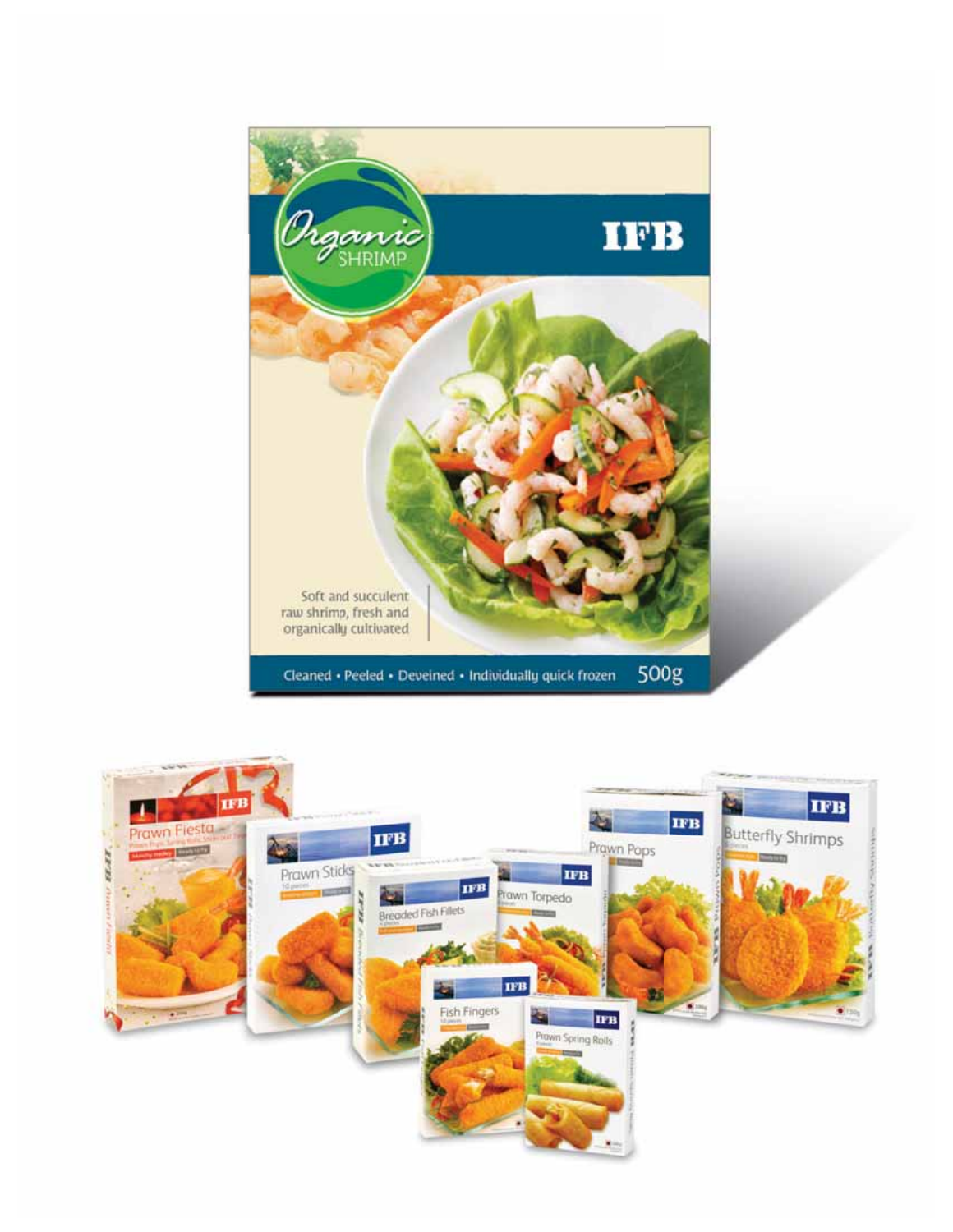

#### **BOARD OF DIRECTORS**

Mr. Bijon Nag *Chairman* Mr. Bikram Nag *Joint Executive Chairman* Mr. Arup Kumar Banerjee *Managing Director*

#### **DIRECTORS**

Mr. Nandan Bhattacharya Mr.Amitabha Kumar Nag Mr. H R Agarwal Mr. M K Vijay Mr. S K Mukherji

#### $\blacksquare$ **VP - FINANCE & COMPANY SECRETARY**

Mr. Rahul Choudhary Tel : 033-3984-9627 E-mail : complianceifbagro@ifbglobal.com

#### $\blacksquare$ **AUDITORS**

Haribhakti & Co. Chartered Accountants

#### $\blacksquare$ **BANKERS**

Indian Overseas Bank IDBI Bank Ltd.

#### $\blacksquare$ **REGISTERED OFFICE**

Plot No. IND-5, Sector-1 East Kolkata Township, Kolkata - 700 107 Website : **www.ifbagro.in**

#### $\blacksquare$ **REGISTRAR & SHARE TRANSFER AGENT**

*(For both Physical & Dematerialised Shares)* CB Management Services (P) Ltd. P-22, Bondel Road, Kolkata - 700 019 Tel : 4011 6700/11, 4011 6718/23 Fax No.: 4011 6739 E-mail: rta@cbmsl.com

#### **WORKS**

Noorpur, P.S. Diamond Harbour Dist. : South 24-Parganas West Bengal

Serampore Dist. : Hooghly West Bengal

Panagarh Bazar Bud Bud, Burdwan West Bengal

Maheshtala Dist. : South 24-Parganas West Bengal

Dankuni Dist. : Hooghly West Bengal

Marine Product Processing Plant Kasba Industrial Estate East Kolkata Township Kolkata - 700 107

#### **Contents**

| Notice                               | 3  |
|--------------------------------------|----|
| Directors' Report                    | 6  |
| Report on Corporate Governance       | 13 |
| Auditors' Report                     | 22 |
| Balance Sheet                        | 26 |
| Profit & Loss Account                | 27 |
| <b>Cash Flow Statement</b>           | 28 |
| <b>Notes on Financial Statements</b> | 29 |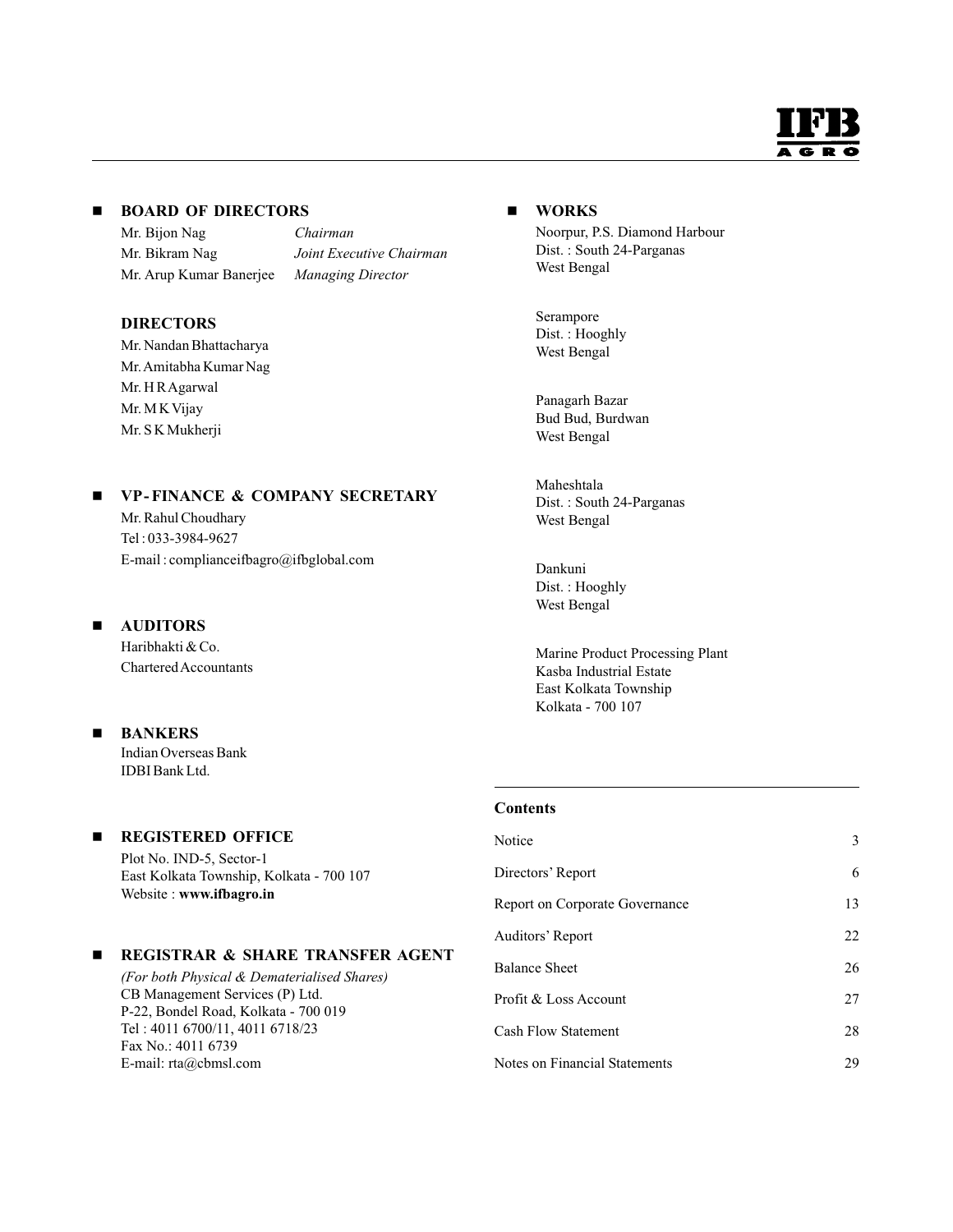|                                                               |           |           |          |                    |           |           |           |           |           | Rs in lacs |
|---------------------------------------------------------------|-----------|-----------|----------|--------------------|-----------|-----------|-----------|-----------|-----------|------------|
|                                                               | 2002-03   | 2003-04   | 2004-05  | 2005-06            | 2006-07   | 2007-08   | 2008-09   | 2009-10   | 2010-11   | 2011-12    |
| <b>Sales</b>                                                  | 16.059.61 | 16.536.41 |          | 19010.83 22,579.94 | 26,671.46 | 32,146.58 | 37,512.86 | 39,517.88 | 55,640.42 | 74,012.40  |
| Profit before Interest and<br>Tax (after extraordinary items) | 364.68    | 288.51    | 350.80   | 260.70             | 569.58    | 1,241.62  | 2,187.18  | 826.43    | 2,807.01  | 3,852.73   |
| Profit after Tax and<br><b>Extraordinary Items</b>            | 104.35    | 138.07    | 183.08   | 187.31             | 281.60    | 786.90    | 1,290.34  | 442.45    | 1,782.41  | 2,654.70   |
| Net Worth*                                                    | 4.334.64  | 4.398.92  | 4.628.43 | 4.715.71           | 4,846.51  | 5,693.87  | 7,336.15  | 7,806.00  | 9.498.64  | 11,980.53  |
| <b>Total Debts</b>                                            | 521.62    | 360.02    | 500.02   | 530.46             | 1,230.34  | 2,746.37  | 905.73    | 3,141.38  | 448.62    | 18.56      |
| Net Fixed Assets                                              | 3,938.58  | 3,454.30  | 3354.73  | 3,522.61           | 4,898.19  | 5,380.03  | 7,223.47  | 6,775.45  | 7,103.44  | 7,831.35   |
| Net Working Capital                                           | 1,337.13  | 1,382.55  | 1821.14  | 1,790.17           | 1,567.63  | 3,080.18  | 1,050.36  | 3,875.76  | 2,547.65  | 4,202.95   |
| Dividend $(\% )$                                              |           |           |          |                    |           |           |           |           |           |            |
| Earnings per share (Rs.)                                      | 1.35      | 1.79      | 2.38     | 2.43               | 3.65      | 10.21     | 16.40     | 5.53      | 22.26     | 33.15      |
| Book value per share $(Rs.)^*$                                | 56.24     | 57.08     | 60.05    | 61.19              | 62.88     | 73.88     | 91.62     | 97.49     | 118.63    | 149.62     |
| <b>Key Ratios:</b>                                            |           |           |          |                    |           |           |           |           |           |            |
| Return on Capital Employed                                    | 7.51      | 6.06      | 6.84     | 4.97               | 9.37      | 15.48     | 28.55     | 7.55      | 28.22     | 32.87      |
| Return on Sales (after Tax) $(\% )$                           | 0.65      | 0.83      | 0.96     | 0.83               | 1.06      | 2.45      | 3.44      | 1.12      | 3.20      | 3.59       |
| <b>Fixed Assets Turnover</b>                                  | 4.08      | 4.79      | 5.67     | 6.41               | 5.45      | 5.98      | 5.19      | 5.83      | 7.83      | 9.45       |
| Working Capital Turnover                                      | 12.01     | 11.96     | 10.44    | 12.61              | 17.01     | 10.44     | 35.71     | 10.20     | 21.84     | 17.61      |
| Debt Equity Ratio                                             | 0.12      | 0.08      | 0.11     | 0.11               | 0.25      | 0.48      | 0.12      | 0.45      | 0.05      | 0.00       |
| <b>Current Ratio</b>                                          | 1.27      | 1.63      | 1.53     | 1.59               | 1.28      | 2.07      | 1.21      | 2.04      | 1.66      | 2.06       |

## **Ten Years' Financial Summary**

\* Includes deferred tax liability, which is a reserve for payment of income tax in future, if any.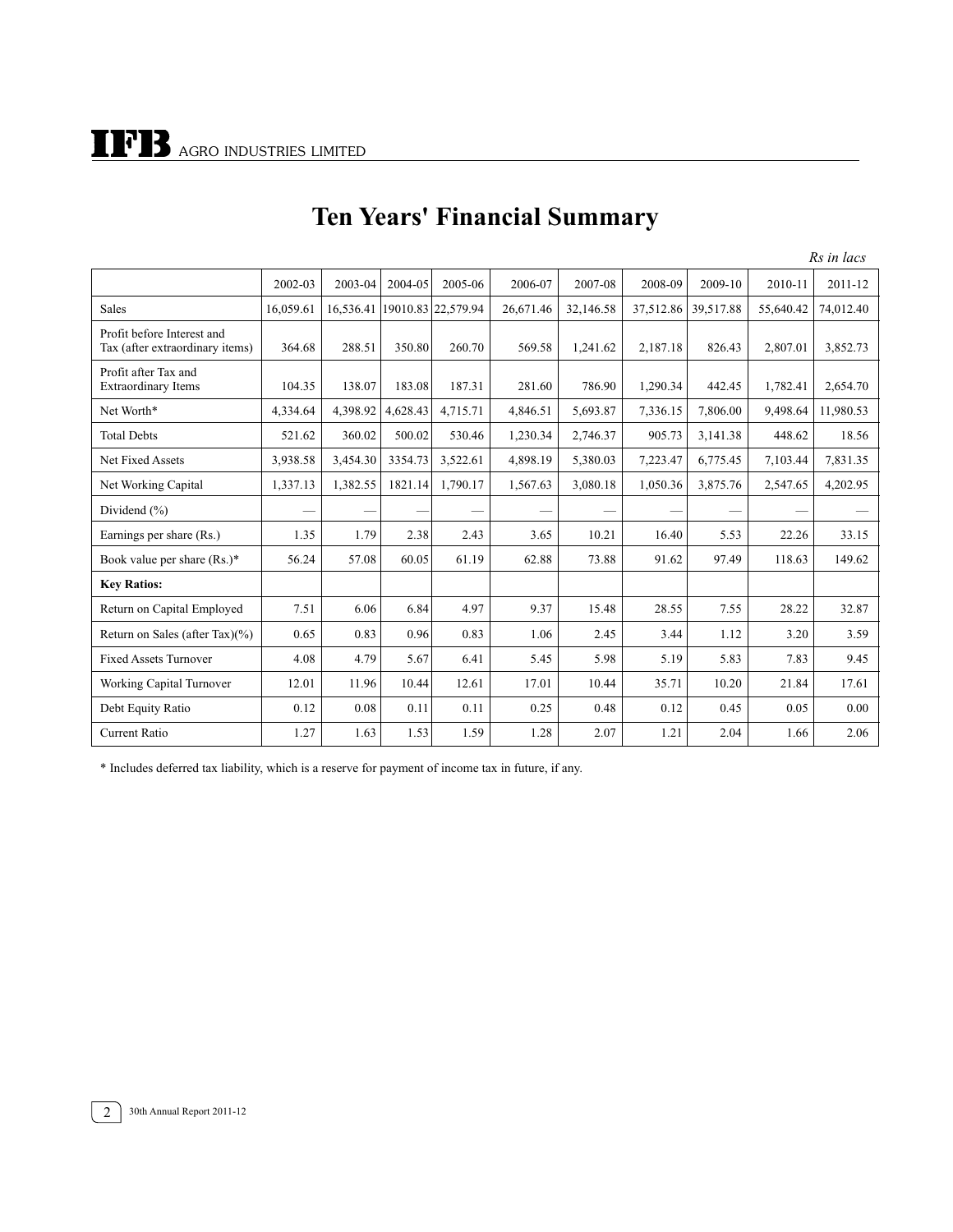## **Notice to the Members**

Notice is hereby given that the ThirtiethAnnual General Meeting of IFB Agro Industries Limited will be held on Monday, the 30th day of July, 2012, at 10.30 AM at Ecohub Conclave Club, Eco Space (IT Park), Plot No. 2F/11, New Town, Rajarhat, North 24 Parganas, Kolkata - 700 156 to transact the following:

#### **AS ORDINARY BUSINESS:**

- 1. To receive, consider and adopt the Audited Accounts together with Reports of Auditors and Directors thereon for the year ended 31st March 2012.
- 2. To appoint a Director in place of Mr A K Nag, who retires by rotation and being eligible offers himself for re-appointment.
- 3. To appoint a Director in place of Mr. Nandan Bhattacharya, who retires by rotation and being eligible offers himself for re-appointment.

#### 4. **Appointment of Auditors**

To consider and if thought fit to pass with or without modification the following Resolution as an Ordinary Resolution :

RESOLVED THAT subject to the provisions of Section 224, 225 and other applicable provisions, if any, of the Companies Act, 1956, M/s Walker, Chandiok & Co., Chartered Accountants be and are hereby appointed as Auditors of the Company to hold office from the conclusion of this Annual General Meeting until the conclusion of the next Annual General Meeting in place of retiring auditors, M/s Haribhakti & Co., Chartered Accountants, to examine and audit the accounts of the Company for the Financial Year 2012-13, at such remuneration as may be mutually agreed between the Board of Directors of the Company and the Auditors.

By Order of the Board

Registered Office: **Rahul Choudhary** Rahul Choudhary Plot No. IND-5, Sector - 1 VP-Finance & Company Secretary

East Kolkata Township Kolkata - 700 107 Date: 29th May, 2012.

#### **NOTES:**

- 1. The Register of Members and Share Transfer Registers of the Company will remain closed from 23rd July, 2012 to 30th July, 2012 (both days inclusive).
- 2. **A member entitled to attend and vote at the meeting is entitled to appoint a proxy to attend and vote instead of himself and the proxy need not be a member of the Company**.
- 3 Proxies, in order to be effective, must be received at the Registered Office of the Company at least 48 hours before the meeting.
- 4. Members seeking any information or clarification on the Accounts are requested to send in written queries to the Company, at least one week before the date of the meeting. Replies will be provided in respect of such written queries at the meeting only.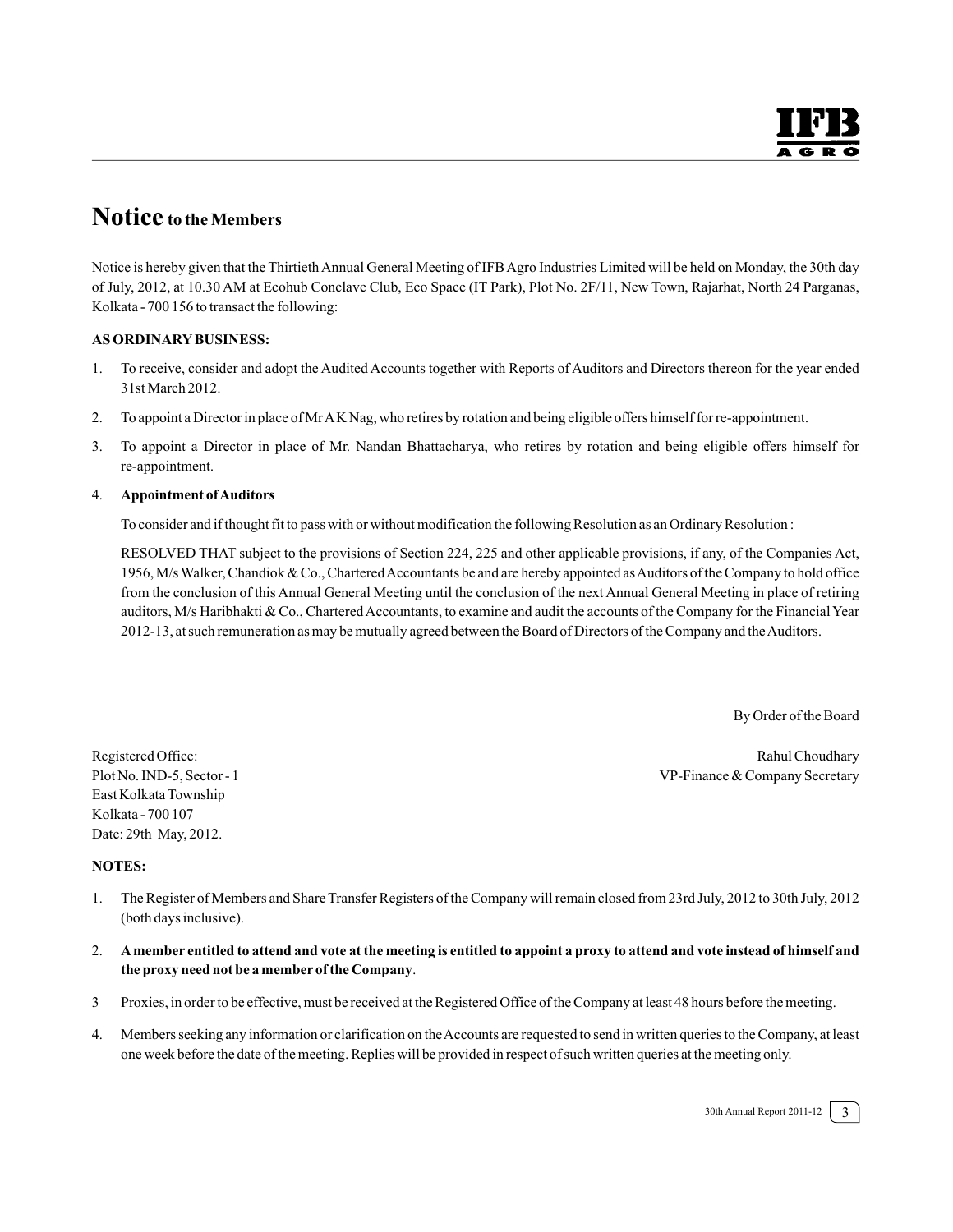## AGRO INDUSTRIES LIMITED

- 5. Consequent upon the amendment to Sec 205A, read with Sec 205C of the Companies Act 1956, the amount of applications money, Dividends etc remaining unclaimed for a period of seven years from the dates that they first became due for payment have been duly transferred to Investor Education and Protection Fund with Department of Company Affairs.
- 6. Members are requested to bring their copy of Annual Report to the Annual General Meeting.
- 7. Members/Proxies should bring the Attendance slip sent herewith, duly filled in, for attending the Annual General Meeting.

#### 8. Members are requested to :

- a) notify immediately any change in their address to the Company.
- b) bring their copy of Annual Report in the meeting.
- c) bring duly filled in attendance slips sent herewith for attending the meeting
- d) members holding shares in identical order of names in more than one Folio are requested to write to the Company's Registrar & Share TransferAgent, CB Management Services (P) Limited enclosing their share certificates for consolidation of all such shareholdings into one folio for better investor service. CB Management Services (P) Limited is the Share Transfer Agent for shares in physical as well as dematerialized forms.
- e) provide their e-mail address to the Registrar.
- 9. A route guide map of the AGM venue is given in the last page of this Annual Report.

By Order of the Board

East Kolkata Township Kolkata - 700 107 Date: 29th May, 2012.

Registered Office: The Choudhary Rahul Choudhary Rahul Choudhary Plot No. IND-5, Sector - 1 VP-Finance & Company Secretary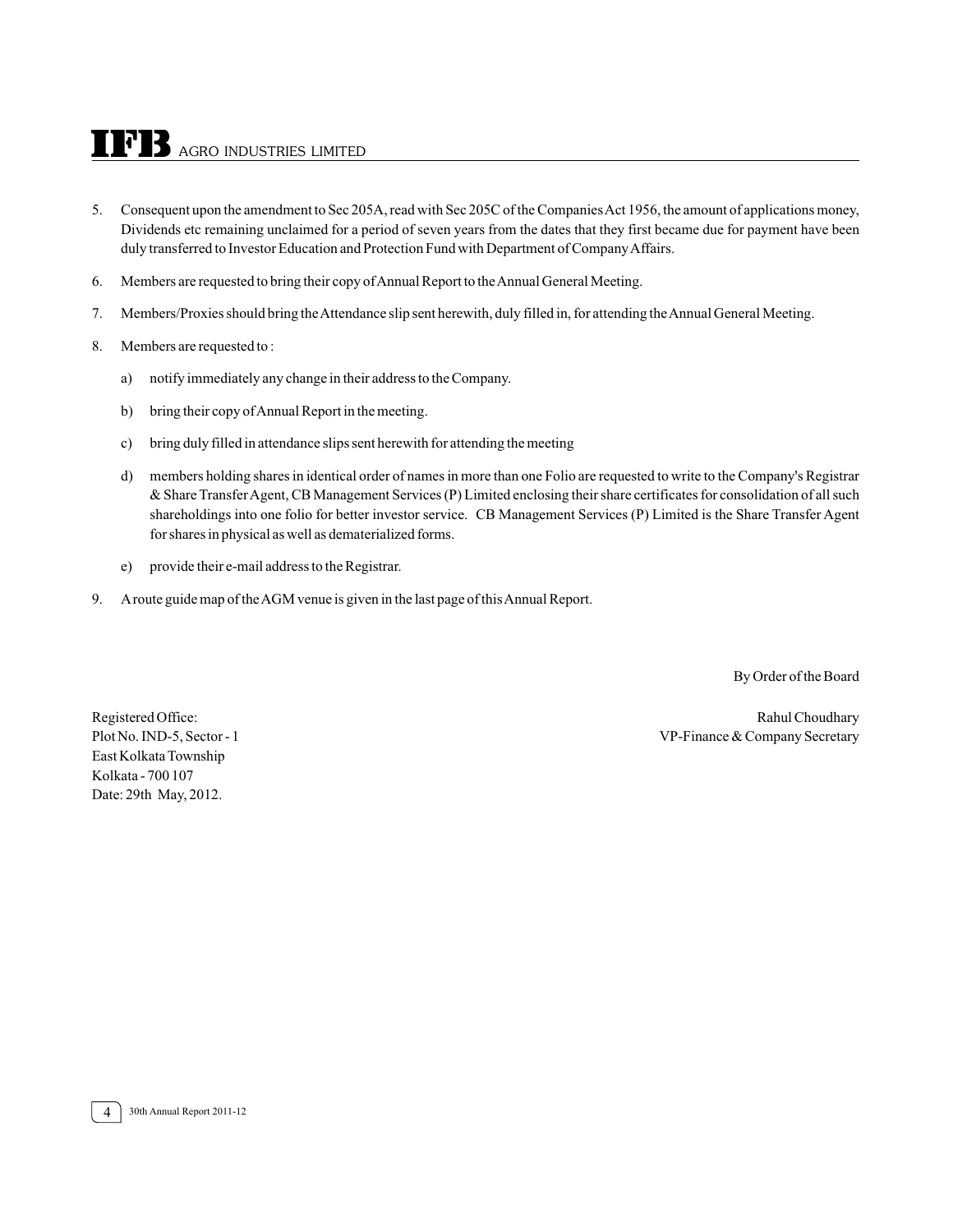#### **Explanatory Statement Pursuant to section 173(2) of the Companies Act, 1956**

As required by section 173 of the Companies Act, 1956("Act") , the following explanatory statements set out all material facts relating to the business mentioned under items nos. 2, and 3 of the accompanying Notice dated 29th May 2012.

#### **1. Item No 2 & 3**

Details of Directors seeking reappointment at the forthcoming Annual General Meeting (in pursuance of clause 49 of the Listing Agreement)

| Name of the Director                            | Mr. Nandan Bhattacharya                                                                                                                                                                                                           | Mr. A K Nag                                |
|-------------------------------------------------|-----------------------------------------------------------------------------------------------------------------------------------------------------------------------------------------------------------------------------------|--------------------------------------------|
| Date of Birth                                   | 02.09.1940                                                                                                                                                                                                                        | 23.06.1956                                 |
| Nationality                                     | Indian                                                                                                                                                                                                                            | Indian                                     |
| Date of Appointment on<br>the Board             | 03.09.1996                                                                                                                                                                                                                        | 26.07.2003                                 |
| Qualification                                   | Electronic & Telecommunications Engineer                                                                                                                                                                                          | B.Com (H), M.Com., FCA                     |
| Experience in functional areas                  | Experience of over 35 years in different<br>Industries. He was Managing Director of<br>the West Bengal Electronics Industry<br>Development Corporations Limited.<br>He has also served on the Board of many<br>reputed companies. | 29 years of experience in Finance function |
| Shareholding in the Company                     | Nil                                                                                                                                                                                                                               | Nil                                        |
| List of Directorship held<br>in other Companies | Cadworld Infosystems Ltd<br>Titagarh Wagons Ltd<br>Flourish Securities & Finance Pvt Ltd<br>Qualitas PE Services Pvt Ltd                                                                                                          | Thai Automotive and Appliance Ltd          |
| Committee Membership                            | Nil                                                                                                                                                                                                                               | Nil                                        |

#### **2. Item No. 4**

Presently the Company's accounts are being audited by M/s Haribhakti & Co.. M/s Haribhakti & Co. have informed the Company that they do not wish to seek re-appointment as statutory auditors of the Company for the financial year 2012-13.

In view of the above, and based on the recommendation of the Audit Committee, Board of Directors has, at its meeting held on 29th May 2012,proposed the appointment of M/s Walker, Chandiok & Co. as statutory auditors in place of the retiring auditors.

The Company has received a special notice from a member of the Company, in terms of the provisions of the Act, signifying its intention to propose the appointment of M/s Walker, Chandiok & Co., as the statutory auditors of the Company to hold office from the conclusion of this Annual General Meeting until the conclusion of the next Annual General Meeting of the Company. M/s Walker, Chandiok & Co. have expressed its willingness to act as auditors of the Company, if appointed, and have further confirmed that the said appointment will be in conformity with the provisions of section  $224(1)(B)$  of the Act.

The Members approval is being sought for the appointment of M/s Walker, Chandiok & Co. as the Statutory Auditors and to authorize the Directors, on the recommendation of the Audit Committee, to determine the remuneration payable to the Auditors.

The Directors recommend the Resolution at item No. 4 of the Notice.

By Order of the Board

East Kolkata Township Kolkata - 700 107 Date: 29th May, 2012.

Registered Office: Rahul Choudhary Plot No. IND-5, Sector - 1 VP-Finance & Company Secretary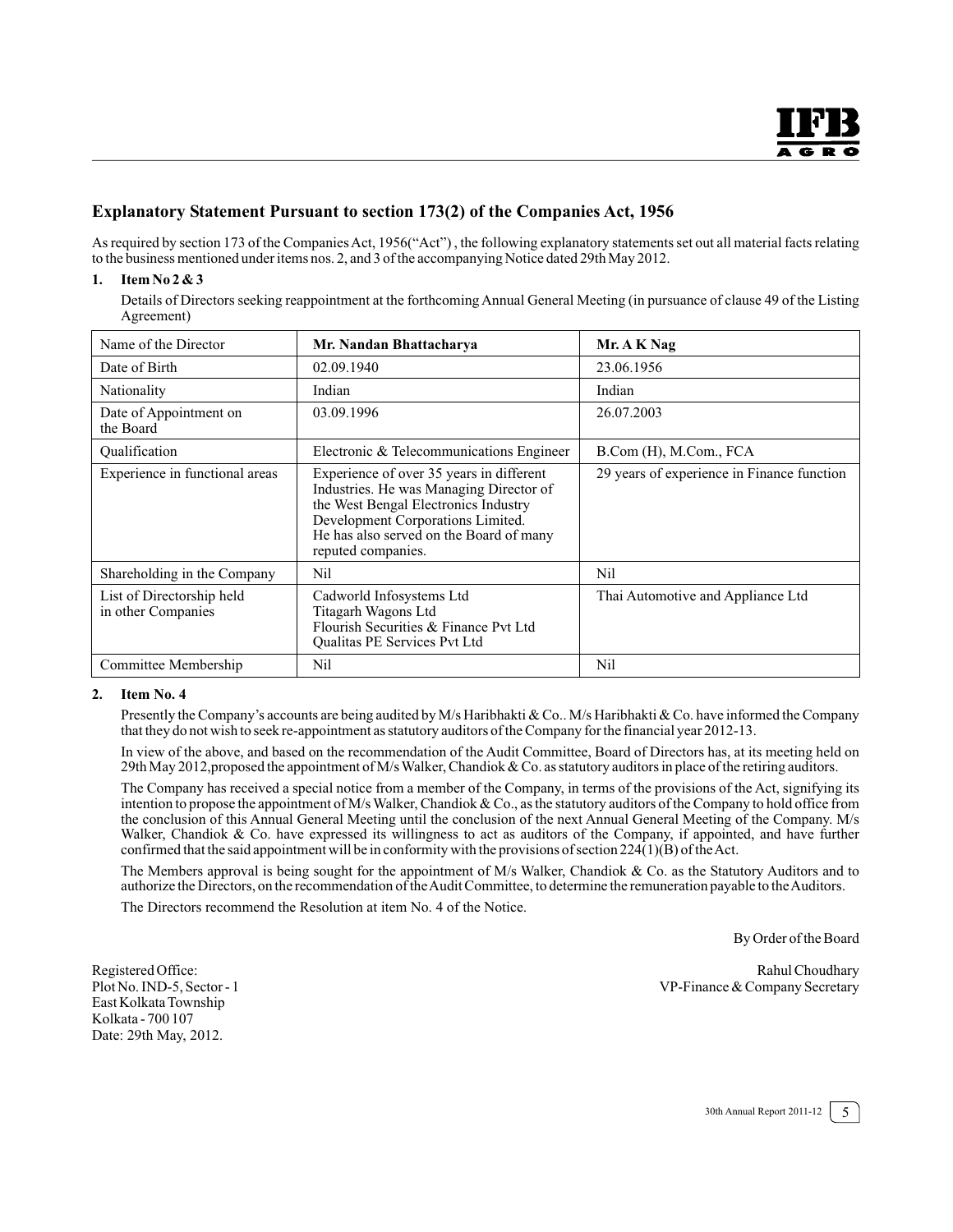## **Directors' Report**

To the Shareholders,

Your Directors have pleasure in presenting the 30th Annual Report of the Company and the Audited Financial Statements for the year ended 31st March, 2012.

#### **1. FINANCIAL RESULTS** (Rs. in lacs)

|                                                                               | <b>Year ended</b><br>31.03.2012 | Year ended<br>31.03.2011 |
|-------------------------------------------------------------------------------|---------------------------------|--------------------------|
| Sales and Other Income (incl. Excise Duty)                                    | 75627.03                        | 58471.24                 |
| Profit prior to Finance charges $&$ Depreciation, amortization and impairment | 5116.58                         | 3627.58                  |
| Less: Finance charges                                                         | 36.12                           | 184.11                   |
| Depreciation                                                                  | 1263.85                         | 820.57                   |
| Profit before Taxation                                                        | 3816.61                         | 2622.90                  |
| Provision for Taxation:<br>Less:                                              |                                 |                          |
| Current Tax                                                                   | 1334.74                         | 930.14                   |
| Deferred Tax                                                                  | (172.81)                        | (89.76)                  |
| Less: Income Tax adjustment for earlier years                                 | (0.02)                          | 0.11                     |
| Profit after Tax                                                              | 2654.70                         | 1782.41                  |
| Balance carried to Balance Sheet                                              | 2654.70                         | 1782.41                  |

#### **2. MANAGEMENT DISCUSSION & ANALYSIS**

#### OVERALL PERFORMANCE

During the year under review your Company has recorded gross turnover of Rs.756.27 crores (as against Rs.584.71 crores in 2010-11) recording a growth of 29.34%.

The Company has achieved profit before tax of Rs 38.16 crore as against Rs 26.23 crore, and net profit of Rs 26.55 crore as against Rs 17.82 crore in the previous year. During the year, the Durgapur bottling plant of the Company was closed down based on the Government directive to relocate for which the company has incurred Rs 2.85 crore towards Employees Separation scheme. The assets of the molasses distillery have been impaired based on its realizable value and a loss of Rs 3.48 crore has been charged to the accounts.

Better working capital management and ploughing back of profits has reduced the interest cost during the year. The company is almost debts free now.

Earning per equity share is Rs.33.15 as compared to Rs.22.26 per share in previous year.

REVIEW OF DIVISIONAL PERFORMANCES

#### *Alcohol and Bottling:*

The molasses distillery operated only for few days in the year with small quantity of local molasses available in the State of West Bengal. Pursuant to discontinuation of the molasses transportation cost reimbursement policy by the State Government and operation of the Distillery becoming un-viable, it was planned to convert the molasses distillery into multi feed distillery subject to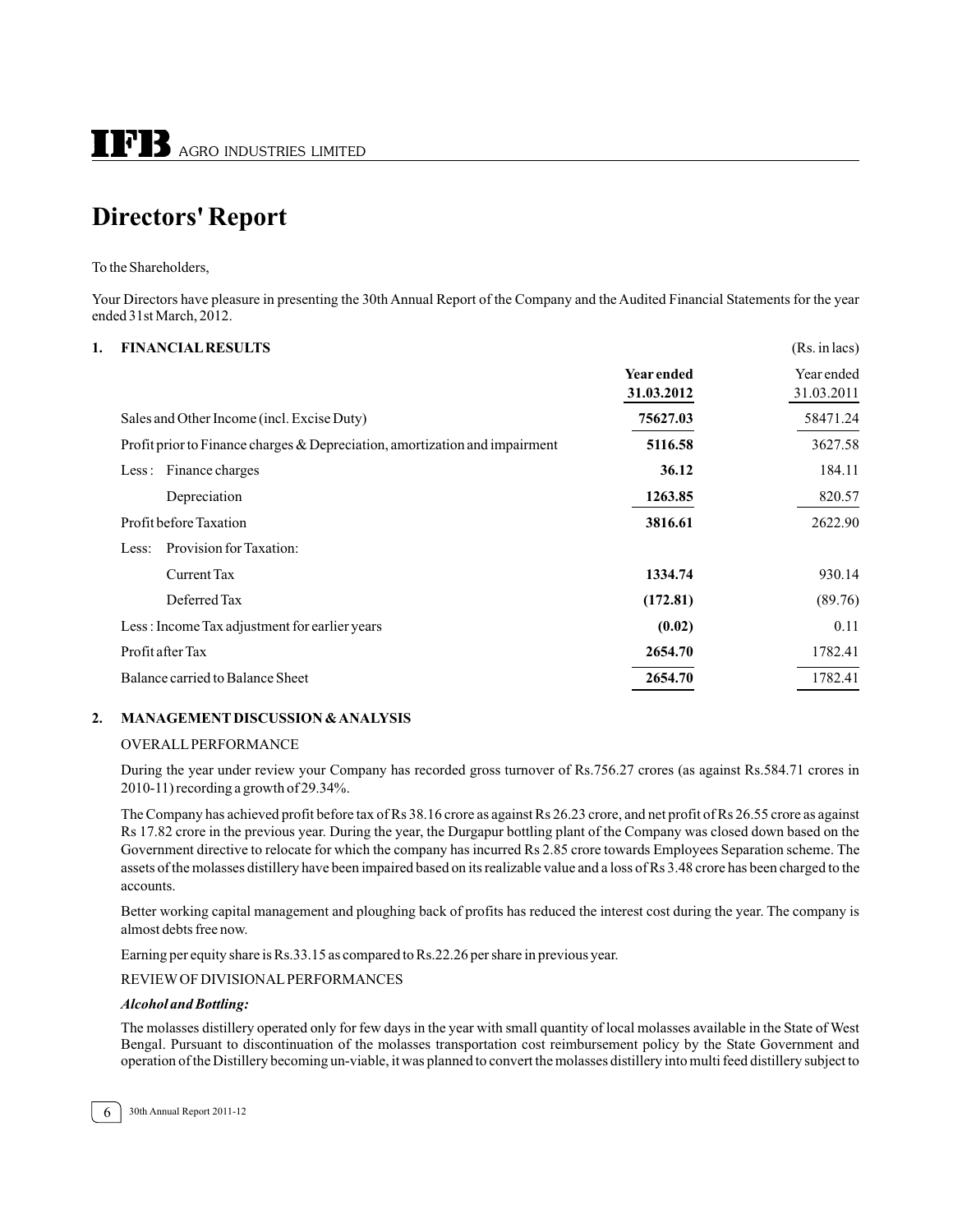the approval of the State Government. Pending such approval the machineries are lying idle and un-utilized for more than a year. The assets of the molasses plant which will not be used on conversion have been impaired at its realizable value.

The grain distillery operated at 110% of the capacity and with efficient purchase of raw material and reduction in overhead, the margins improved during the year. Further storage capacity has been built up at Noorpur for storing grains which will reduce the storage cost as well as the wastage. Investment has also been made in the distillery by enhancing the capacity of the turbines to generate more cheap power. The Company could not obtain CDM benefits due to non availability of rice husk within the state.

After abolition of Privilege area by the State Government in the Country Spirit segment, the production capacity was enhanced by setting up a new bottling plant, with two bottling lines, at Panagarh in West Bengal. Further capacity expansion at Panagarh is under process and will be completed in financial year 2012-13. The bottling plant at Durgapur was closed during the year and the workmen were given a separation scheme which costed Rs 2.85 cr to the company.

On IMFL, your Company has suffered due to increase in the duties and taxes in the state of West Bengal, the demand in the regular segment has declined. Margins are declining due to high input cost and unable to increase the prices due to stiff competition. New brands viz., 'Jubilation' Rum, 'Leonov' luxury Vodka in Bengal and "Benjamin' brandy in Orissa was launched but could not achieve the desired volume due to stiff competition. Widespread market promotions are being held to re-build the position in the market.

#### *Marine:*

The Marine Division has performed well during the year. To increase export of value added products the Company has modernised its plant with new IQF Machines and other freezing equipment.

The Shrimp Feed trading business has recorded a growth of 26% in value and has a market share of 48% in West Bengal. "Aqua Shops" have been opened by the company for providing one window service to the farmers in terms of supply of feed, medicine, technology, finance, training etc. More such aqua shops are being planned to provide service to the farmers in the State of West Bengal.

 "IFB ROYAL" Retail Brand of frozen Marine Products are now available in major METROS in the country, sale recorded a growth of 33% in value. The Company is in the process of developing more value added products for the Retail Consumers in the country.

#### OPPORTUNITIES & CHALLENGES:

The current accounting year will again be another year of tough challenges. The bumper sugarcane production in Uttar Pradesh will reduce the spirit cost during the year leading to lower margins on sale of spirit from the distillery. Setting up of new distilleries in neighboring states and new bottling plants in West Bengal is likely to bring about stiff challenge in future. The increase in Excise Duty in Country liquor segment is likely to reduce the margins in the current year.

The increased bottling capacity, once becoming fully operational will bring good opportunity to the Company by way of volume growth and market share in the Country Liquor segment.

The Company is continuing its efforts to attain further efficiencies in fermentation and distillation, improve upon its bio-gas generation to reduce fuel cost, and to further improve power generation to reduce the cost of production. The Company is giving continuous emphasis to cut costs on inputs, minimise wastages and make optimal use of human resources on all fronts.

In IMFL, the Company being a regional player in the industry faces a stiff competition from large Indian as well as multinational companies. Widespread promotion is being planned to make the newly launched brands, successful.

The Company targets to export more value added products and with the favorable currency rates, expects to be a good year for export market. With the overall global economic growth and better demand for frozen sea food it expects to have better demand for its Marine products in the domestic market. The Company plans to focus on aggressive marketing of its products in order to penetrate into householders' as well as retail segment in India.

#### *Human Resources:*

For the development of the human resources number of training programmes was organized during the year with outside faculties. Employees were also sent to the renowned technical institutes for continuous update on its knowledge and skill. However, the same is not sufficient considering the complexity of the today's business environment. The Company plans to organize more such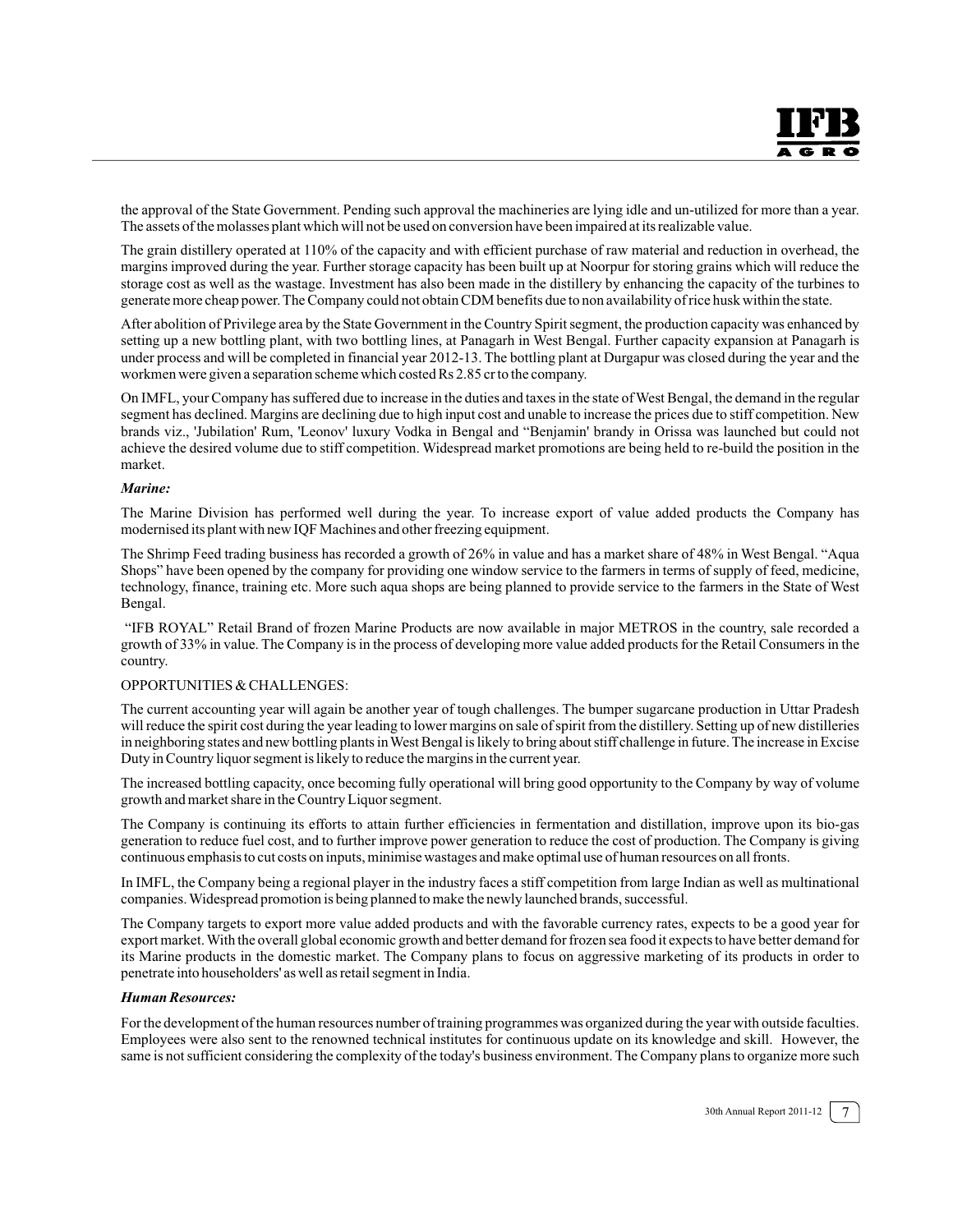training programmes for the overall development of people.. Total number of employees in the Company was 384 as on 31st March 2012 as against 430 as on 31st March 2011.

#### *Internal Control System:*

The Company maintains a system of internal control designed to provide a high degree of assurance regarding the effectiveness and efficiency of operations, the adequacy of safeguards for assets, the reliability of financial controls, compliance with applicable laws and regulations.

#### *Cautionary Statement:*

Statements in the Management's discussion and analysis describing the Company's projections, expectations or predictions may be 'forward - looking statements' within the meaning of applicable securities laws and regulations. Actual results could differ materially from those expressed or implied. Important factors that would make a difference to the Company's operations include raw material prices, changes in government regulations, tax regimes and economic developments within the country and weather patterns**.**

#### **3. DIVIDEND**

Your Directors have decided not to recommend any dividend for the financial year under review to conserve the resources for working capital and some capital expenditure projects.

#### **4. DIRECTORS**

In accordance with the provisions of the Companies Act, 1956 read with Articles of Association of the Company, Mr A K Nag and Mr Nandan Bhattacharya retire by rotation and being eligible, offer themselves for re-appointment.

The details about their qualification, other directorships etc. as per Clause 49 of the Listing Agreement are provided separately and annexed to the notice.

#### **5. DIRECTORS' RESPONSIBILITY STATEMENT PURSUANT TO SECTION 217(2AA) OF THE COMPANIES ACT, 1956.**

The Directors, having ensured through the Officer designated for the purpose, hereby confirm:

- i. That in the preparation of the annual accounts, the applicable accounting standards have been followed along with proper explanation relating to material departures;
- ii. That the Directors have selected such accounting policies and applied them consistently and made judgements and estimates that are reasonable and prudent so as to give a true and fair view of the state of affairs of the Company at the end of the financial year and of the profit of the Company for that year.
- iii. That the Directors have taken proper and sufficient care for the maintenance of adequate accounting records in accordance with the provisions of the Act for safeguarding the assets of the Company and for preventing and detecting fraud and other irregularities.
- iv. That the Directors have prepared the annual accounts on a going concern basis.

#### **6. CORPORATE GOVERNANCE**

Pursuant to clause 49 of the Listing Agreement, a report on Corporate Governance and the Auditors' Certificate in this regard form part of this report and are annexed herewith.

#### **7. AUDITORS & AUDITORS' REPORT**

The Auditors of the Company M/s Haribhakti & Co., Chartered Accountants retire at the ensuing Annual General Meeting of the Company and have expressed their unwillingness to be re-appointed. M/s Walker, Chandiok & Co., Chartered Accountants has given their consent for appointment and have also confirmed that their appointment, if made, would be within the limits prescribed under Section 224(1)(B) of the Companies Act, 1956.

Observations made in the Auditors Reports have been adequately dealt with in the notes to the financial statements annexed to the Balance Sheet and Profit & Loss Account.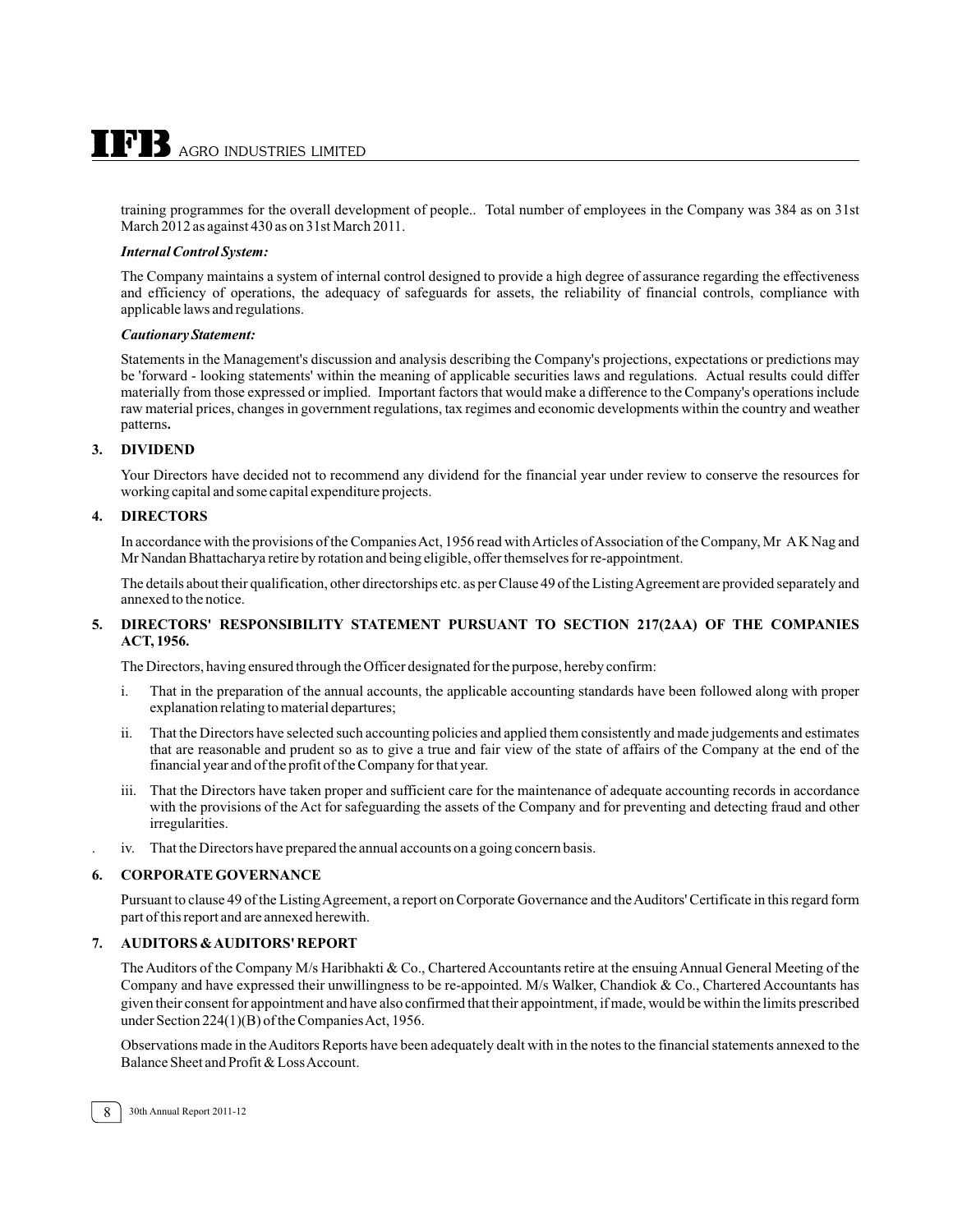#### **8. SUBSIDIARY**

The Company has no subsidiary as at the end of financial year.

#### **9. HUMAN RESOURCE**

The Board of Directors expresses its appreciation for sincere efforts made by the employees of your Company at all levels during the year and for their co-operation.

The information required under section 217(2A) of the Companies Act, 1956 read with the Companies (Particulars of Employees) Rules, 1975, as amended, forms part of this Report.

#### **10. ENVIRONMENT, CONSERVATION OF ENERGY, TECHNOLOGY ABSORPTION, FOREIGN EXCHANGE EARNINGS AND OUTGO**

Your Company has in place a system for controlling and monitoring pollutants at all factories in order to comply with environmental standards and legislation. Your Company is committed to ensuring green and pollution free environment as well as clean and safe workplace at all the plant locations.

As required by the Companies (Disclosure of Particulars in the Report of Board of Directors) Rules, 1988 the relevant particulars are given in the Annexure to this report.

#### **11. ACKNOWLEDGEMENT**

Your Directors express their sincere thanks and place on record their deep appreciation for the patronage extended by the shareholders, valued customers, financial institutions, bankers, government authorities and the investors for their continued support and confidence in the Company.

On behalf of the Board

Bikram Nag A. K. Banerjee *Joint Executive Chairman Managing Director*

Kolkata, 29th May, 2012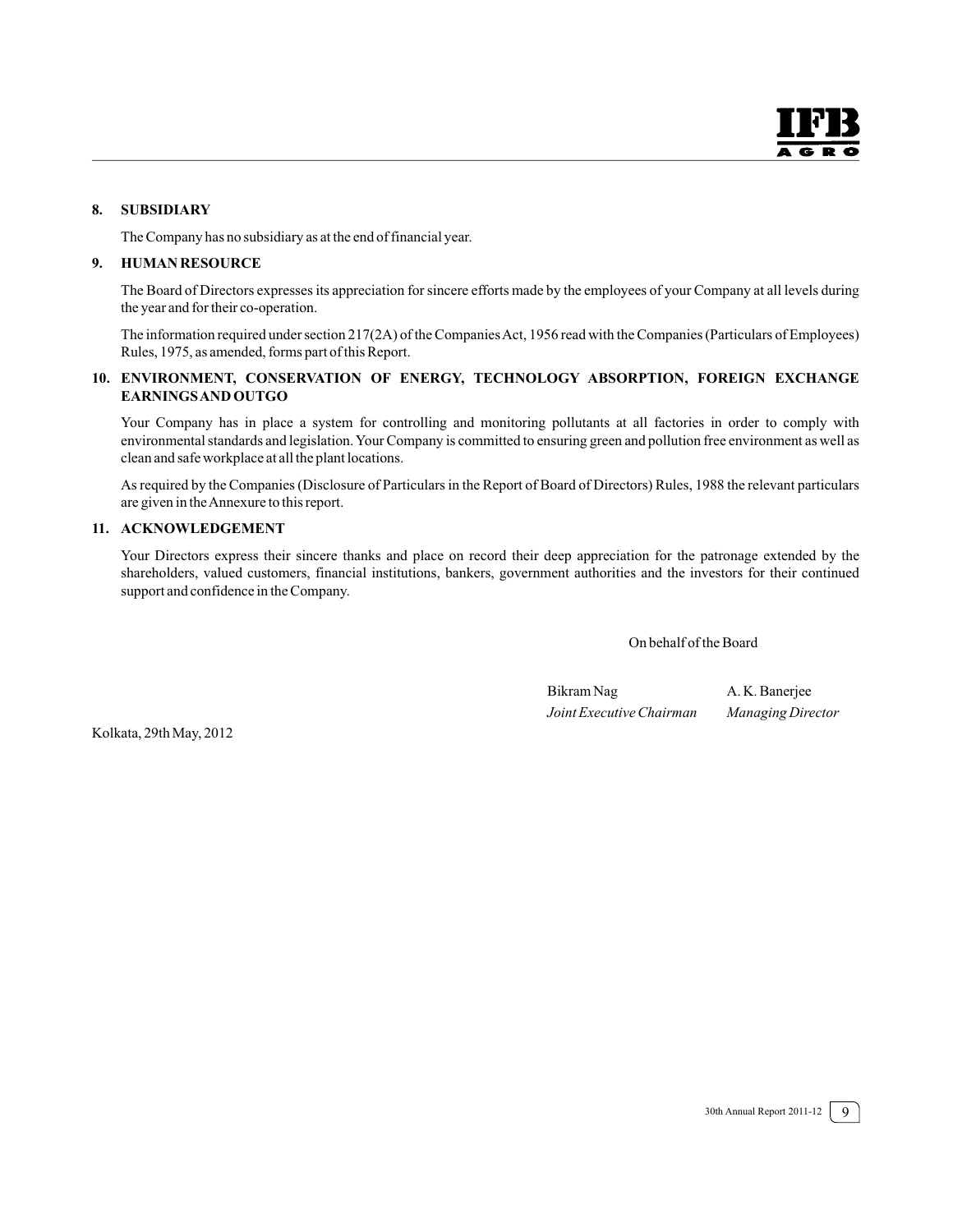#### **Annexure I to the directors' report**

#### **Information as per section 217(2A) of the Companies Act, 1956, read with the Companies (Particulars of employees) rules 1975, and forming part of the directors' report for the year ended March 31, 2011**

| <b>Employee Name</b> | <b>Designation</b>   | <b>Qualification</b>                                    | Age | Joining<br>Date | <b>Experience</b><br>(Years) | <b>Gross</b><br>remuneration<br>(Rs) | <b>Previous Employement -</b><br><b>Designation</b> |
|----------------------|----------------------|---------------------------------------------------------|-----|-----------------|------------------------------|--------------------------------------|-----------------------------------------------------|
| Arup Kumar Banerjee  | Managing<br>Director | $B_{\cdot}Com(H)$ ,<br>Diploma in<br>General Management | 60  | 28.07.2001      | 38                           | 88,63,901                            | IFB Industries Ltd<br>GM Commercial                 |

Note :

Remuneration includes basic salary, allowances, taxable value of perquisites as per Income Tax Rules and Company's contribution to Provident Fund and Superannuation Fund. The term remuneration has the meaning assigned to it in the Explanation to section 198 of the Companies Act, 1956.

None of the employees are related to any of the directors of the Company.

None of the employees own more than 2% of the outstanding shares of the Company as on March 31, 2012.

The nature of employment is contractual in the above case.

On behalf of the Board

Kolkata, 29th May, 2012

Bikram Nag A. K. Banerjee<br>
Joint Executive Chairman Managing Director

10 30th Annual Report 2011-12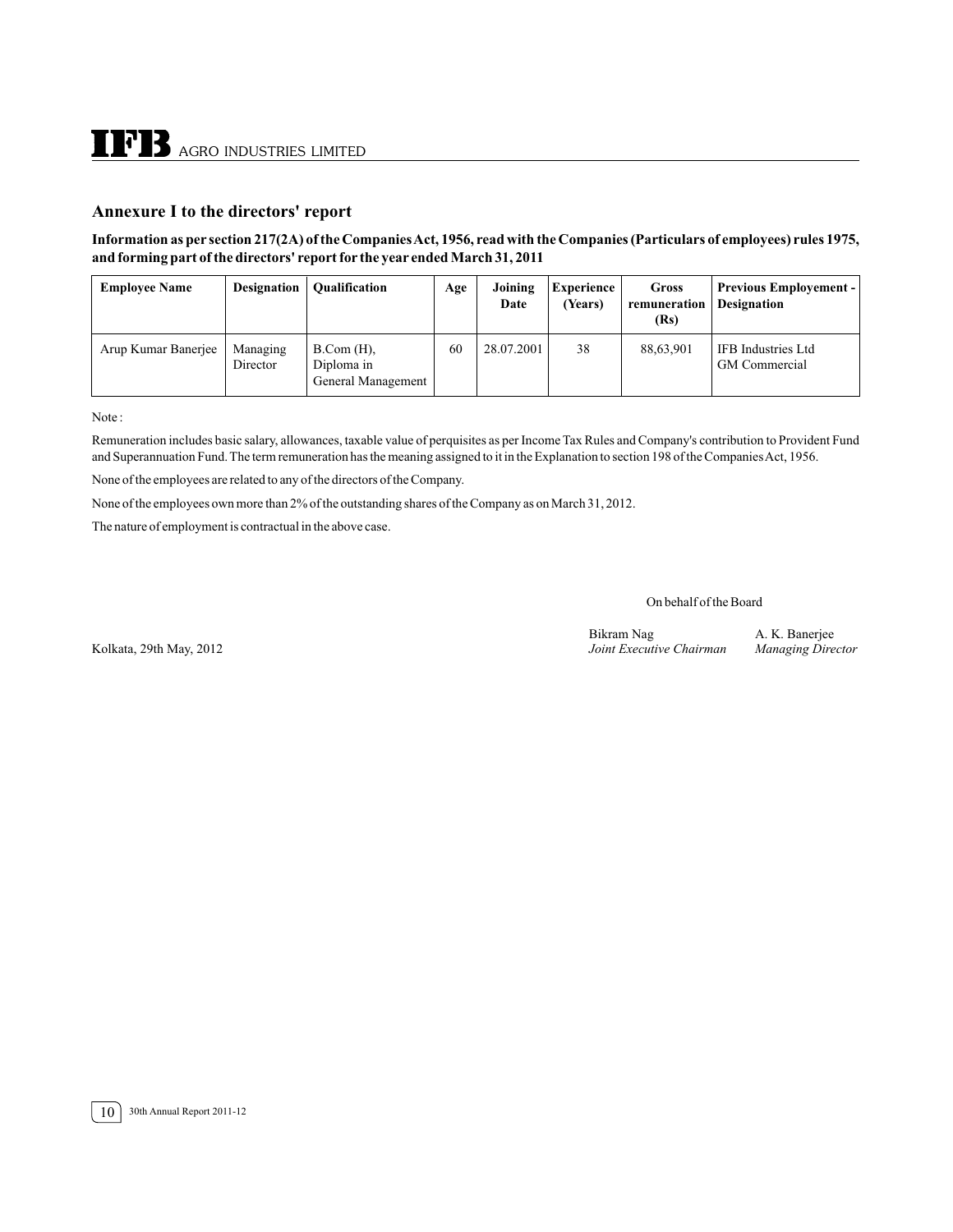#### **Annexure II to Directors' Report**

#### **STATEMENT PURSUANT TO SECTION 217(1)(e) OF THE COMPANIES ACT, 1956 READ WITH COMPANIES (DISCLOSURE OF PARTICULARS IN THE REPORT OF BOARD OF DIRECTORS) RULES, 1988.**

#### **[A] CONSERVATION OF ENERGY**

- **a)** Energy conservation measures taken:
	- 1. Successfully continued Very High Gravity (VHG) Fermentation process using special yeast strain in the distillery. This has led to substantial reduction in electricity cost (10.7%), reduction in steam consumption by 17.0%, reduction in fuel consumption by 29.7% and 7% reduction in water usage over last year.
	- 2. Incorporation variable frequency drives (VFD) controls for liquefied grain slurry transfer, which has resulted into 25- 30% savings in slurry pumping power usage.
	- 3. Up-gradation of two single stage turbines to multistage turbines has helped in additional power generation by 2.0 MWH per day, and in spite of long shutdown of molasses plant, distillery has recorded 3951.0MWH of incidental power generation. Contribution of incidental power has been maintained to 0.17KWH per BL of finished product which is 43% of total power requirement.
	- 4. Optimizing the generation of Biogas using grain based effluent derived out of VHG fermentation for ultimate savings in fuel consumption.
	- 5. Part replacement of SON lamps with LED lamps (49% less power consumption), and installation of 'high mast' lighting system has contributed to power savings.
	- 6. Installation of high efficient decanter centrifuge machine of 30MT capacity has contributed positively in production of by-product consuming less energy.
	- 7. Continuous up gradation of power bank capacitor mechanism has resulted into further improvement of power factor from  $0.96(09-10)$ ,  $0.98(10-11)$  and  $0.9825(11-12)$  for the distillery division.
	- 8. New insulation of hot water recycling line has helped in additional annual savings of 600MT of steam equivalent energy.
	- 9. Installation of over bed Biogas burning system has helped to improve utilization efficiency.

#### **b) Additional investment proposals, if any, being implemented for further reduction of Energy Consumption:**

- 1. Incorporation variable frequency drives (VFD) controls for decanter centrifuge section for saving pumping energy cost.
- 2. Continuation of replacing of street lights inside factory premises with new generation CFL/ LED lamps, and' high mast' lighting poles.
- 3. Incorporation of improved version of 'WESMAN' make biogas burner system for the second boiler, to save more fuel compared to current situation.
- 4. Incorporation of self propelled power free "Turbo ventilator" system for effective cooling of spirit storage godowns and energy saving.
- **c) Impact of measures of (a) & (b) above for reduction of energy consumption and consequent impact on cost of production of goods:**

The impact of above measures undertaken for reduction of energy consumption through the optimization of production process is Rs 10.0 crores (approximately).

#### **[B] TECHNOLOGY ABSORPTION**

#### **a) Efforts made in technology absorption as per Form B**

- **1. Research & Development (R&D)**
	- 1.1 In house R&D has successfully developed one new Vodka blend 'LEONOV' which is being sold in premium category.
	- 1.2 The R&D Department has successfully conducted laboratory and pilot trials for cold liquefaction process. The same will be transmitted to plant scale, with priority to effectively use of waste grain particles for better value realization of the waste.
	- 1.3 Plant scale R&D was done successfully to produce high grade-low impurity special extra neutral grain spirit (GNS) for premium Vodka blend.
	- 1.4 R&D work was carried out successfully to introduce use of waste grain cake in organic manure production, thus finding a value added route for waste grain cake disposal.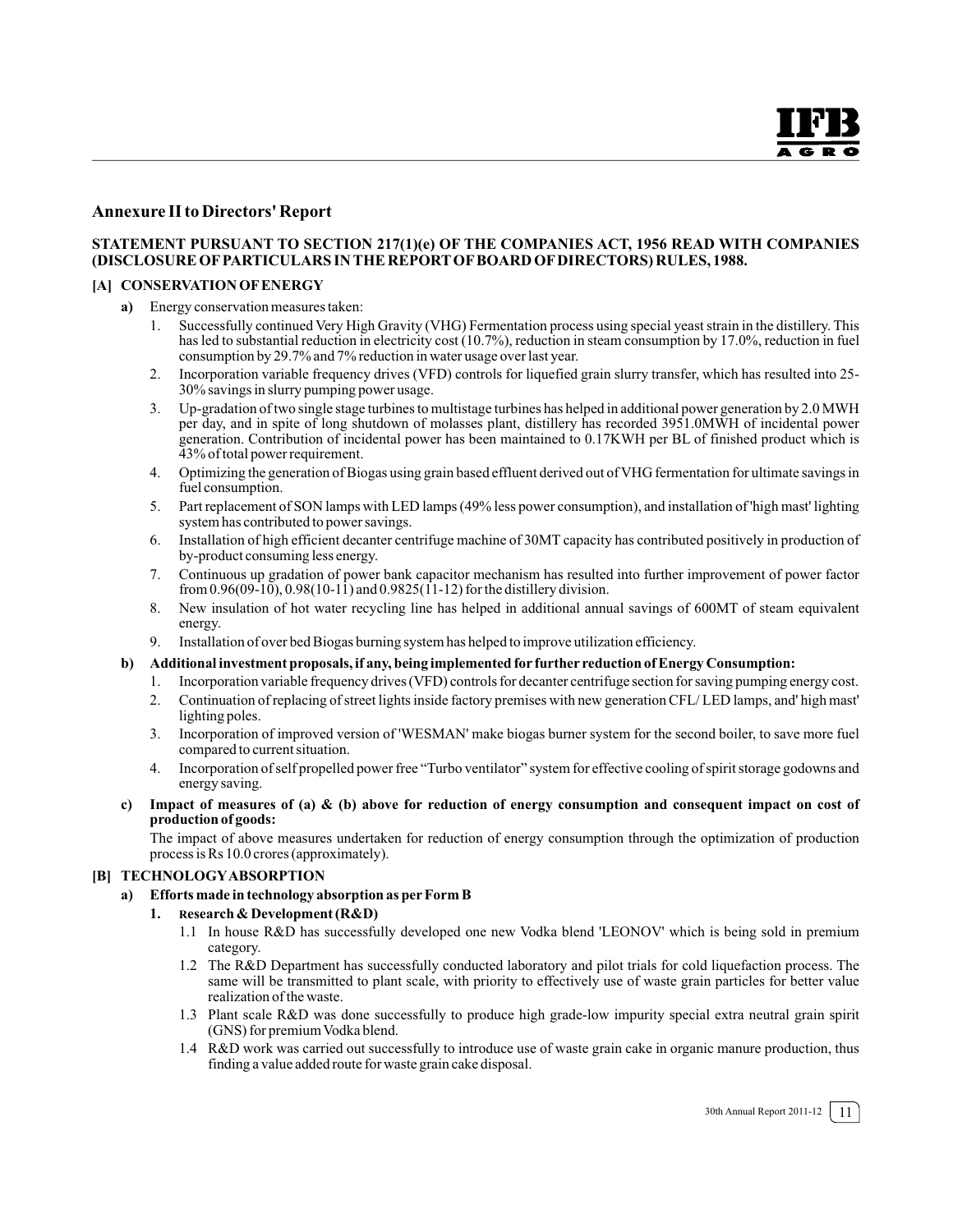# **TPB** AGRO INDUSTRIES LIMITED

#### **2. Benefits derived as a result of R&D:**

- 2.1 Improved efficiency and yield irrespective of grain quality.
- 2.2 Improved productivity by 20% over last year.
- 2.3 Better product quality and market acceptability.
- 2.4 Cost saving.
- 2.5 Generation of wealth utilizing various plant wastes.

#### **3. Projects under Implementation to Improve Productivity, Water Conservation, Environmental Protection & Safety:**

- 3.1 Waste heat recovery and energy savings using plate heat exchangers and high grade insulation of hot surfaces.
	- 3.2 Usage of River water for preservation of ground water.
	- 3.3 Generation of captive power to achieve power free situation for the distillery.
	- 3.4 DWGS/DDGS production for optimum by product recovery.
- 3.5 Installation of 'Ring main' hydrant system and fire extinguishers for added area in both distillery and bottling units.
- 4. Expenditure on R&D:

| 4.1 Capital   | Rs Nil        |
|---------------|---------------|
| 4.2 Recurring | Rs 2.28 lakhs |

4.3 Total : Rs 2.28 lakhs

#### **Technology Absorption, Adaptation & Innovation**

- 1. Efforts:
	- (a) Adoption of genetically modified high yielding imported yeast strain to support high gravity fermentation.
	- (b) Adoptions of M/s Thermax make bag filter system to successfully mitigate air pollution requirement of boiler chimney stack for 20TPH boiler.
	- (c) Adoption of M/s Macwbre make pneumatic ash conveying and storage silo system, for total control of air pollution against boiler ash generation.
	- (d) Introduction of new generation genetically modified whole broth enzymes of bacterial origin for cost effective conversion of the grain.
- 2. Benefits:
	- (a) Improvement in fermentation & Distillation efficiencies and overall yield (increased by 2.7% compared to last year).
	- (b) Reduction in conversion cost in respect to chemical consumption.
	- (c) Improved quality, productivity (higher by 20%) in grain distillery operation.
	- (d) Better utilization and development of value added by-products.
	- (e) Lowering of steam, water and power consumption through very high gravity fermentation technique.
	- (f) Ground Water conservation.

#### **[C] FOREIGN EXCHANGE EARNINGS AND OUTGO:**

| 1. | Total Foreign Exchange earned and used:                      |            | (Rs.in lacs) |
|----|--------------------------------------------------------------|------------|--------------|
|    |                                                              | 31.03.2012 | 31.03.2011   |
|    | Foreign Exchange Earnings (FOB value)<br>a)                  | 3454.03    | 3821.93      |
|    | Exports (FOB Value)<br>$\overline{\phantom{0}}$              | 3454.03    | 3821.93      |
|    | Foreign Exchange Outgo:<br>b)                                |            |              |
|    | Raw Materials                                                | 112.60     |              |
|    | Capital equipment, & Spare Parts<br>$\overline{\phantom{0}}$ | 194.28     | 0.15         |
|    | Traveling $&$ consultancy<br>$\qquad \qquad -$               | 4.32       | 6.40         |
|    |                                                              | 311.20     | 6.55         |
|    |                                                              |            |              |

On behalf of the Board

| Bikram Nag               | A. K. Banerjee           |
|--------------------------|--------------------------|
| Joint Executive Chairman | <b>Managing Director</b> |

Kolkata, 29th May, 2012 *Joint Executive Chairman Managing Director*

12 30th Annual Report 2011-12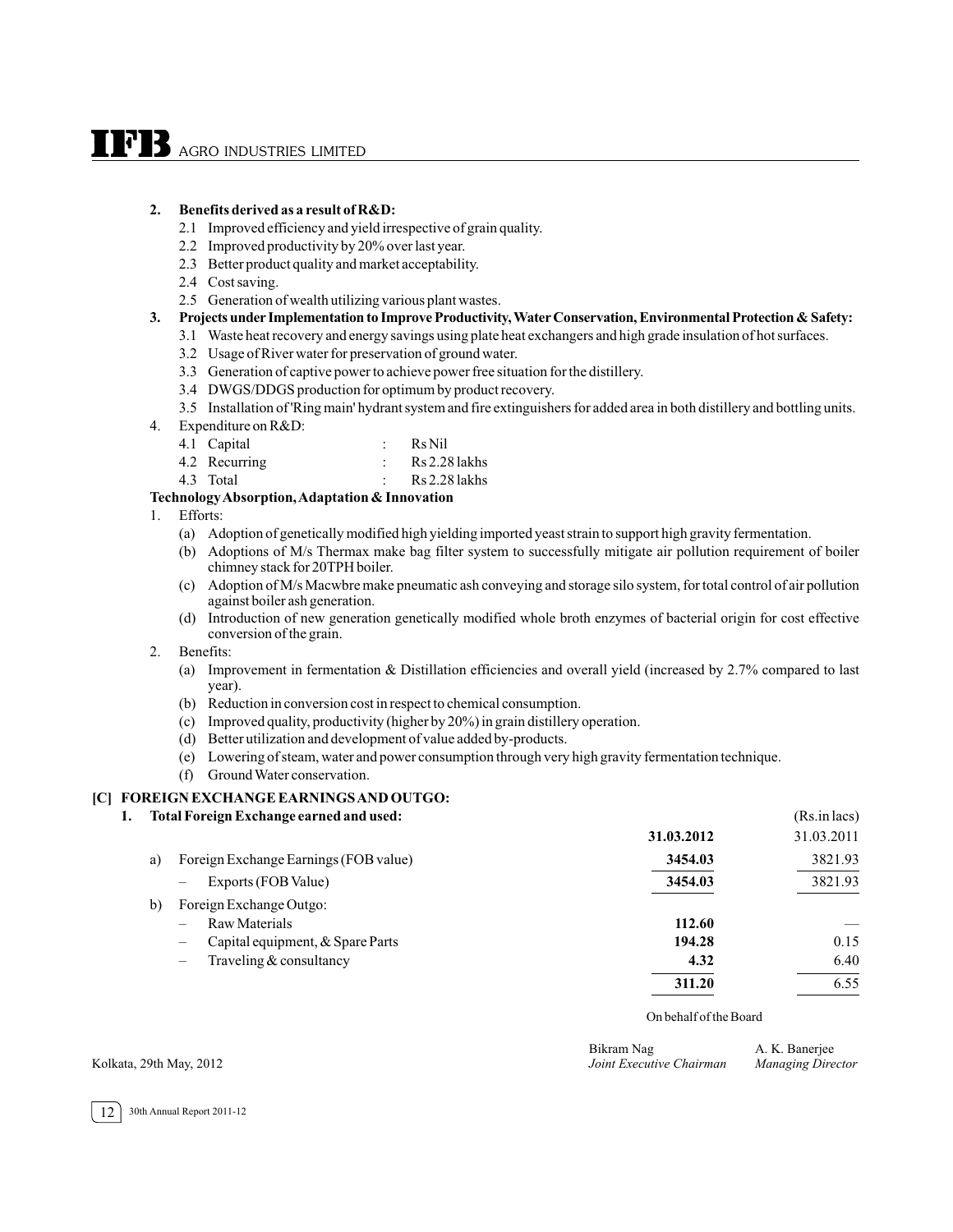#### **Annexure III to Directors' Report**

## **Report on Corporate Governance**

(Pursuant to Clause 49 of Listing Agreement)

#### 1) **Company's philosophy on code of Governance**

The Company's philosophy on Corporate Governance envisages attainment of the highest levels of transparency, empowerment, accountability, motivation in all operations and all interactions with its shareholders, investors, lenders, employees and customers.

The Company believes that all its operations and actions must serve the underlying goal of enhancing overall shareholder value, over a sustained period of time.

#### 2) **Board of Directors**

A) The composition of the Board of Directors as at 31st March 2012 is as follows:

| Sl. No.          | Name of Director                            | Number of other*<br>Category      |                |                         |
|------------------|---------------------------------------------|-----------------------------------|----------------|-------------------------|
|                  |                                             |                                   | Directorship   | Committee<br>Membership |
| 1.               | Mr Bijon Nag (Chairman)                     | Non-Executive                     |                |                         |
| 2.               | Mr Bikram Nag<br>(Joint Executive Chairman) | <b>Executive Director</b>         | 3              |                         |
| 3.               | Mr N. Bhattacharya                          | Non-Executive $\&$<br>Independent | $\overline{2}$ |                         |
| $\overline{4}$ . | Mr A.K. Banerjee                            | Managing Director                 |                |                         |
| 5.               | Mr A.K. Nag                                 | Non-Executive                     | 1              |                         |
| 6.               | Mr H R Agarwal                              | Non-Executive $\&$<br>Independent | 1              |                         |
| 7.               | Mr M K Vijay                                | Non-Executive $\&$<br>Independent | 3              |                         |
| 8.               | Mr S K Mukherji                             | Non-Executive $\&$<br>Independent |                |                         |

\*Number includes only public limited companies.

#### B) *Composition of the Board of Directors:*

The Board comprises of four Independent Directors.

No Director is a member of more than ten Committees or Chairman of more than five Committees across all companies in which they are Directors.

#### C) **Meetings held in the financial year 2011-2012 and attendance of Directors**

The Board meets at least once in a quarter in order to consider amongst other business, the quarterly performance of the Company and its financial results. The gap between any two meetings does not exceed 4 months.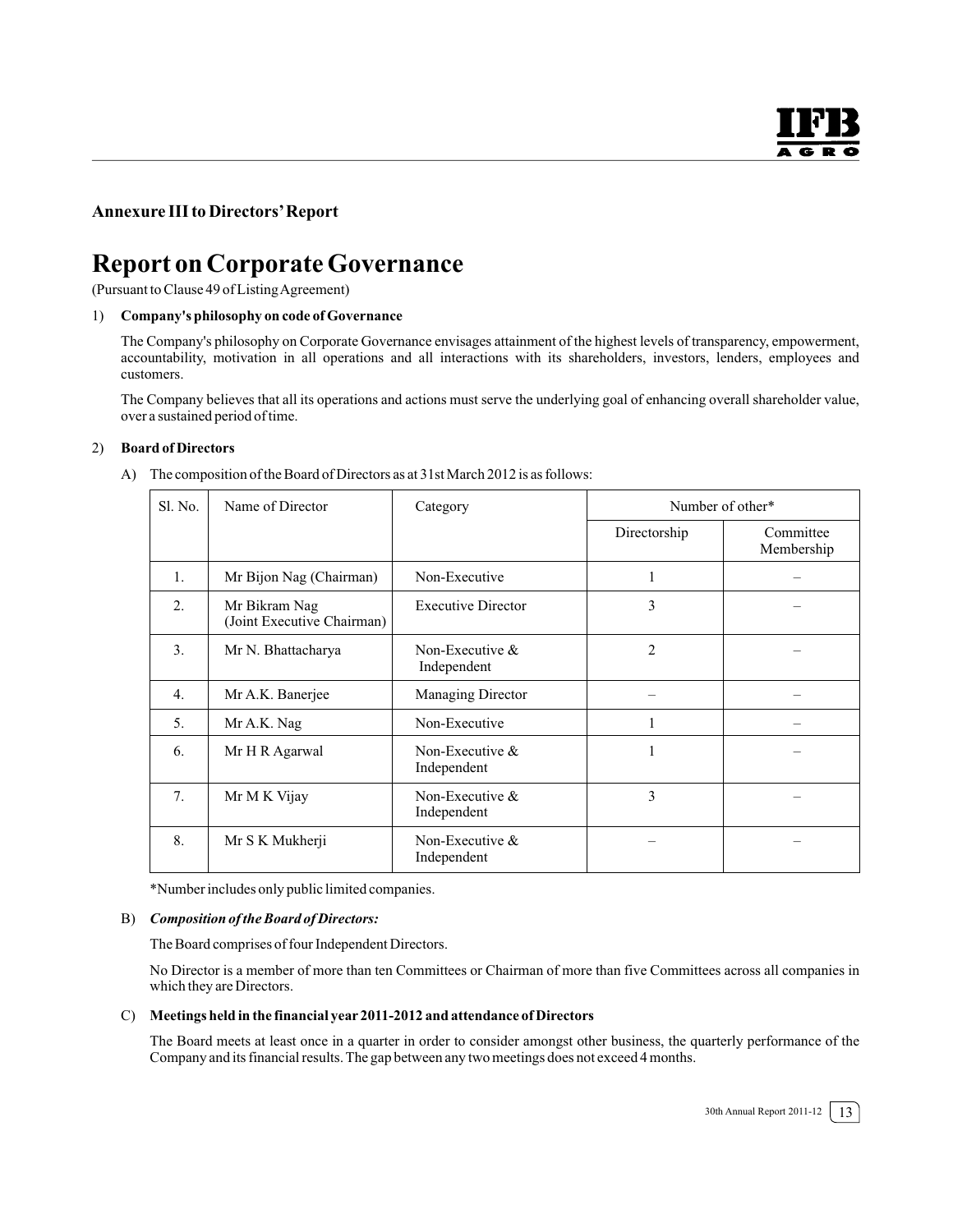| The Company held four Board Meetings in the year 2011-12 that is on 26th May 2011, 28th July 2011, 31st October, 2011 and |
|---------------------------------------------------------------------------------------------------------------------------|
| 25th January, 2012. The attendance of each Director at these meetings was as follows:                                     |

| Sl. No. | Name of the Director     | No. of Board Meeting<br>attended | Attendance at the<br>last AGM |
|---------|--------------------------|----------------------------------|-------------------------------|
|         | Mr. Bijon Nag (Chairman) |                                  | Not Present                   |
| ↑       | Mr. Bikram Nag           | 4                                | Present                       |
|         | Mr. N. Bhattacharya      | 4                                | Present                       |
| 4       | Mr. A.K. Banerjee        | 4                                | Present                       |
|         | Mr. A.K. Nag             | 4                                | Present                       |
| 6       | Mr. H, R. Agarwal        | 4                                | Present                       |
|         | Mr. M.K. Vijay           | 4                                | Present                       |
|         | Mr. S K Mukherji         |                                  | Present                       |

#### 3) **Audit Committee**

Composition of Audit Committee and attendance of each Director during meetings held in financial year 2011-12:

| S1. No. | Name of Members of the Audit Committee | No. of meeting attended |
|---------|----------------------------------------|-------------------------|
|         | Mr. N. Bhattacharya                    |                         |
|         | Mr. A.K. Nag                           |                         |
|         | Mr. H R Agarwal                        |                         |
|         | Mr S. K. Mukherji                      |                         |

Mr. Rahul Choudhary, Company Secretary acts as Secretary to the Committee. During the year 2011-12, the Committee met four times viz. 26th May 2011, 28th July 2011, 31st October, 2011 and 25th January, 2012

Mr. Nandan Bhattacharya acts as Chairman of the Committee.

Brief description of the terms of reference to the Audit Committee:-

- i) Overview of Company's Financial Reporting process & disclosure of its Financial Information to ensure that Financial Statements reflect true and fair position and that sufficient and credible information is disclosed.
- ii) Recommending the appointment, re-appointment of and removal of external auditor, fixation of audit fees and approval for payment of other services.
- iii) Reviewing with the management, (a) cost records, (b) performance of the Statutory & Internal auditors and (iii) adequacy of Internal Control System.
- iv) Reviewing the adequacy of internal audit functions.
- v) To review the un-audited quarterly/half yearly and annual financial statements before submission to the Board, focusing on
	- Any changes in accounting policies and practices.
	- Major accounting entries based on exercise of judgment by management.
	- Qualifications in draft Audit Report
	- Disclosure of related party transactions.
	- Significant adjustments arising out of audit.
	- The Going Concern assumption.
	- Compliance with Accounting Standards.
	- Matters required to be included in Directors' Responsibility Statement to be included in the Boards' report as per section 217(2AA) of the Companies Act, 1956.
	- Compliance with Stock Exchange and legal requirements concerning financial statements.
- vi) Reviewing the Company's financial and risk management policies.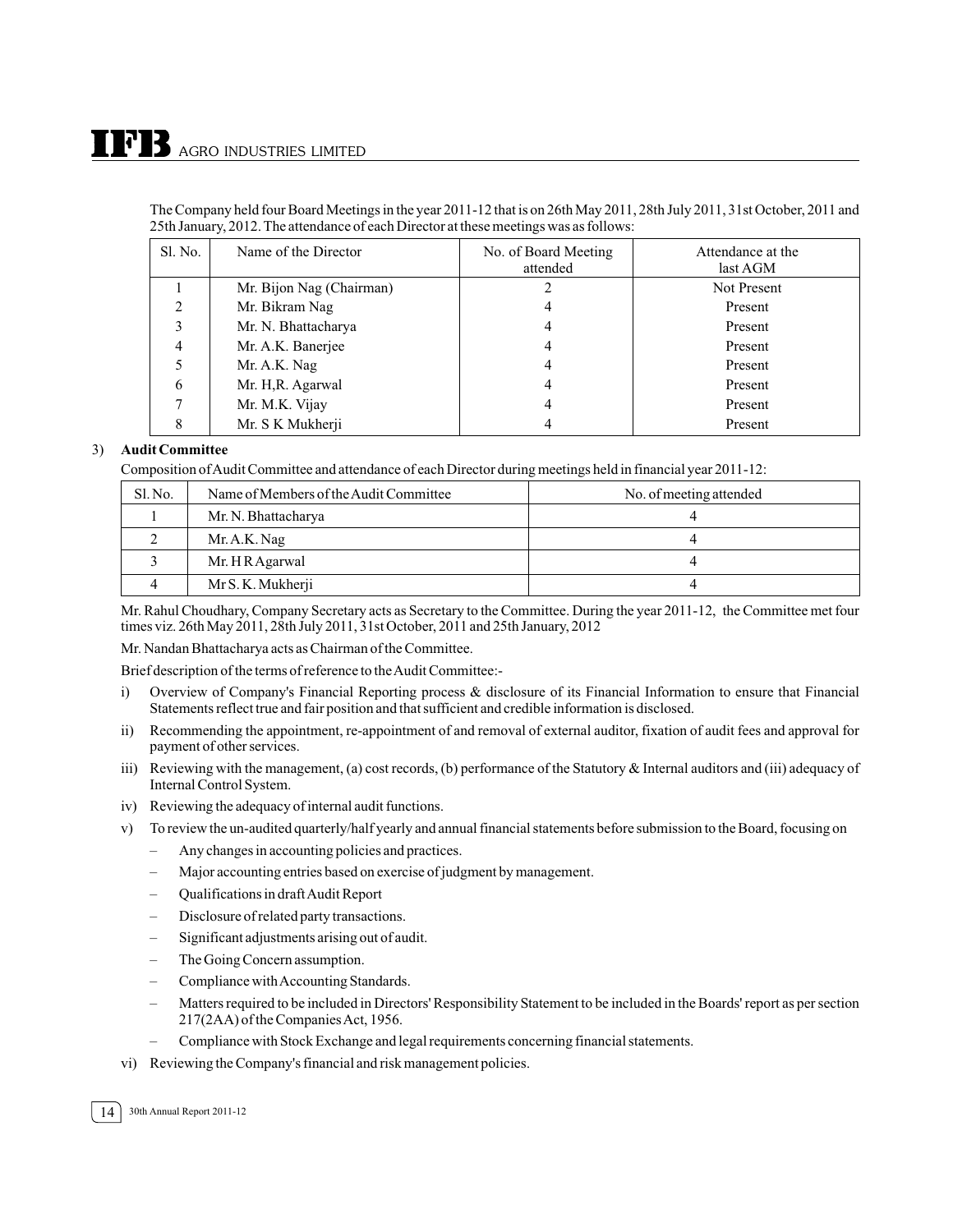#### **4) Remuneration Committee**:

Brief Description and terms of reference:- Remuneration Committee of the Board, recommends to the Board, the compensation terms of Executive and Whole-time Directors.

Composition of Remuneration Committee:

| S1. No. | Name of Members of the Remuneration Committee | Member/Chairman |
|---------|-----------------------------------------------|-----------------|
|         | Mr. N. Bhattacharya                           | Chairman        |
|         | Mr. A K Nag                                   | Member          |
|         | Mr. MK Vijay                                  | Member          |
|         | Mr. H R Agarwal                               | Member          |

The Committee has reviewed and recommended the remuneration package for Executive and Managing Director including annual increments, pension rights, compensation payments, if any. Two meetings were held during the year.

Remuneration Policy : The Company's remuneration policy is market driven and takes into account the competitive circumstances so as to attract and retain quality talent.

| Remuneration/Commission paid to Directors during the financial year 2011-12 : | (InRupees) |
|-------------------------------------------------------------------------------|------------|
|-------------------------------------------------------------------------------|------------|

| Name of Director        | <b>Sitting Fees</b>      |           |              | Salary &                 | Guarantee                | Total                    |         |
|-------------------------|--------------------------|-----------|--------------|--------------------------|--------------------------|--------------------------|---------|
|                         | <b>Board</b>             | Audit     | Remuneration | Shareholders             | Perquisites              | Commission               |         |
|                         | Meeting                  | Committee | Committee    | Grievance                |                          |                          |         |
|                         |                          |           |              | Committee                |                          |                          |         |
| Mr. Bijon Nag           | 10000                    |           |              | —                        | $\equiv$                 | 1751252                  | 1761252 |
| Mr. Nandan Bhattacharya | 20000                    | 20000     | 2000         | 1000                     | $\overline{\phantom{0}}$ | $\overline{\phantom{0}}$ | 43000   |
| Mr. A.K. Nag            | 20000                    | 20000     | 2000         | 1000                     | $\qquad \qquad -$        | $\qquad \qquad =$        | 43000   |
| Mr H.R Agarwal          | 20000                    | 20000     | 2000         | -                        | $\overline{\phantom{0}}$ | $\overline{\phantom{m}}$ | 42000   |
| Mr M.K. Vijay           | 20000                    |           | 2000         | 1000                     | $\overline{\phantom{0}}$ | $\overline{\phantom{0}}$ | 23000   |
| Mr S.K.Mukherji         | 20000                    | 20000     | -            | $\overline{\phantom{0}}$ | $\overline{\phantom{0}}$ | $\overline{\phantom{m}}$ | 40000   |
| Mr. Bikram Nag          | $\overline{\phantom{0}}$ |           |              | $\overline{\phantom{0}}$ | 1097333                  | $\overline{\phantom{m}}$ | 1097333 |
| Mr. A. K. Banerjee      | $\overline{\phantom{0}}$ |           | -            | $\overline{\phantom{0}}$ | 8863901                  | $\overline{\phantom{m}}$ | 8863901 |

#### 5) **Shareholders/Investors Grievance Committee :**

**The Shareholders/Investors Grievance Committee comprises of the following members:**

| S1. No. | Name of the Director    | Member/Chairman |  |
|---------|-------------------------|-----------------|--|
|         | Mr. Nandan Bhattacharya | Chairman        |  |
|         | Mr. A. K. Nag           | Member          |  |
|         | Mr. M.K. Vijay          | Member          |  |

In view of compulsory trading of shares in Demat form and consequent lowering of volume of physical transfers there were very few complaints which were sufficiently addressed to at the level of the Compliance Officer and CB Management Services (P) Ltd., the Registrar & Transfer Agent of the Company for shares both in physical and demat modes. One meeting was convened during the year.

 $\left($ 

No. of shareholders complaints received so far  $&$  resolved  $\qquad - \quad 3$ No. of complaints not solved to the satisfaction of shareholders – Nil No. of pending complaints – Nil

*Name, Designation & Address of the Compliance Officer:*

#### **Mr. Rahul Choudhary**

Company Secretary

#### **IFB Agro Industries Limited**

Plot No- IND 5, Sector-1, East Kolkata Township, Kolkata-700 107 Tel: 033 39849627 • Fax: 033 24421003 E-Mail: complianceifbagro@ifbglobal.com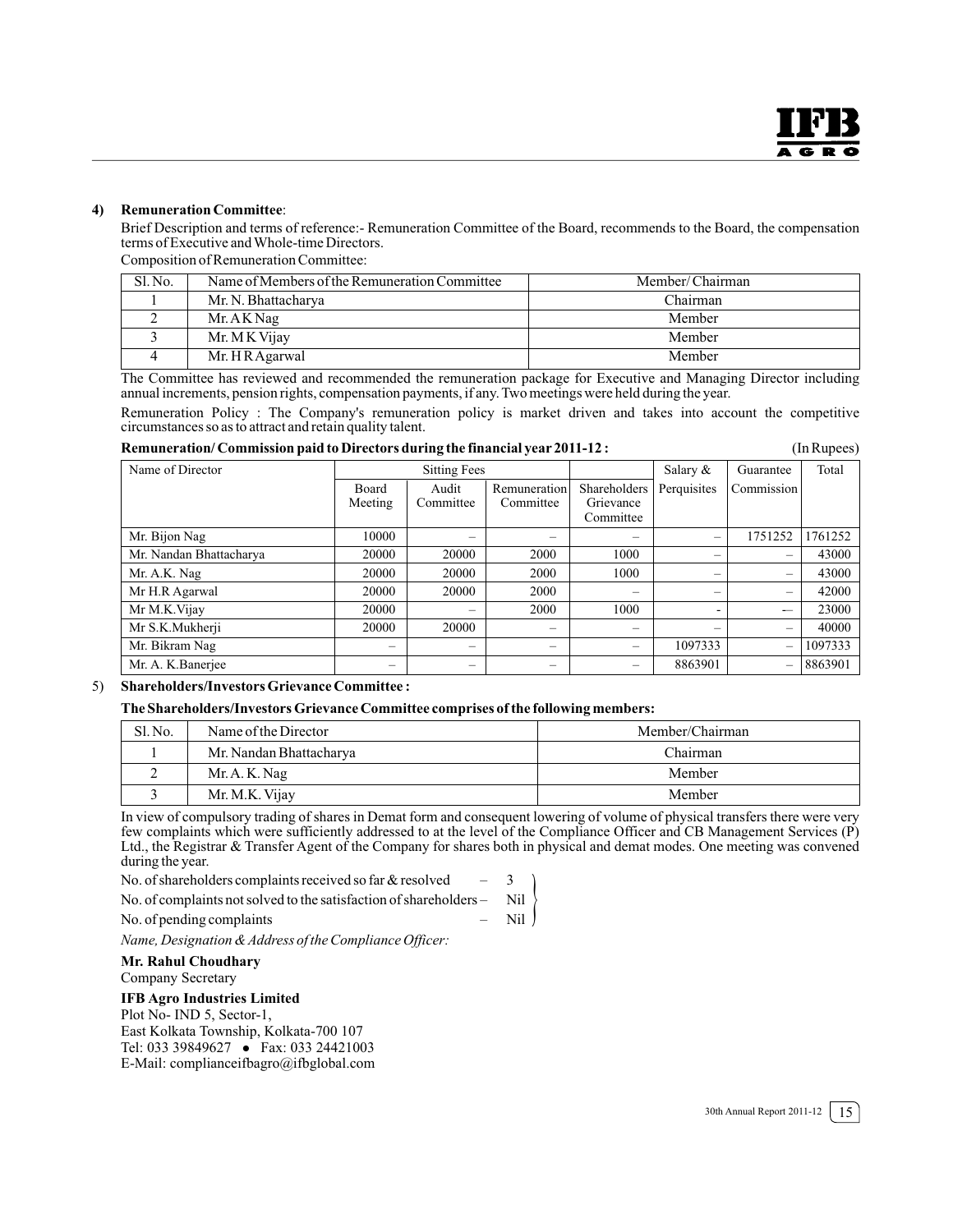#### **6) Code of Conduct for Board members and Senior Management**:

The Board of Directors has laid down the code of conduct for all the Board members and members of the Senior Management of the Company.All the Board members and Senior Management personnel have affirmed compliance with the code of conduct. The Code of Conduct is available on the website of the company.

#### 7) **General Body Meetings:**

a. Location & time where last 3 AGMs were held:

| For the year       | Date      | Venue of the AGM                                                                                  | Time        |
|--------------------|-----------|---------------------------------------------------------------------------------------------------|-------------|
| 2010-11 (29th AGM) | 28.7.2011 | Eastern Zonal Cultural Centre<br>Bidhannagar, 1A-290, Sector-III,<br>Salt Lake, Kolkata - 700 091 | $3.00$ P.M. |
| 2009-10 (28th AGM) | 31.7.2010 | Eastern Zonal Cultural Centre, Bidhannagar,<br>1A-290, Sector-III, Salt Lake, Kolkata - 700 091   | 10.00 A.M   |
| 2008-09 (27th AGM) | 3.8.2009  | Eastern Zonal Cultural Centre, Bidhannagar,<br>1A-290, Sector-III, Salt Lake, Kolkata - 700 091   | 10.00 A.M.  |

- b. Whether any special resolution passed in the previous  $3\text{ AGMs}$ : Yes
- c. Whether any special resolution during last year:

| Passed through postal ballot                    | $\sim$ | - No              |
|-------------------------------------------------|--------|-------------------|
| Details of voting pattern                       |        | $\therefore$ N.A. |
| Person who conducted the postal ballot exercise |        | $\therefore$ N.A. |

- d. Whether any special resolution is proposed to be conducted through postal ballot: No
- e. Procedure for postal ballot: Your Company will comply with the requirements of postal ballot as and when such matter arises requiring approval of the shareholders by such process under the Companies (Passing of Postal Ballot) Rules, 2001.

#### **8) Disclosure:**

a. Disclosure on materially significant related party transactions that may have potential conflict with the interest of the Company at large:

None of the transactions with any of the related parties were in conflict with interests of the Company. Transactions with the related parties are disclosed in Note No. 30 "Notes to Financial Statements" annexed to the Financial Statements for the year.

- b. Details of non-compliance by the Company, penalties, and strictures imposed on the Company by the Stock Exchanges, SEBI or any statutory authorities on any matter related to capital markets during the last 3 years : *None.*
- c. The financial statements for the year 2011-12 have been prepared in accordance with the applicable accounting standards prescribed by The Institute of Chartered Accountants of India and there are no deviations.
- d. Public, Rights and other Issues : Nil.
- e. The Board has noted and reviewed the Compliance Reports of all laws applicable to the Company, which were placed before each of its meeting held during the year.
- f. Though there is no formal Whistle Blower Policy, the Company takes cognizance of complaints made and suggestions given by the employees and others. Even anonymous complaints are looked into and whenever necessary, suitable corrective steps are taken. No employee of the Company has been denied access to the Audit Committee of the Board of Directors of the Company.
- g. The Company has periodic review and reporting to the Board of Directors of risk assessment by senior executives with a view to minimise risk.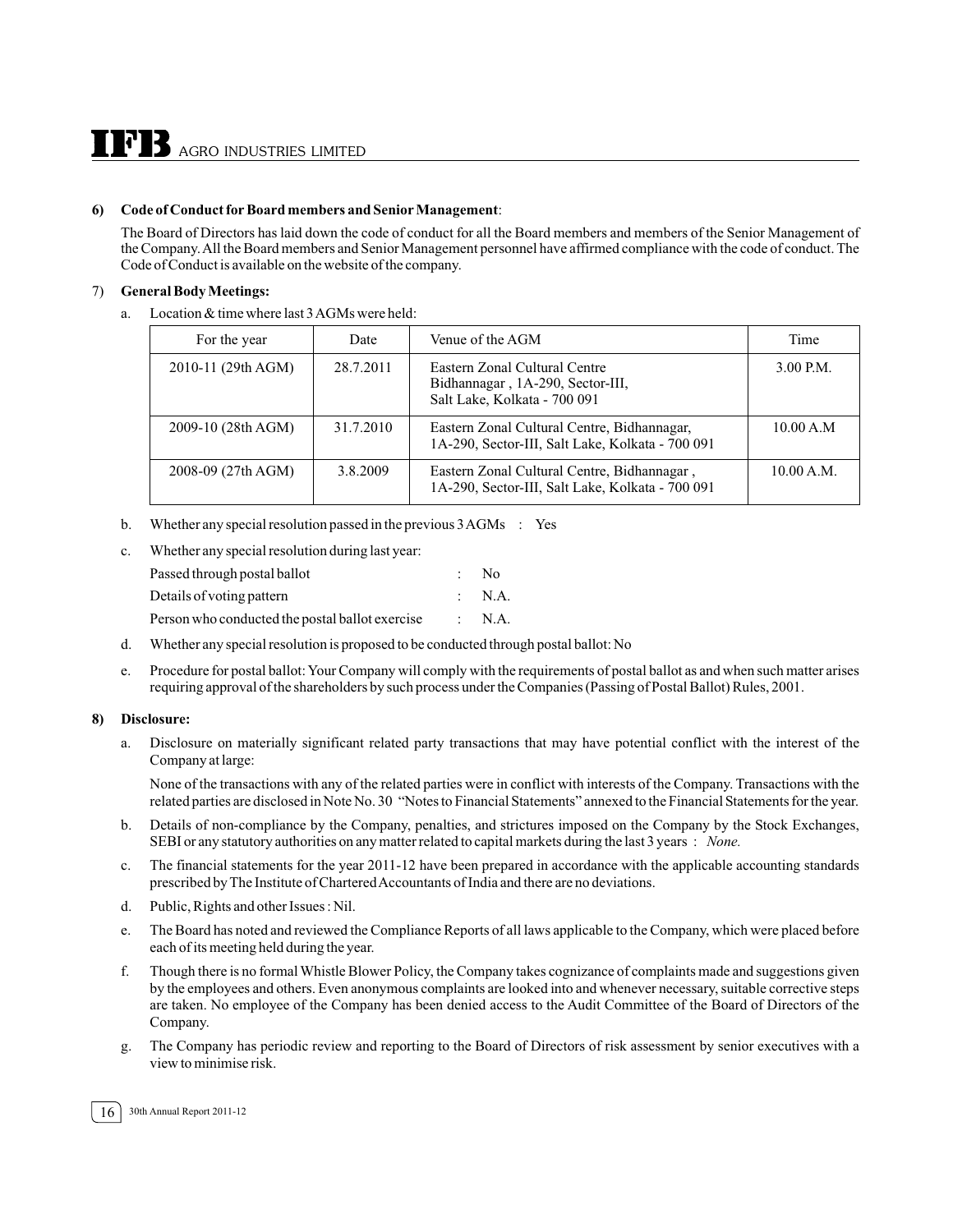#### h. Secretarial Audit

A Qualified Practicing Company Secretary carried out Secretarial Audit during the year on quarterly basis to reconcile the total admitted capital with National Securities Depository Limited (NSDL) and Central Depository Services (India) Limited (CDSL) and the total issued and listed capital. The secretarial Audit Report confirms that the Total Paid up Capital is in agreement with the total No. of Shares in physical form and the total number of Dematerialized shares held with NSDL and CDSL.

#### 9) **Means of communication**:

The quarterly and half yearly results of the Company are forthwith communicated to the stakeholders with whom the Company has listing agreements as soon as the results are approved and taken on record by the Board of Directors of the Company. Further, the results are generally published in leading newspapers such as The Financial Express/ Business Standard (English) and Sambad Pratidin (Bengali). No presentation was made to the institutional investors or analysts during the year.

The quarterly, half-yearly and annual financial results and Official News releases are posted in respective Stock Exchange websites.

#### 10) **General Shareholder information:**

- i) Thirtieth Annual General Meeting
	- Date : 30th July, 2012
	- Time : 10.30 A.M.
	- Venue : Ecohub Conclave Club, Eco Space (IT Park), Plot No. 2F/11, New Town, Rajarhat, North 24 Parganas, Kolkata - 700 156.
- ii) Financial year Year 2011-2012. Following are its highlights:

| Event                                    | Date when approved by the Board for publication |  |  |
|------------------------------------------|-------------------------------------------------|--|--|
| First Quarter Results ended 30.6.2011    | 28th July 2011                                  |  |  |
| Half Yearly Results - ended 30.9.2011    | 31st October 2011                               |  |  |
| Third Quarter Results - ended 31.12.2011 | 25th January 2012                               |  |  |
| Final Audited Results - ended 31.3.2012  | 29th May 2012                                   |  |  |

- iii) Book Closure date 23rd July, 2012 to 30th July, 2012 (both days inclusive)
- iv) Dividend payment date NotApplicable.
- v) Profile of Directors retiring on rotation: Enclosed separately
- vi) Listing on Stock Exchanges:

The Company's Equity Shares are listed on the Stock Exchanges in Mumbai and on National Stock Exchange. Listing fees for the period 2011-12 have been paid to these Stock Exchanges.

The Company has already filed the requisite papers and in the process of de-listing from Delhi Stock Exchange.

vii) Stock Code:

| The Bombay Stock Exchange Ltd         | $-507438$       |
|---------------------------------------|-----------------|
| National Stock Exchange of India Ltd. | $-$ IFB Agro EQ |

- ISIN No. allowed by NSDL and CDSL INE 076CO1018
- for shares in demat Mode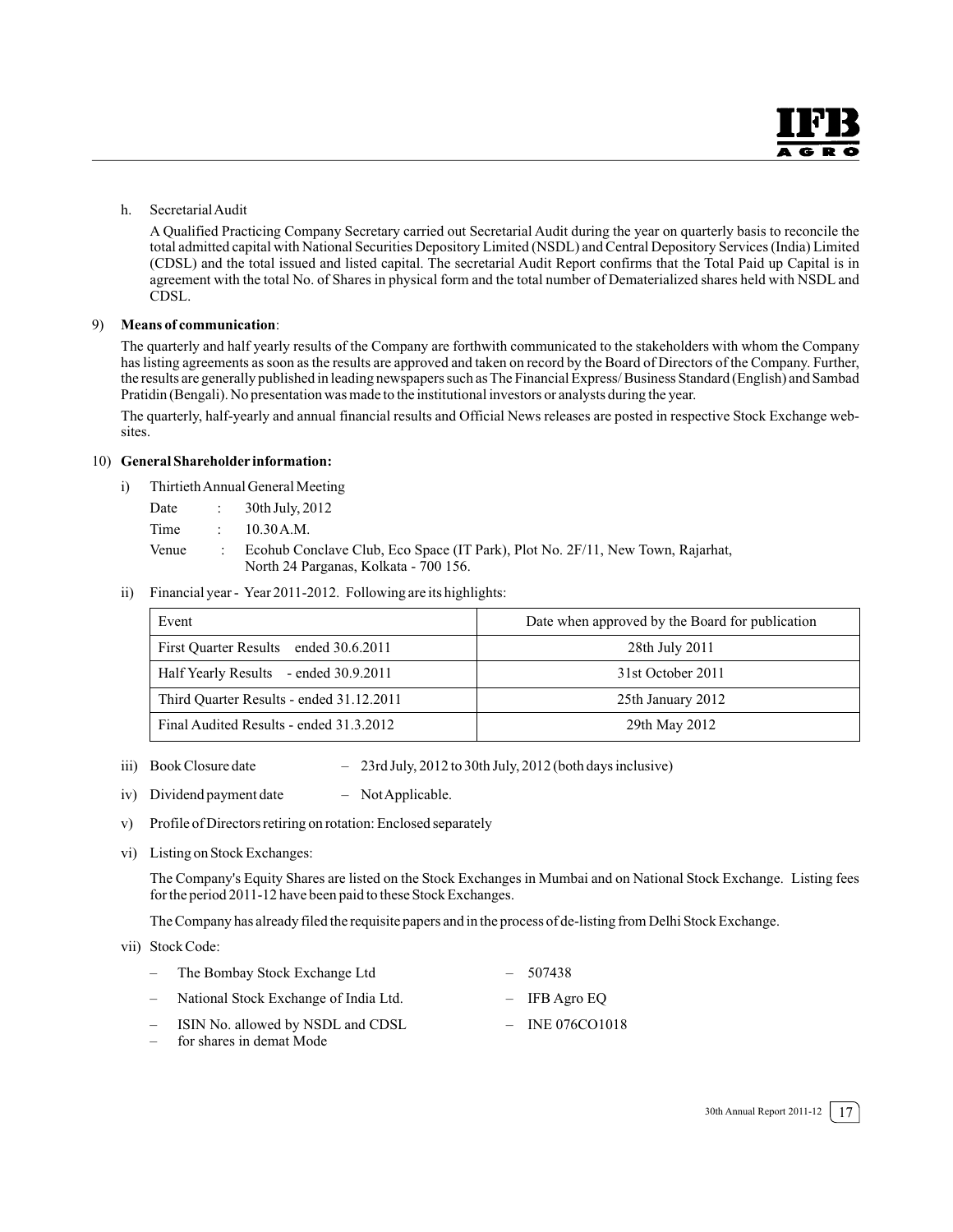# $\prod$ <sup>7</sup> $\prod$ <sub>AGRO</sub> INDUSTRIES LIMITED

| Month            | Stock Exchange, Mumbai |             | National Stock Exchange |             |  |
|------------------|------------------------|-------------|-------------------------|-------------|--|
|                  | High (Rs.)             | Low $(Rs.)$ | High (Rs.)              | Low $(Rs.)$ |  |
| April 2011       | 83.95                  | 72.00       | 85.00                   | 71.20       |  |
| May 2011         | 83.90                  | 64.10       | 85.90                   | 64.00       |  |
| June 2011        | 92.30                  | 70.20       | 88.70                   | 71.60       |  |
| <b>July 2011</b> | 103.80                 | 74.10       | 104.25                  | 73.50       |  |
| August 2011      | 173.30                 | 106.05      | 172.95                  | 106.00      |  |
| September 2011   | 154.55                 | 129.00      | 155.00                  | 129.05      |  |
| October 2011     | 156.65                 | 126.50      | 156.50                  | 123.55      |  |
| November 2011    | 181.95                 | 125.05      | 179.85                  | 125.10      |  |
| December 2011    | 177.80                 | 126.50      | 174.00                  | 126.00      |  |
| January 2012     | 170.85                 | 135.15      | 175.00                  | 136.30      |  |
| February 2012    | 237.70                 | 159.00      | 237.35                  | 159.50      |  |
| March 2012       | 196.80                 | 167.00      | 197.10                  | 163.50      |  |

ix) Share price performance in comparison to broad based indices BSE Sensex and NSE Nifty

| Month            | Stock Exchange, Mumbai |          | National Stock Exchange |          |  |
|------------------|------------------------|----------|-------------------------|----------|--|
|                  | Price                  | Sensex   | Price                   | Nifty    |  |
| April 2011       | 75.35                  | 19135.96 | 77.35                   | 5,749.50 |  |
| May 2011         | 82.60                  | 18503.28 | 83.00                   | 5,560.15 |  |
| June 2011        | 76.45                  | 18845.87 | 75.55                   | 5,647.40 |  |
| <b>July 2011</b> | 103.80                 | 18197.20 | 104.25                  | 5,482.00 |  |
| August 2011      | 152.65                 | 16676.75 | 151.80                  | 5,001.00 |  |
| September 2011   | 134.00                 | 16453.76 | 134.80                  | 4,943.25 |  |
| October 2011     | 153.25                 | 17705.01 | 153.00                  | 5,326.60 |  |
| November 2011    | 155.55                 | 16123.46 | 155.30                  | 4,832.05 |  |
| December 2011    | 137.65                 | 15454.92 | 138.15                  | 4,624.30 |  |
| January 2012     | 160.00                 | 17193.55 | 160.65                  | 5,199.25 |  |
| February 2012    | 184.85                 | 17752.68 | 185.40                  | 5,385.20 |  |
| March 2012       | 182.70                 | 17404.20 | 181.65                  | 5,295.55 |  |

x) Registrar & Share Transfer Agent – P-22, Bondel Road, Kolkata - 700 019

Tel : 40116700/11, 40116718/23 Fax : 4011 6739 E-mail : rta@cbmsl.com

xi) Share Transfer System

M/s CB Management Services (P) Ltd. of P-22, Bondel Road, Kolkata - 700 019, a SEBI registered Registrar is the Registrar of the Company both in physical and dematerialised segment.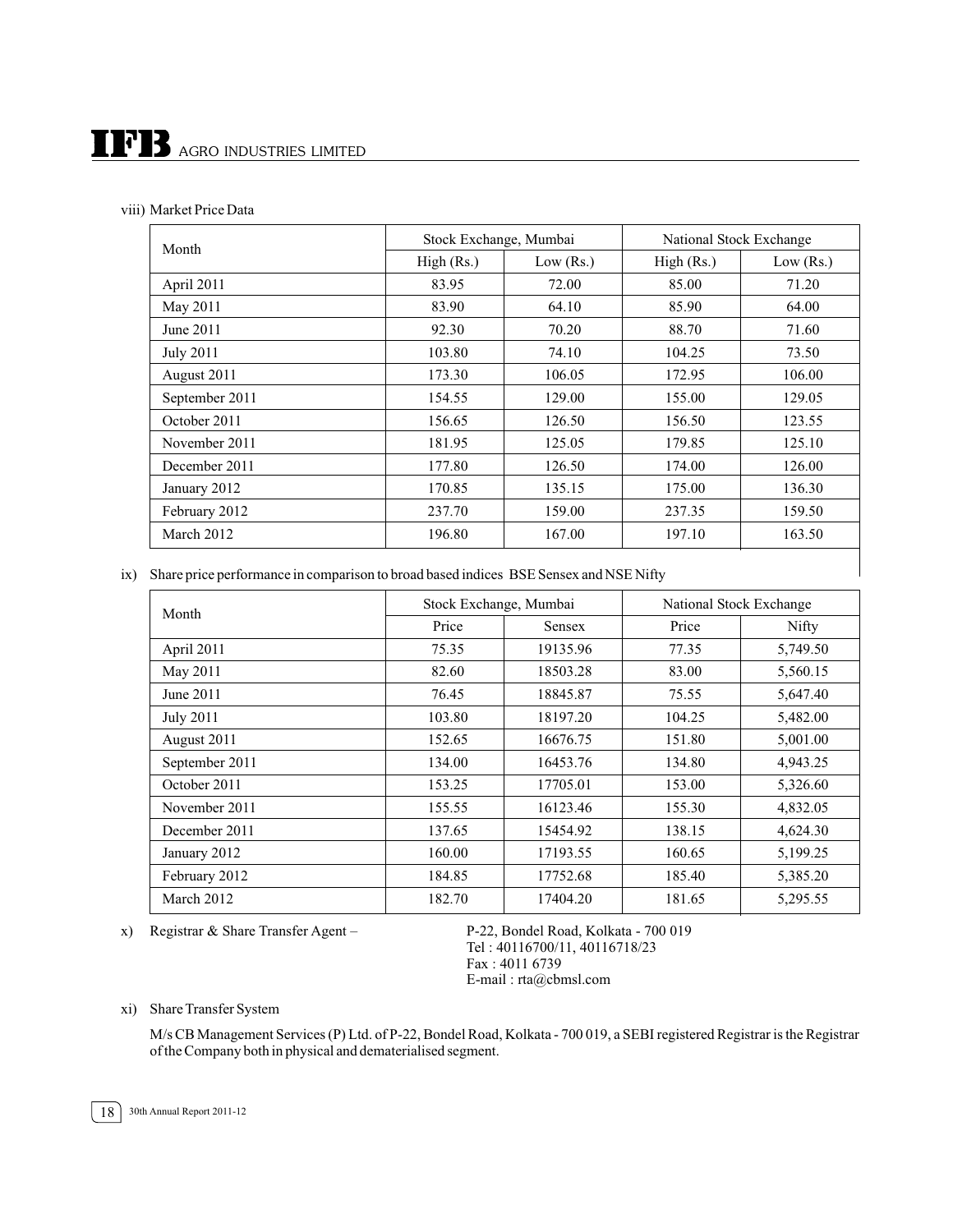Since the Company's shares can be traded only in demat mode, shareholders would be required to send their physical shares certificates, Demat Request Forms (DRF) etc. directly to the Share Transfer Agent, CB Management Services (P) Ltd. Shareholders would also have to ensure that their respective Depository participant do not delay in sending the DRF and physical share certificates to the aforesaid Share Transfer Agents so that no Demand requests from any shareholder remains pending with the Share Transfer Agent beyond a period of 30 days.

xii) Distribution of Shareholding & Shareholding Pattern:

|  |  |  | (a) Distribution of Shareholding as on 31st March, 2012: |  |
|--|--|--|----------------------------------------------------------|--|
|--|--|--|----------------------------------------------------------|--|

| Range        |         |      | $\frac{0}{0}$                                  |         | $\%$     |
|--------------|---------|------|------------------------------------------------|---------|----------|
| From         | To      |      | No.of Shareholders<br>No.of Shares<br>of total |         | of total |
|              | 500     | 5881 | 92.57                                          | 737588  | 9.21     |
| 501          | 1000    | 243  | 3.83                                           | 186954  | 2.33     |
| 1001         | 2000    | 105  | 1.65                                           | 162275  | 2.03     |
| 2001         | 3000    | 30   | 0.47                                           | 73893   | 0.92     |
| 3001         | 4000    | 15   | 0.23                                           | 54901   | 0.69     |
| 4001         | 5000    | 8    | 0.13                                           | 37330   | 0.47     |
| 5001         | 10000   | 26   | 0.41                                           | 201743  | 2.52     |
| 10001        | 9999999 | 45   | 0.71                                           | 6552427 | 81.83    |
| <b>TOTAL</b> |         | 6353 | 100.00                                         | 8007111 | 100.00   |

*b) Shareholding Pattern as on 31st March, 2012:*

|                                                     | <b>No. of Shares</b> | % of total | % Dematerialised |
|-----------------------------------------------------|----------------------|------------|------------------|
| Indian Promoters                                    | 4404910              | 55.01      | 55.01            |
| Mutual Funds/UTI                                    | 9900                 | 0.12       | 0.00             |
| Banks, Financial Institutions & Insurance Companies | 95864                | 1.20       | 0.00             |
| Foreign Institutional Investors                     | 185170               | 2.31       | 2.31             |
| Private Corporate Bodies                            | 854651               | 10.67      | 10.58            |
| Indian Public                                       | 2385960              | 29.80      | 24.37            |
| Non-Resident Indians                                | 58084                | 0.73       | 0.26             |
| <b>Clearing Members</b>                             | 12072                | 0.15       | 0.15             |
| Office of the Custodian Special Court               | 500                  | 0.01       | 0.00             |
| <b>TOTAL</b>                                        | 8007111              | 100.00     | 92.68            |

xiii) Dematerialisation of shares :

As on 31st March 2012, 92.68% of the Company's total shares representing 7420991 shares were held in dematerialised form and the balance 7.32% representing 586120 shares were held in physical form.

- xiv) Outstanding GDRs/ADRs/Warrants or any Convertible : The Company has not issued any GDRs/ADRs/ instruments, conversion date and likely impact on equity Warrants or any convertible instruments.
- 

xv) Plant locations :

| Alcohol plant                 | - Noorpur, P.S. Diamond Harbour, South 24-Parganas, West Bengal                                     |
|-------------------------------|-----------------------------------------------------------------------------------------------------|
| IMFL                          | Maheshtala<br>1)<br>South 24-Parganas, West Bengal                                                  |
|                               | Dankuni<br>2)<br>Dist. Hooghly, West Bengal                                                         |
| Country Spirit Bottling Plant | Serampore<br>1)<br>Dist. Hooghly, West Bengal                                                       |
|                               | Panagarh<br>2)<br>Dist. Burdwan, West Bengal                                                        |
|                               | Marine Product Processing plant - Kasba Industrial Estate, East Kolkata Township, Kolkata - 700 107 |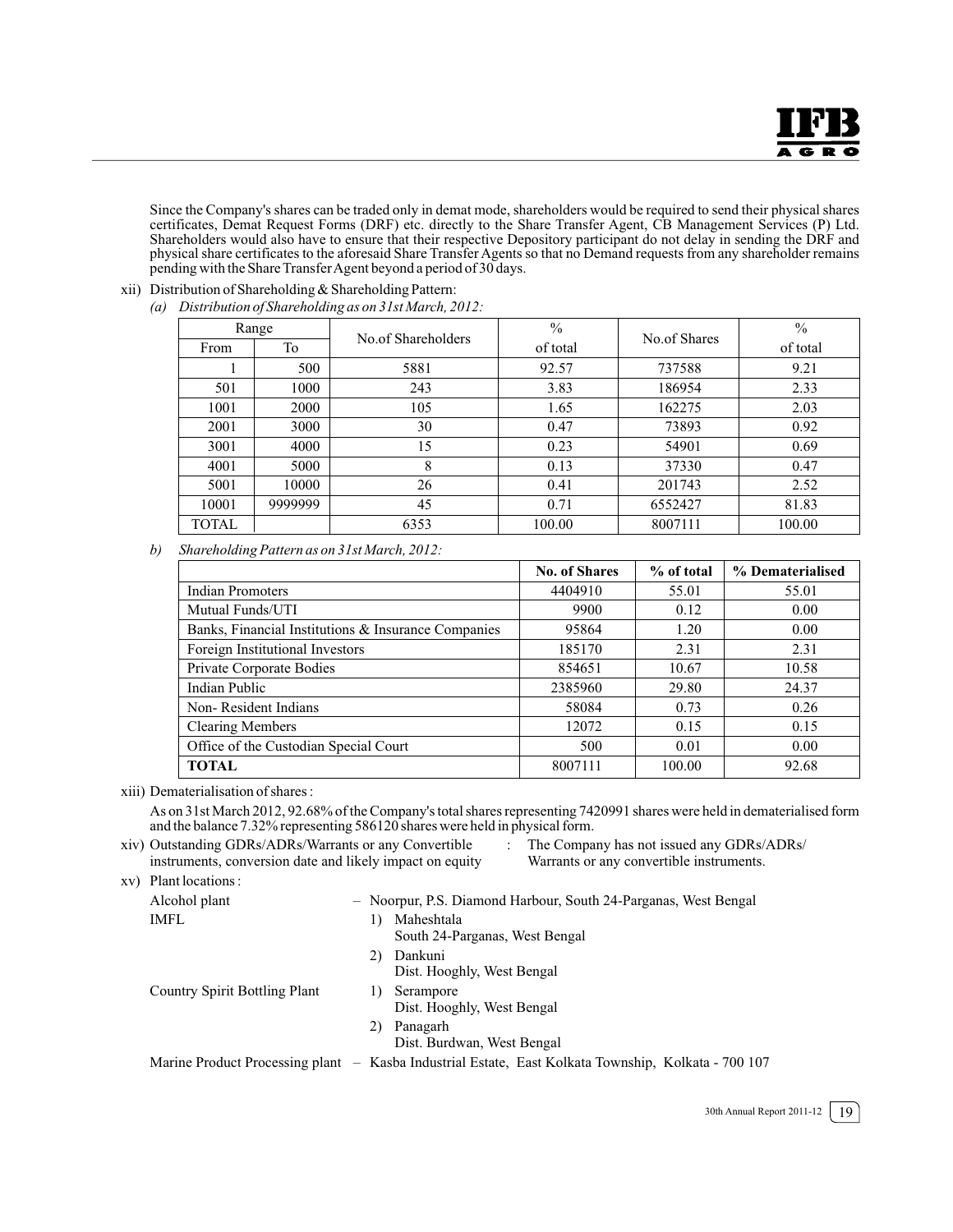xvi)Address for correspondence :

Registered office – Plot No.IND-5, Sector-1, East Kolkata Township, Kolkata - 700 107 Tel. : (033) 3984 9675 - Fax : (033) 2442 1003 - E-mail : agro@ifbglobal.com Website : www.ifbagro.in

#### **11) Adoption of non-mandatory requirements under Listing Agreement :**

*(i) The Board :-*

The Company does not pay the expenses of the Non-Executive Chairman's office incurred in the performance of his duties. The Company has not fixed the tenure of the Independent Directors on the Board.

*(ii) Remuneration Committee :-*

The details pertaining to Remuneration Committee have been provided in point no. 4 of this Report.

*(iii) Shareholders Rights :-*

The Company's quarterly and half-yearly results are published in newspapers and no individual communications are sent to the shareholders.

*(iv) Audit Qualifications*

There are no audit qualifications in the Auditor's Report on the accounts for the year 2011-12.

*(v) Others :-*

The Company has not adopted point nos. 5, 6 and 7 *(read with Para 8F of this report)* specified in Annexure I-D to the clause 49 of the Listing Agreement.

#### *Declaration :*

As provided under Clause 49 of the Listing Agreement with the Stock Exchanges, it is hereby declared that all the Board Members and Senior Management Personnel of the Company have affirmed the compliance of Code of Conduct for the year ended 31st March, 2012.

Kolkata A. K. Banerjee Date : 29th May, 2012 *Managing Director*

## **Auditors' Certificateon Corporate Governance**

To the Members of **IFB Agro Industries Limited**

We have examined the compliance of the conditions of Corporate Governance by IFB Agro Industries Limited, Plot No IND 5, Sector - 1, East Kolkata Township, Kolkata - 700 107, for the year ended 31st March, 2012 as stipulated in clause 49 of the Listing Agreement of the said Company with Stock Exchanges.

The compliance of conditions of Corporate Governances is the responsibility of the management. Our examination was limited to the procedure and implementation thereof, adopted by the Company for ensuring the compliance of the conditions of Corporate Governance. It is neither an audit nor an expression of opinion on the financial statements of the Company.

In our opinion and to the best of our information and according to the explanations given to us and the representations made by the Directors and the Management, we certify that the Company has complied with the conditions of Corporate Governance as stipulated in the above mentioned Listing Agreement.

We further state that such compliance is neither an assurance as to the future viability of the Company nor the efficiency or effectiveness with which management has conducted the affairs of the Company.

For Haribhakti & Co. *Chartered Accountants* Firm's Registration 103523W Anand Kumar Jhunjhunwala Kolkata *Partner* Dated : 29th May, 2012 Membership No 56613

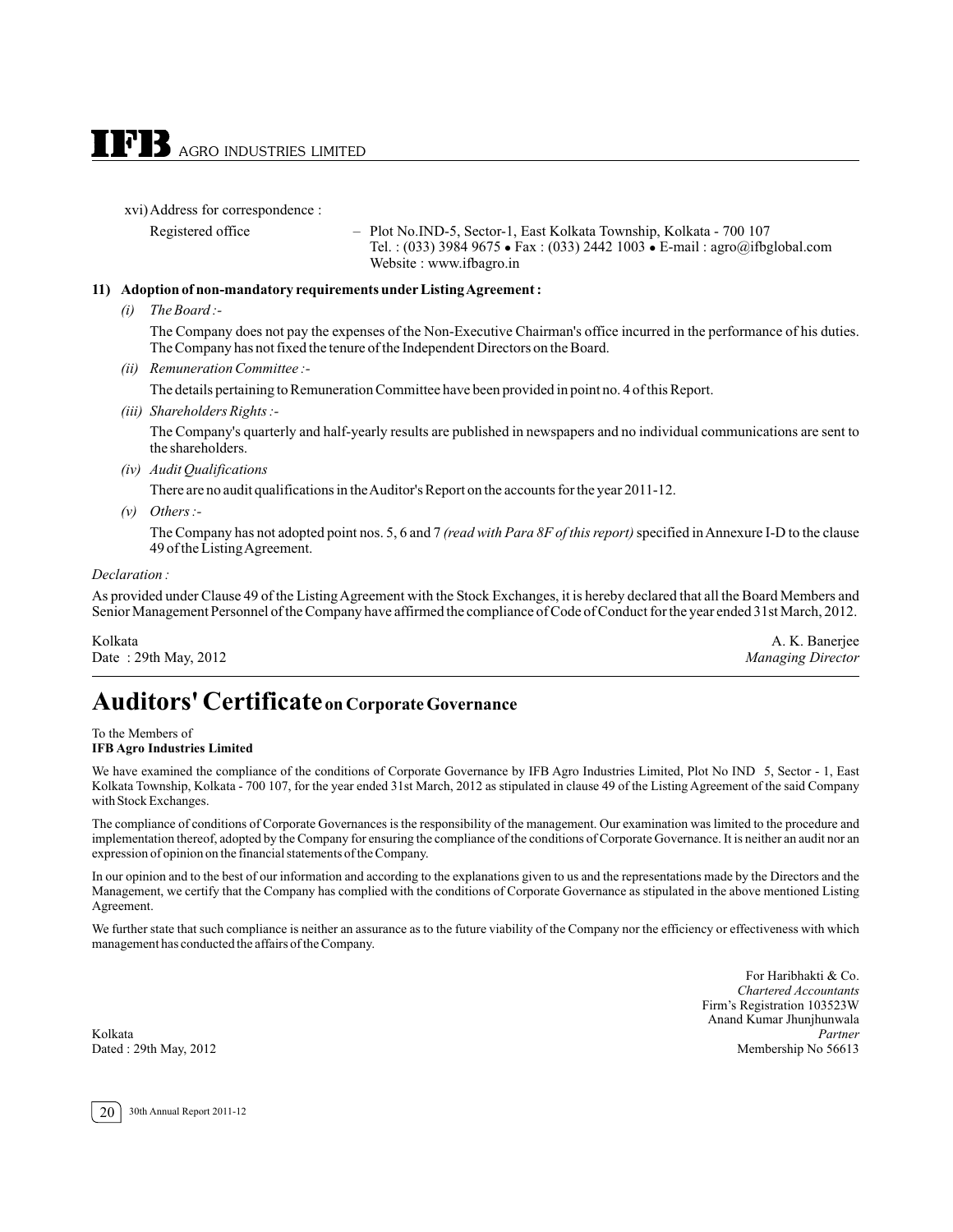#### **Chief Executive Officer (CEO) and Chief Financial Officer (CFO) Certification**

To The Board of Directors IFB Agro Industries Limited Kolkata

Dear Sirs,

#### Sub : **CEO & CFO Certificate**

We, A.K. Banerjee, Managing Director and Rahul Choudhary, VP-Finance & Company Secretary responsible for the finance function certify to the Board that :

- a) We have reviewed the financial statements and cash flow statement for the year ended 31st March 2012 and to the best of our knowledge and belief:
	- i) these statements do not contain any materially untrue statement or omit any material fact or contain statements that might be misleading;
	- ii) these statements together present a true and fair view of the Company's affairs and are in compliance with existing Accounting Standards, applicable laws and regulations.
- b) To the best of our knowledge and belief, no transactions entered into by the Company during the year ended 31st March 2012 are fraudulent, illegal or violative of the Company's code of conduct.
- c) We accept responsibility for establishing and maintaining internal controls for financial reporting and we have evaluated the effectiveness of internal control systems of the Company pertaining to financial reporting. Deficiencies in the design or operation of such internal controls, if any, of which we are aware, have been disclosed to the auditors and the Audit Committee and steps have been taken to rectify these deficiencies.
- d) i) There has not been any significant change in internal control over financial reporting during the year under reference;
	- ii) There has not been any significant change in accounting policies during the year.
	- iii) We are not aware of any instance during the year of significant fraud with involvement therein of the management or any employee having a significant role in the Company's internal control system over financial reporting.

Kolkata A. K. Banerjee Rahul Choudhary VP-Finance & Company Secretary

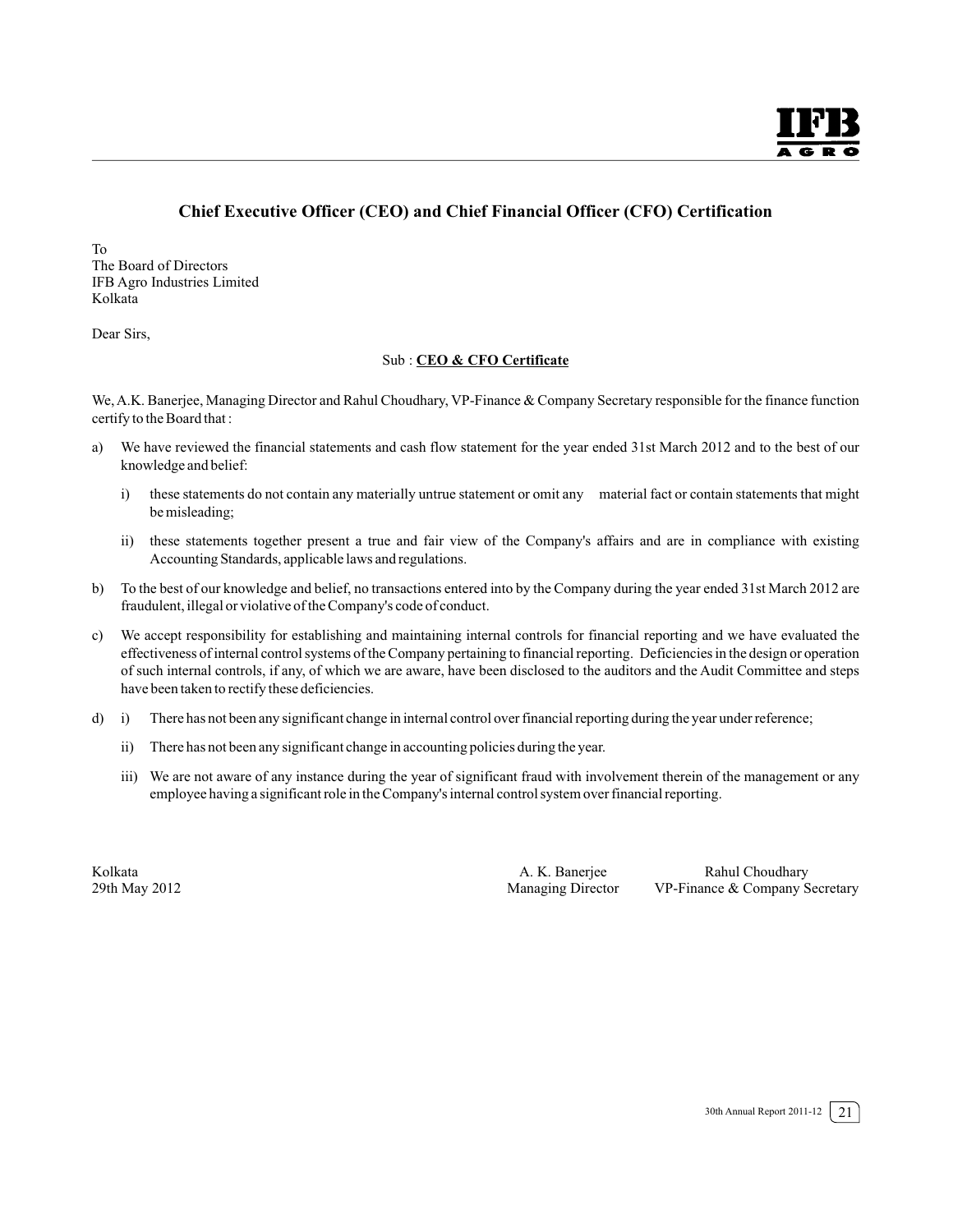## **Auditors' Report to the Members of IFB Agro Industries Limited.**

- 1. We have audited the attached Balance Sheet of IFB AGRO INDUSTRIES LIMITED ("the Company") as at 31st March, 2012 and also the Statement of Profit and Loss and the Cash Flow Statement of the Company for the year ended on that date, both annexed thereto. These financial statements are the responsibility of the Company's Management. Our responsibility is to express an opinion on these financial statements based on our audit.
- 2. We conducted our audit in accordance with the auditing standards generally accepted in India. Those Standards require that we plan and perform the audit to obtain reasonable assurance about whether the financial statements are free of material misstatements. An audit includes examining, on a test basis, evidence supporting the amounts and disclosures in the financial statements. An audit also includes assessing the accounting principles used and significant estimates made by the Management, as well as evaluating the overall financial statement presentation. We believe that our audit provides a reasonable basis for our opinion.
- 3. As required by the Companies (Auditor's Report) Order, 2003 (as amended) [the 'Order'] issued by the Central Government of India in terms of sub-section (4A) of Section 227 of the Companies Act, 1956 (the 'Act'), we give in the Annexure a statement on the matters specified in paragraphs 4 and 5 of the said Order.
- 4. Further to our comments in the Annexure referred to in paragraph 3 above, we report that:
	- i. We have obtained all the information and explanations, which to the best of our knowledge and belief, were necessary for the purposes of our audit;
	- ii. In our opinion, proper books of account as required by law have been kept by the Company so far as it appears from our examination of those books;
	- iii. The Balance Sheet, the Statement of Profit and Loss and the Cash Flow Statement dealt with by this report are in agreement with the books of account;
	- iv. In our opinion, the Balance Sheet, the Statement of Profit and Loss and the Cash Flow Statement dealt with by this report comply with the Accounting Standards referred to in Section 211(3C) of the Act;
	- v. On the basis of written representations received from the Directors as on 31st March,2012 and taken on record by the Board of Directors, read with Note 33 of Notes to Financial Statements, we report that none of the Directors is prima-facie disqualified as on 31st March, 2012 from being appointed as a Director in terms of clause (g) of sub-section (1) of Section 274 of the Act;
	- vi. In our opinion and to the best of our information and according to the explanations given to us, the said financial statements give the information required by the Act, in the manner so required and give a true and fair view in conformity with the accounting principles generally accepted in India:
		- a) in the case of the Balance Sheet, of the state of affairs of the Company as at 31st March, 2012;
		- b) in the case of the Statement of Profit and Loss, of the profit of the Company for the year ended on that date; and
		- c) in the case of the Cash Flow Statement, of the cash flows of the Company for the year ended on that date.

For Haribhakti & Co. *Chartered Accountants* Firm's Registration No 103523W

Anand Kumar Jhunjhunwala Kolkata *Partner* Dated : 29th May, 2012 Membership No 56613

22 30th Annual Report 2011-12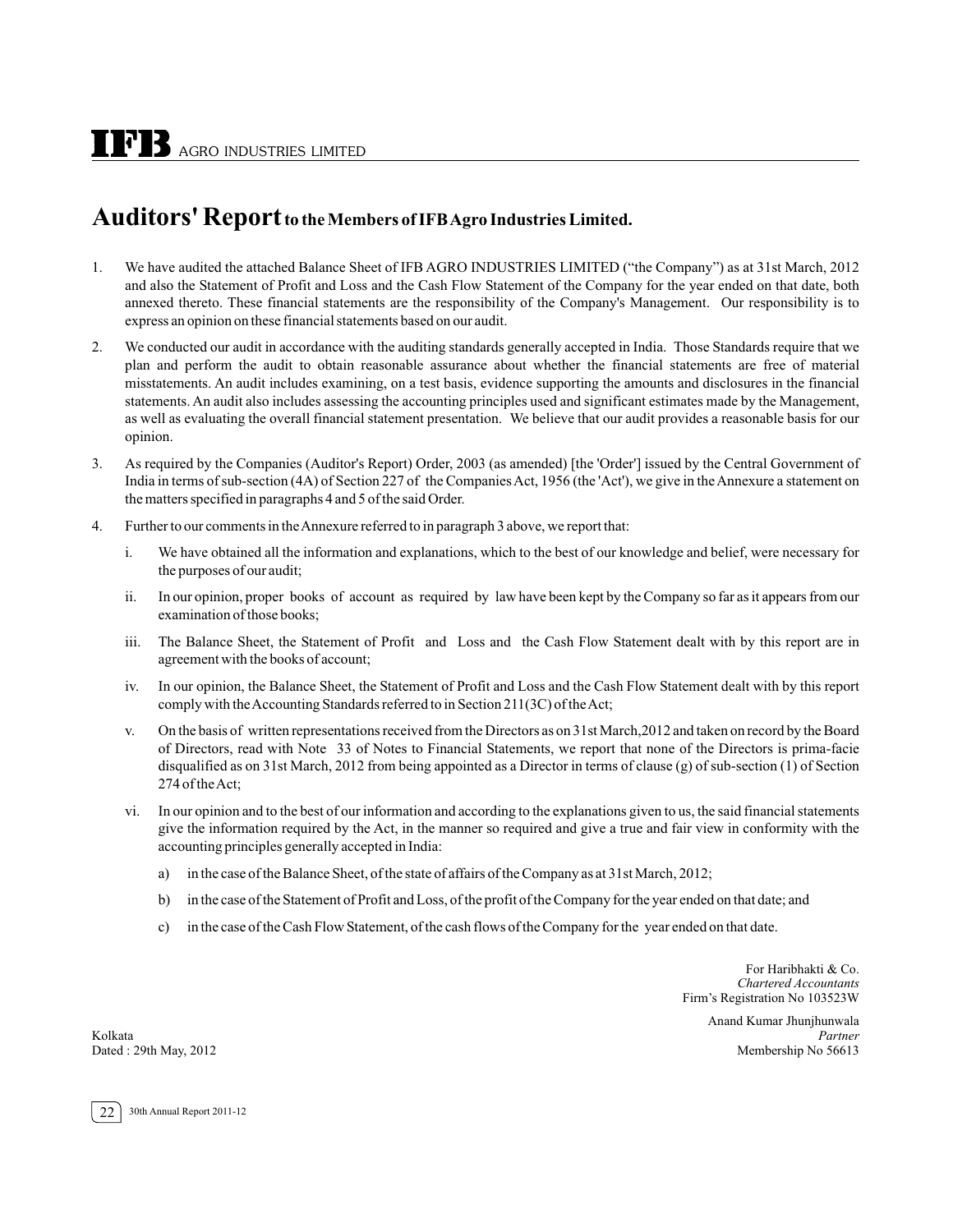#### **ANNEXURE TOAUDITORS' REPORT**

[Referred to in paragraph 3 of our report of even date]

- (i) (a) The Company has maintained proper records showing full particulars, including quantitative details and situation of fixed assets.
	- (b) According to the information and explanations given to us, the fixed assets of the Company have been physically verified by the Management during the year and no material discrepancies between the book records and the physical inventory have been noticed. In our opinion, the frequency of verification is reasonable.
	- (c) There was no substantial disposal of fixed assets during the year.
- (ii) (a) According to the information and explanations given to us, the inventory (excluding inventory lying with third parties) has been physically verified by the Management during the year. In respect of inventory lying with third parties, it has been confirmed by them. In our opinion, the frequency of verification is reasonable.
	- (b) The procedures of physical verification of inventory followed by the Management are reasonable and adequate in relation to the size of the Company and the nature of its business.
	- (c) The Company is maintaining proper records of inventory and no material discrepancies were noticed on physical verification.
- (iii) The Company has neither granted nor taken any loans, secured or unsecured, to or from companies, firms or other parties covered in the register maintained under section 301 of the Act.Accordingly, clauses 4 (iii) (a) to (g) of the Order are not applicable to the Company.
- (iv) In our opinion and according to the information and explanations given to us, there exists an adequate internal control system commensurate with the size of the Company and the nature of its business with regard to purchase of inventory, fixed assets and with regard to the sale of goods and services. During the course of our audit, we have neither come across nor have we been informed of any continuing failure to correct major weaknesses in such internal control system of the Company.
- (v) (a) According to the information and explanations given to us, the particulars of contracts or arrangements referred to in section 301 of the Act, have been entered in the Register required to be maintained under that section.
	- (b) In our opinion and according to the information and explanations given to us, the transactions made in pursuance of such contracts or arrangements, exceeding the value of Rs. five lakh in respect of any party during the year, have been entered into at prices which are reasonable having regard to the prevailing market prices at the relevant time.
- (vi) The Company has not accepted any deposits from the public and hence the directives issued by the Reserve Bank of India and the provisions of Section 58A, 58AA or any other relevant provisions of the Act and the rules framed thereunder, are not applicable to the Company.
- (vii) In our opinion, the Company has an internal audit system commensurate with its size and nature of its business.
- (viii) The maintenance of cost records has been prescribed by the Central Government under clause (d) of sub-section (1) of Section 209 of the Act, from the current financial year in respect of the Company. Such accounts and records are in the process of being made and maintained.
- (ix) According to the books and records as produced before and examined by us and the information and explanations given to us:-
	- (a) The Company is regular in depositing undisputed statutory dues including Provident Fund, Investor Education and Protection Fund, Employees' State Insurance, Income tax, Sales tax, Wealth tax, Service tax, Custom duty, Excise duty, Cess and other statutory dues with the appropriate authorities. There are no undisputed amounts payable in respect of above, outstanding as at 31st March, 2012, for a period of more than six months from the date they became payable.
	- (b) The dues as at 31st March, 2012, of Income tax, Sales tax/VAT, Wealth tax, Service tax, Custom duty, Excise duty and Cess, which have not been deposited on account of any dispute are as follows**:**

| Name of<br><b>Statute</b>             | Nature of<br>Dues                               | Amount<br>(Rs. in Lacs) | Period to which the<br>amount relates<br>(Financial Year) | <b>Forum where</b><br>dispute is pending                                 |
|---------------------------------------|-------------------------------------------------|-------------------------|-----------------------------------------------------------|--------------------------------------------------------------------------|
| West Bengal<br>Sales Tax Act,<br>1994 | Demand<br>including<br>interest $\&$<br>penalty | 374.61                  | 2004-05                                                   | West Bengal Commercial<br>Taxes Appellate and<br>Revisional Board        |
| West Bengal<br>Sales Tax Act.<br>1994 | Demand<br>including<br>interest $\&$<br>penalty | 344.66                  | 2005-06                                                   | West Bengal Commercial<br>Taxes Appellate and<br><b>Revisional Board</b> |
| West Bengal<br>Sales Tax Act.<br>1994 | Demand<br>including<br>interest $\&$<br>penalty | 41.38                   | 2006-07                                                   | West Bengal Commercial<br>Taxes Appellate and<br><b>Revisional Board</b> |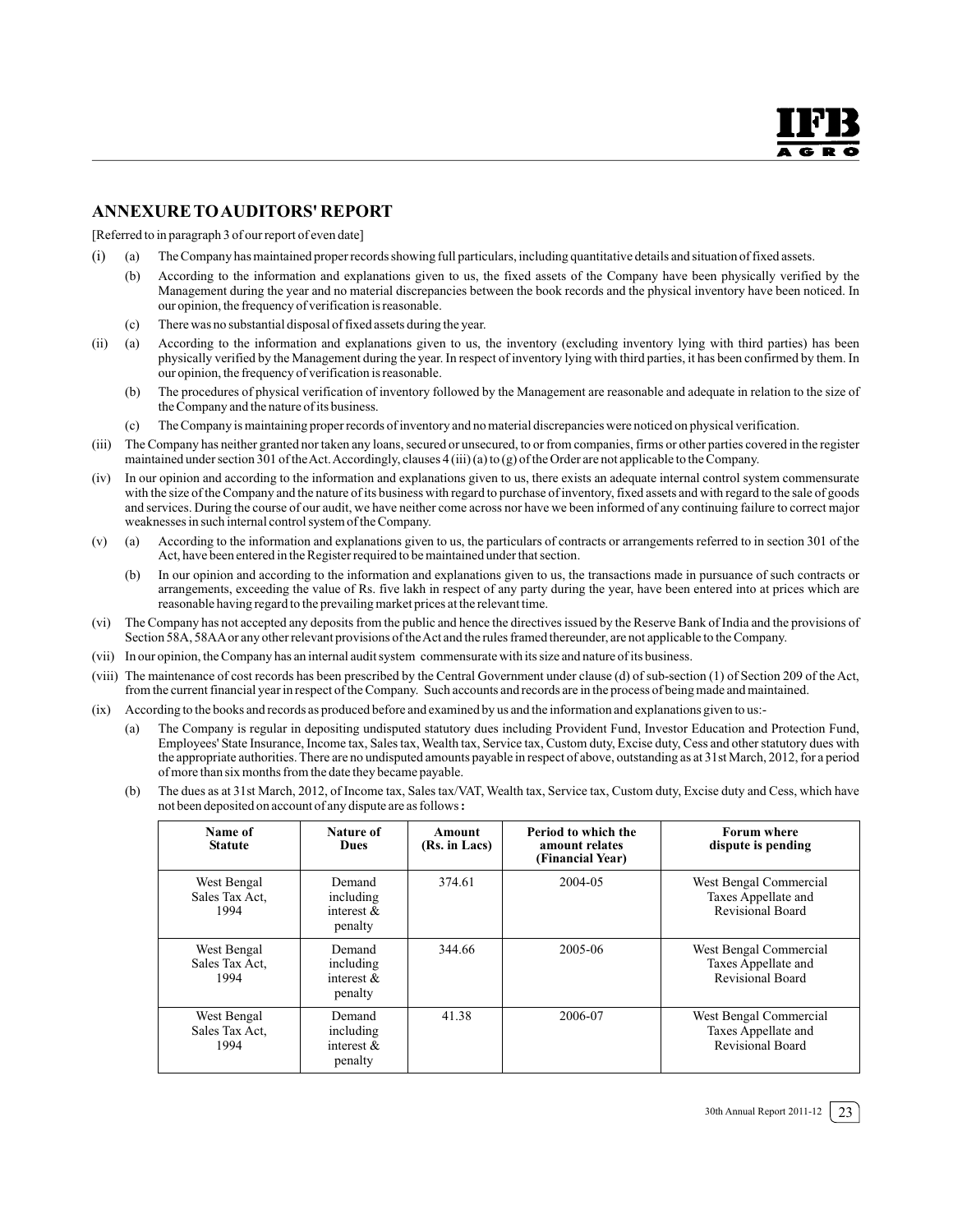# $\prod$ <sup>7</sup> $\prod$ <sub>AGRO</sub> INDUSTRIES LIMITED

| Name of<br><b>Statute</b>             | Nature of<br><b>Dues</b>                        | <b>Amount</b><br>(Rs. in Lacs) | Period to which the<br>amount relates | <b>Forum where</b><br>dispute is pending                                 |
|---------------------------------------|-------------------------------------------------|--------------------------------|---------------------------------------|--------------------------------------------------------------------------|
| West Bengal<br>Sales Tax Act,<br>1994 | Demand<br>including<br>interest &<br>penalty    | 406.02                         | (Financial Year<br>2007-08            | West Bengal Commercial<br>Taxes Appellate and<br>Revisional Board        |
| West Bengal<br>Sales Tax Act,<br>1994 | Demand<br>including<br>interest &<br>penalty    | 509.76                         | 2008-09                               | Additional Commissioner of<br>Commercial Taxes (Appeals)                 |
| <b>Central Sales</b><br>Tax Act, 1956 | Demand<br>including<br>interest &<br>penalty    | 9.08                           | 2005-06                               | West Bengal Commercial<br>Taxes Appellate and<br><b>Revisional Board</b> |
| <b>Central Sales</b><br>Tax Act, 1956 | Demand<br>including<br>interest $\&$<br>penalty | 1.32                           | 2007-08                               | West Bengal Commercial<br>Taxes Appellate and<br><b>Revisional Board</b> |
| West Bengal<br>VAT Act,<br>2003       | Demand<br>including<br>interest &<br>penalty    | 131.00                         | 2005-06                               | West Bengal Commercial<br>Taxes Appellate and<br>Revisional Board        |
| West Bengal<br>VAT Act.<br>2003       | Demand<br>including<br>interest &<br>penalty    | 5.75                           | 2006-07                               | West Bengal Commercial<br>Taxes Appellate and<br><b>Revisional Board</b> |
| West Bengal<br>VAT Act,<br>2003       | Demand<br>including<br>interest &<br>penalty    | 183.37                         | 2007-08                               | West Bengal Commercial<br>Taxes Appellate and<br><b>Revisional Board</b> |
| West Bengal<br>VAT Act,<br>2003       | Demand<br>including<br>interest &<br>penalty    | 557.93                         | 2008-09                               | Additional Commissioner of<br>Commercial Taxes (Appeals)                 |
| The Bengal<br>Excise Act,<br>1909     | Duty<br>against<br>transit<br>wastage           | 10.95                          | 1998-99                               | Commissioner, Department<br>of Excise, Government of<br>West Bengal      |
| Income Tax<br>Act, 1961               | Income Tax                                      | 914.46                         | 2008-09                               | CIT (Appeals), Kolkata                                                   |

(x) The Company has neither accumulated losses as at 31st March, 2012 nor it has incurred cash losses during the financial year ended on that date or in the immediately preceding financial year.

(xi) The Company has not defaulted during the year in repayment of dues to a financial institution, bank or debenture holders.

(xii) The Company has not granted any loans and advances on the basis of security by way of pledge of shares, debentures and other securities.

(xiii) In our opinion, the Company is not a chit fund or a nidhi / mutual benefit fund / society. Therefore, the provisions of clause 4 (xiii) of the Order are not applicable to the Company.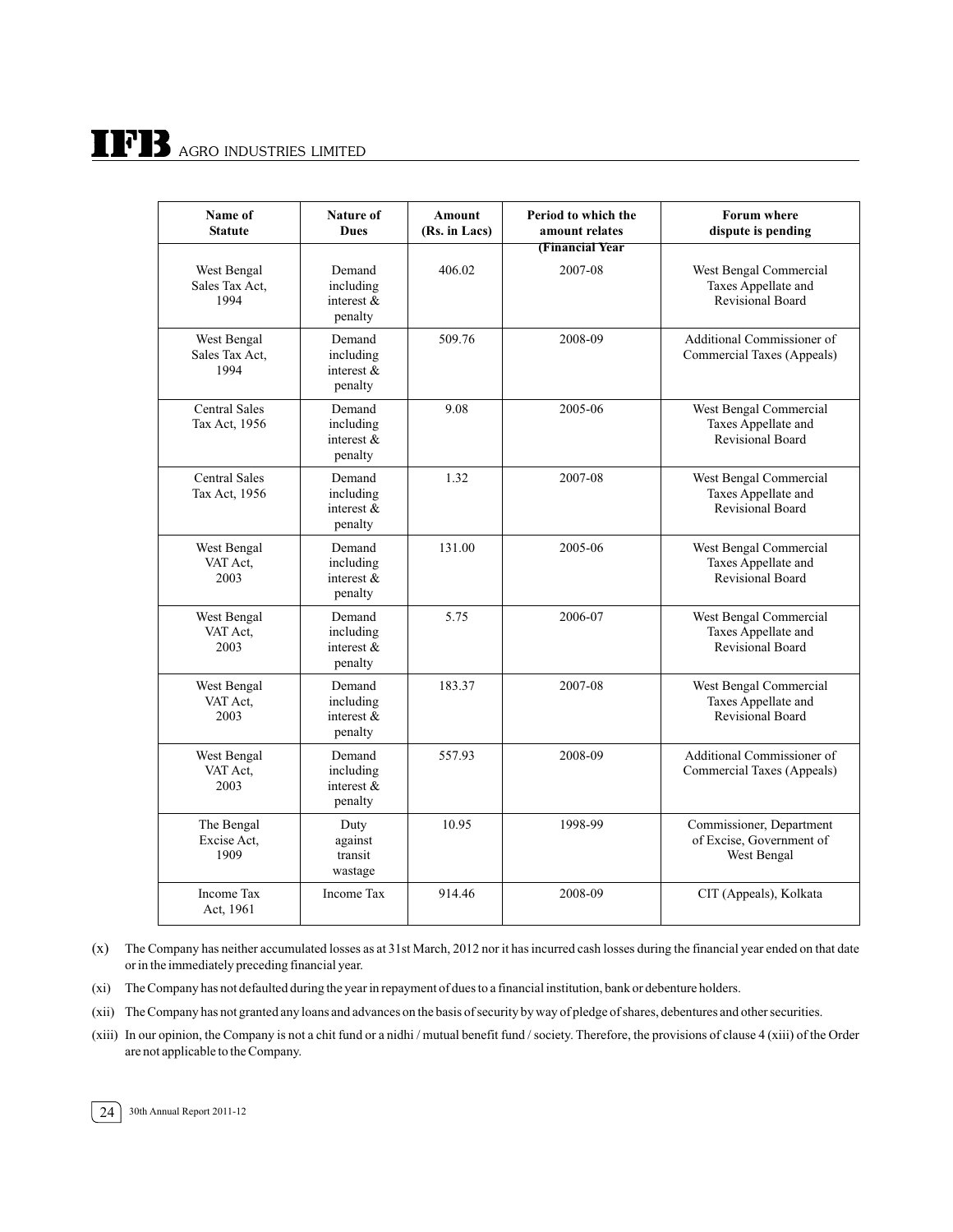- (xiv) In respect of dealing or trading in shares, securities, debentures and other investments, in our opinion and according to the information and explanations given to us, proper records have been maintained of the transactions and contracts and timely entries have been made therein. The shares, securities, debentures and other investments have been held by the Company in its own name.
- (xv) According to the information and explanations given to us, the Company has not given any guarantee for loans taken by others from banks or financial institutions.
- (xvi) The Company did not have any term loans outstanding during the year.
- (xvii) In our opinion and according to the information and explanations given to us and on an overall examination of the Balance Sheet of the Company, we report that funds raised on short-term basis have prima facie not been used during the year for long-term investment.
- (xviii)The Company has not made any preferential allotment of shares to parties and companies covered in the Register maintained under Section 301 of the Act.
- (xix) The Company has not issued any debentures and accordingly, clause 4 (xix) of the Order is not applicable to the Company.
- (xx) The Company has not raised any money during the year by public issues.
- (xxi) During the course of our examination of the books and records of the Company, carried out in accordance with the generally accepted auditing practices in India and according to the information and explanations given to us, we have neither come across any instance of fraud on or by the Company, noticed or reported during the year, nor have we been informed of any such case by the Management.

For Haribhakti & Co. *Chartered Accountants* Firm's Registration No 103523W

Anand Kumar Jhunjhunwala Kolkata *Partner* Dated : 29th May, 2012 Membership No 56613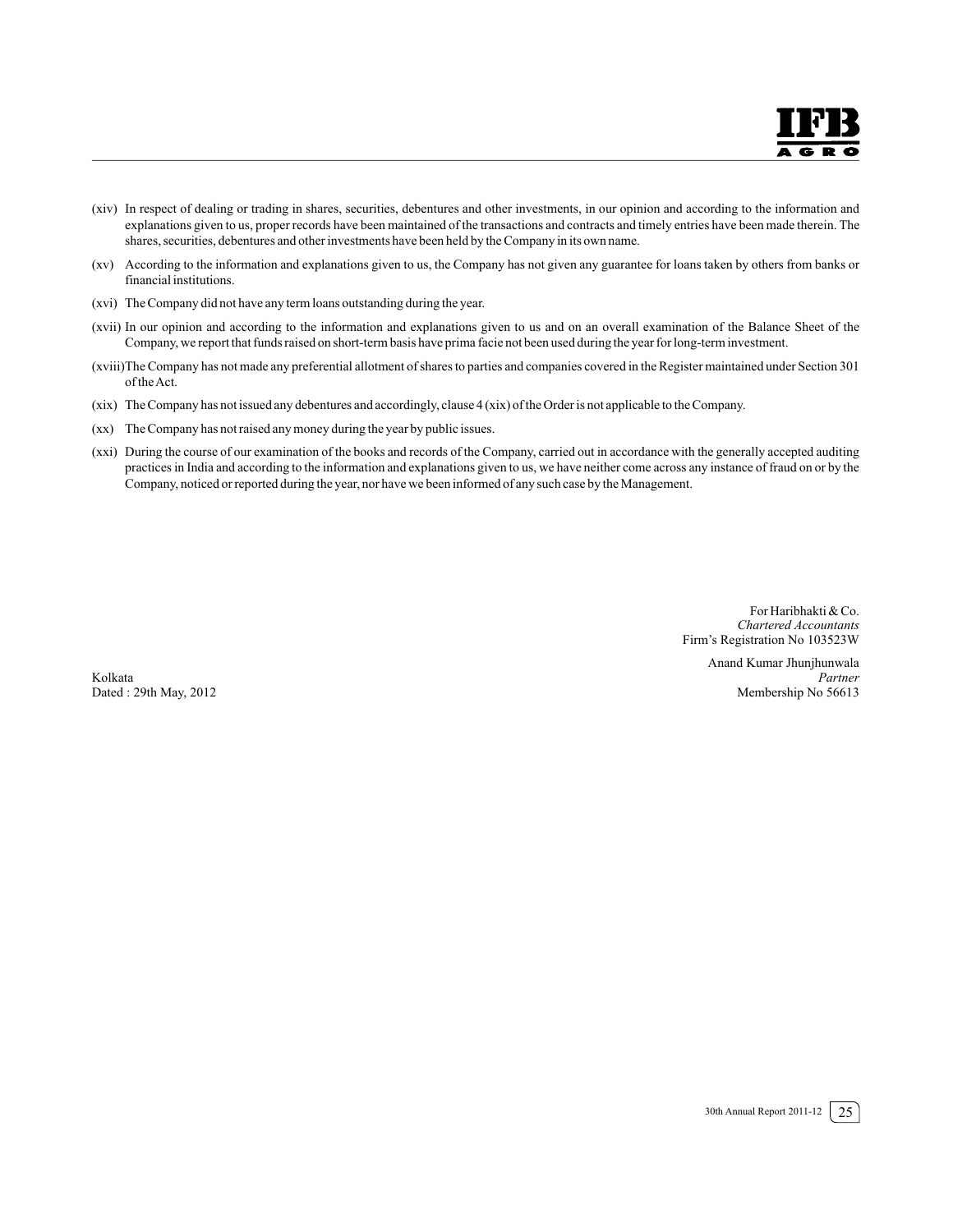## **Balance Sheet as at 31st March, 2012**

|                                                                         |                  |                  | Rs in lacs                |
|-------------------------------------------------------------------------|------------------|------------------|---------------------------|
|                                                                         | Note No.         | 31st March, 2012 | 31st March, 2011          |
| <b>EQUITY AND LIABILITIES</b>                                           |                  |                  |                           |
| <b>Shareholders' Funds</b>                                              |                  |                  |                           |
| Share Capital                                                           | 2                | 800.71           | 800.71                    |
| Reserves and Surplus                                                    | 3                | 10,519.85        | 7,865.15                  |
|                                                                         |                  | 11,320.56        | 8,665.86                  |
| <b>Non-Current Liabilities</b>                                          |                  |                  |                           |
| Deferred Tax Liabilities (net)                                          | 4                | 659.97           | 832.78                    |
| Other Long Term Liabilities                                             | 5                | 400.02           | 400.02                    |
| Long - Term Provisions                                                  | 6                | 60.97            | 50.67                     |
|                                                                         |                  | 1,120.96         | 1,283.47                  |
| <b>Current liabilities</b>                                              |                  |                  |                           |
| Short-Term Borrowings                                                   | $\boldsymbol{7}$ | 18.56            | 208.60                    |
| <b>Trade Payables</b>                                                   | 8                | 1,328.62         | 1,094.39                  |
| <b>Other Current Liabilities</b>                                        | 9                | 2,619.28         | 2,561.70                  |
| Short - Term Provisions                                                 | 10               | 7.82             | 5.08                      |
|                                                                         |                  | 3,974.28         | 3,869.77                  |
| <b>TOTAL</b>                                                            |                  | 16,415.80        | 13,819.10                 |
| <b>ASSETS</b>                                                           |                  |                  |                           |
| <b>Non-Current Assets</b>                                               |                  |                  |                           |
| <b>Fixed Assets</b>                                                     |                  |                  |                           |
| <b>Tangible Assets</b>                                                  | 11               | 7,759.16         | 7,069.31                  |
| Capital Work-in-Progress                                                |                  | 72.19            | 34.13                     |
| Non - Current Investments                                               | 12               | 296.17           | 296.17                    |
| Long - Term Loans and Advances                                          | 13               | 9.90             | 111.92                    |
| Other Non - Current Assets                                              | 14               | 101.15           | 184.18                    |
|                                                                         |                  | 8,238.57         | 7,695.71                  |
| <b>Current Assets</b>                                                   |                  |                  |                           |
| Inventories                                                             | 15               | 3,737.91         | 2,712.87                  |
| <b>Trade Receivables</b>                                                | 16               | 1,988.36         | 1,087.17                  |
| Cash and Cash Equivalents                                               | 17               | 1,349.40         | 802.67                    |
| Short - Term Loans and Advances                                         | 18               | 1,101.56         | 1,520.68                  |
|                                                                         |                  | 8,177.23         | 6,123.39                  |
| <b>TOTAL</b>                                                            |                  | 16,415.80        | 13,819.10                 |
| Significant accounting policies and notes to financial statements       | $1 - 35$         |                  |                           |
| The notes referred to above form an integral part of the Balance Sheet. |                  |                  |                           |
| This is the Balance Sheet referred to in our report of even date.       |                  |                  |                           |
| For Haribhakti & Co.                                                    |                  |                  | For and on behalf of the  |
| <b>Chartered Accountants</b>                                            |                  |                  | <b>Board of Directors</b> |

Anand Kumar Jhunjhunwala Bikram Nag *Joint Executive Chairman Partner* A. K. Banerjee *Managing Director*<br>
Membership No: 056613 **A. A. Banerjee** *Managing Director*<br>
Rahul Choudhary *VP-Finance &* Membership No : 056613 **Rahul Choudhary Properties** *Properties Properties Properties**Rahul Choudhary* **<b>***Properties* Kolkata, 29th May, 2012 *Company Secretary*

26 30th Annual Report 2011-12

Firm's Registration No. 103523W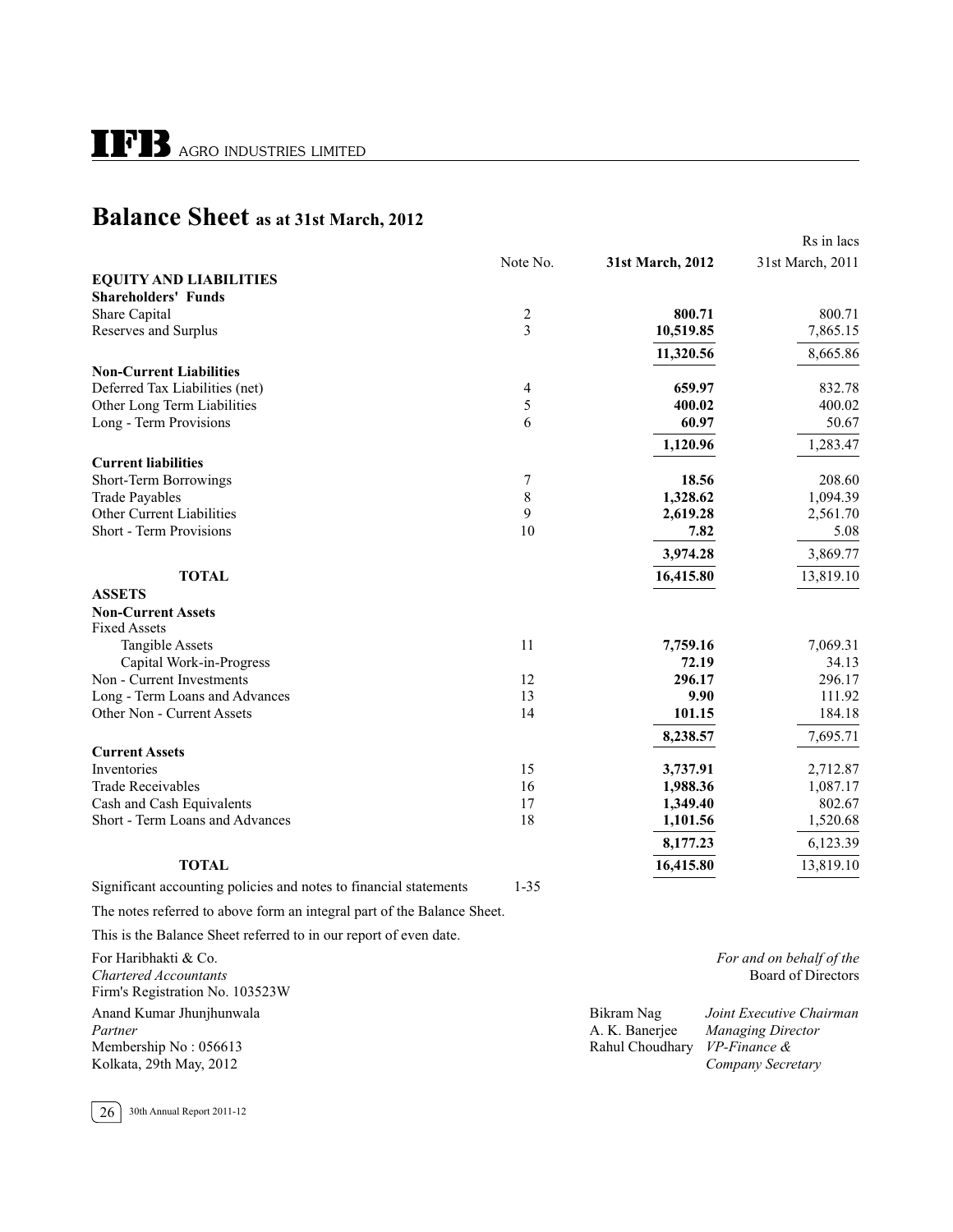## **Statement of Profit & Loss for the year ended 31st March, 2012**

|                                                                                  | Note No. | 2011-12   | Rs in lacs<br>2010-11 |
|----------------------------------------------------------------------------------|----------|-----------|-----------------------|
| <b>INCOME</b>                                                                    |          |           |                       |
| Revenue from operations(gross)                                                   | 19       | 75,417.89 | 58,356.28             |
| Less: Excise Duty                                                                |          | 16,954.96 | 13,358.02             |
| Revenue from operations(net)                                                     |          | 58,462.93 | 44,998.26             |
| Other income                                                                     | 20       | 209.14    | 114.96                |
|                                                                                  |          | 58,672.07 | 45,113.22             |
| <b>EXPENSES</b>                                                                  |          |           |                       |
| Cost of materials consumed                                                       | 21       | 21,298.94 | 18,886.15             |
| Purchases of stock-in-trade                                                      | 22       | 8,095.17  | 5,331.47              |
| Changes in inventories of finished goods, work in<br>progress and stock-in-trade | 23       | (203.92)  | (339.88)              |
| Employee benefit expenses                                                        | 24       | 2,150.29  | 1,417.04              |
| Finance costs                                                                    | 25       | 36.12     | 184.11                |
| Depreciation, amortisation and impairment expenses                               | 11       | 1,263.85  | 820.57                |
| Other expenses                                                                   | 26       | 22,215.01 | 16,190.86             |
|                                                                                  |          | 54,855.46 | 42,490.32             |
| Profit before tax                                                                |          | 3,816.61  | 2,622.90              |
| Tax expenses :                                                                   |          |           |                       |
| Current tax                                                                      |          | 1,334.74  | 930.14                |
| Deferred tax                                                                     |          | (172.81)  | (89.76)               |
| Income Tax adjustment in respect of earlier years                                |          | (0.02)    | 0.11                  |
| Profit after tax                                                                 |          | 2,654.70  | 1,782.41              |
| Earnings per equity share (in Rs.)<br>Basic & diluted                            | 27       | 33.15     | 22.26                 |

Significant accounting policies and notes to financial statements 1-35

The notes referred to above form an integral part of the statement of Profit and Loss.

This is the Statement of Profit and Loss referred to in our report of even date.

| For Haribhakti & Co.<br>Chartered Accountants<br>Firm's Registration No. 103523W        |                                                              | For and on behalf of the<br>Board of Directors                            |
|-----------------------------------------------------------------------------------------|--------------------------------------------------------------|---------------------------------------------------------------------------|
| Anand Kumar Jhunjhunwala<br>Partner<br>Membership No: 056613<br>Kolkata, 29th May, 2012 | Bikram Nag<br>A. K. Banerjee<br>Rahul Choudhary VP-Finance & | Joint Executive Chairman<br><b>Managing Director</b><br>Company Secretary |

30th Annual Report 2011-12  $\sqrt{27}$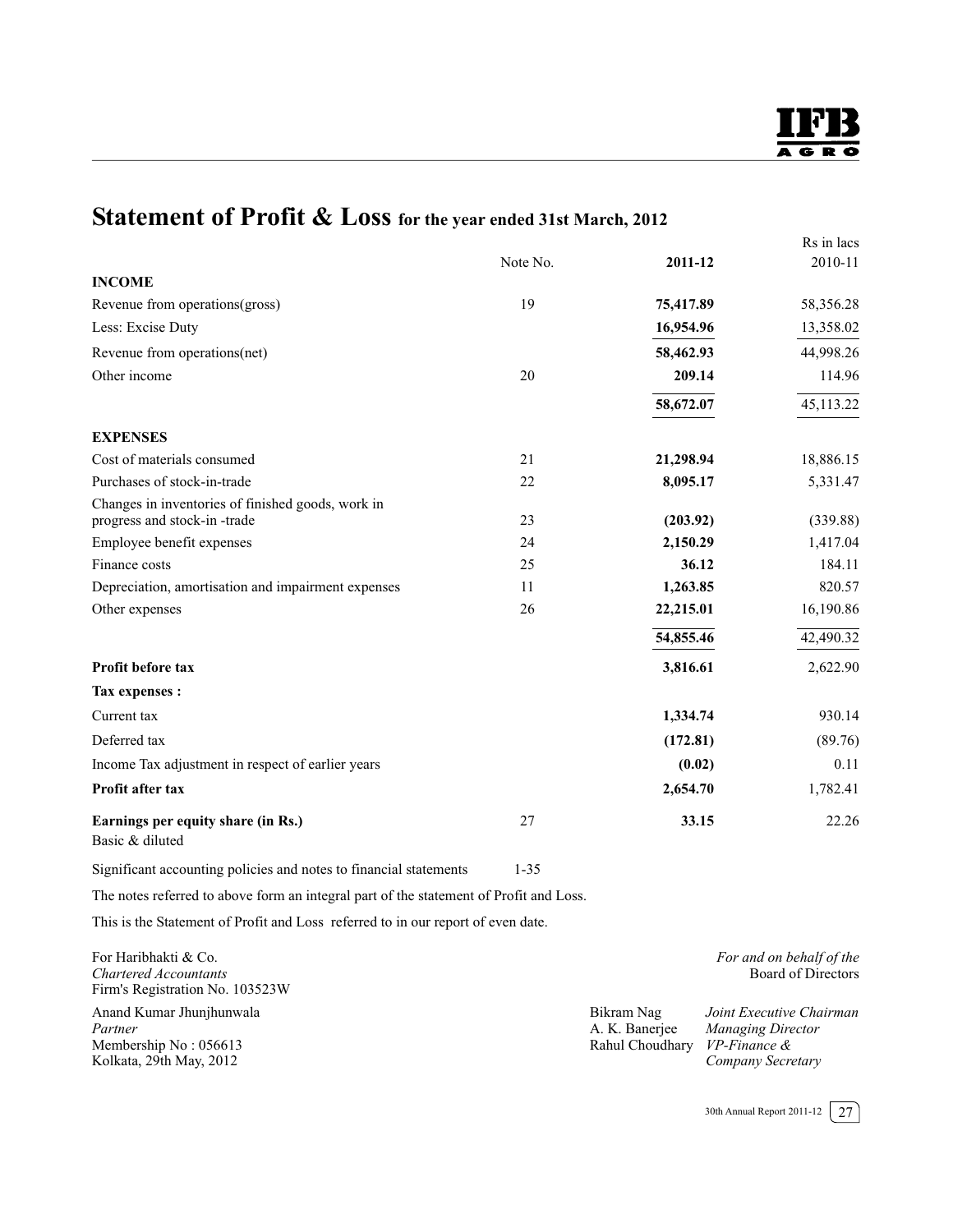## **Cash Flow Statement for the Year ended 31st March, 2012**

|                                                                      |                   | 2011-2012         | 2010-2011         |                   |
|----------------------------------------------------------------------|-------------------|-------------------|-------------------|-------------------|
|                                                                      | <b>Rs.in lacs</b> | <b>Rs.in lacs</b> | <b>Rs.in lacs</b> | <b>Rs.in lacs</b> |
| <b>Cash flow from Operating Activities:</b>                          |                   |                   |                   |                   |
| <b>Net Profit Before Tax</b>                                         |                   | 3,816.61          |                   | 2,622.90          |
| Adjustment for:                                                      |                   |                   |                   |                   |
| Depreciation                                                         | 914.88            |                   | 820.57            |                   |
| <b>Impairment of Assets</b>                                          | 348.97            |                   |                   |                   |
| <b>Bad Debts Written Off</b><br>Profit on sale of Fixed Assets (Net) | 0.40<br>(40.08)   |                   | 2.49<br>18.75     |                   |
| Profit on sale of Investment                                         | (71.05)           |                   |                   |                   |
| Dividend received                                                    | (0.57)            |                   | (0.23)            |                   |
| Provision for leave encashment                                       | 23.34             |                   | 15.92             |                   |
| Foreign exchane gain/loss (Net)                                      |                   |                   | (7.46)            |                   |
| Liability no longer required written back                            | (44.24)           |                   | (28.35)           |                   |
| Interest income<br>Finance cost                                      | (53.05)<br>36.12  |                   | (82.28)<br>184.11 |                   |
|                                                                      |                   | 1,114.72          |                   | 923.52            |
|                                                                      |                   |                   |                   |                   |
| <b>Operating Profit Before Working Capital Changes</b>               |                   | 4,931.33          |                   | 3,546.42          |
| Adjustment for:                                                      |                   |                   |                   |                   |
| Inventories                                                          | (1,025.04)        |                   | 141.74            |                   |
| Trade & Other Receivables                                            | (151.60)          |                   | 395.30            |                   |
| Trade & Other Payable                                                | 325.77            |                   | 158.73            |                   |
|                                                                      |                   | (850.87)          |                   | 695.77            |
| <b>Cash Generated from Operation</b>                                 |                   | 4,080.46          |                   | 4,242.19          |
| Direct Tax Paid(net of refund)                                       |                   | (1,482.25)        |                   | (850.00)          |
| <b>Net Cash from Operating Activities-A</b>                          |                   | 2,598.21          |                   | 3,392.19          |
| <b>Cash flow from Investing Activities:</b>                          |                   |                   |                   |                   |
| <b>Addition to Fixed Assets</b>                                      | (1,968.35)        |                   | (1,199.23)        |                   |
| Sale of Fixed Assets                                                 | 16.65             |                   | 31.92             |                   |
| Purchase of Investments                                              | (3,000.00)        |                   |                   |                   |
| Sale of Investments                                                  | 3,071.05          |                   |                   |                   |
| <b>Interest Received</b>                                             | 54.76             |                   | 79.58             |                   |
| Dividend Received                                                    | 0.57              |                   | 0.23              |                   |
| Net cash generated from / (used) in Investing Activities-B           |                   | (1,825.32)        |                   | (1,087.50)        |
| <b>Cash flow from Financing Activities:</b>                          |                   |                   |                   |                   |
| Proceeds from Long Term Borrowing (net of repayments)                |                   |                   | (954.00)          |                   |
| Cash Credit (including EPC)                                          | (190.04)          |                   | (138.34)          |                   |
| Proceeds from Short Term Borrowing(net of repayments)                |                   |                   | (1,600.00)        |                   |
| Interest and other Finance costs                                     | (36.12)           |                   | (184.11)          |                   |
| Net Cash from/ (used) in Financing Activities-C                      |                   | (226.16)          |                   | (2,876.45)        |
| Net Increase /(Decrease) in Cash & Cash Equivalents $(A+B+C)$        |                   | 546.73            |                   | (571.76)          |
| Cash & Cash Equivalents as at 1st April 2011                         |                   | 802.67            |                   | 1,374.43          |
| Cash & Cash Equivalents as at 31st March 2012                        |                   | 1,349.40          |                   | 802.67            |

#### NOTES:

1. Cash and Cash equivalents represent cash and bank balances only (as per Note 17 to the Notes to Financial Statements).<br>2. The above Cash Flow Statement has been prepared under the indirect method as set out in the Accou

2. The above Cash Flow Statement has been prepared under the indirect method as set out in the Accounting Standard 3 (AS-3) 'Cash Flow Statement' notified by the Central Government under Companies (Accounting Standards) Ru

3. Previous year's figures have been regrouped/reclassified wherever necessary to conform to the current year's classification.

This is the Cash Flow Statement referred to in our report of even date.

For Haribhakti & Co. *For and on behalf of the For and on behalf of the For and on behalf of the For and on behalf of the For and on behalf of the For and on behalf of the* **<b>***Board of Directors* **Chartered Accountants** Firm's Registration No. 103523W Anand Kumar Jhunjhunwala Bikram Nag *Joint Executive Chairman Partner* A. K. Banerjee *Managing Director*<br> **A. K. Banerjee** *Managing Director*<br> **Rahul Choudhary** *VP-Finance* & Membership No: 056613 Kolkata, 29th May, 2012 *Company Secretary*



28 30th Annual Report 2011-12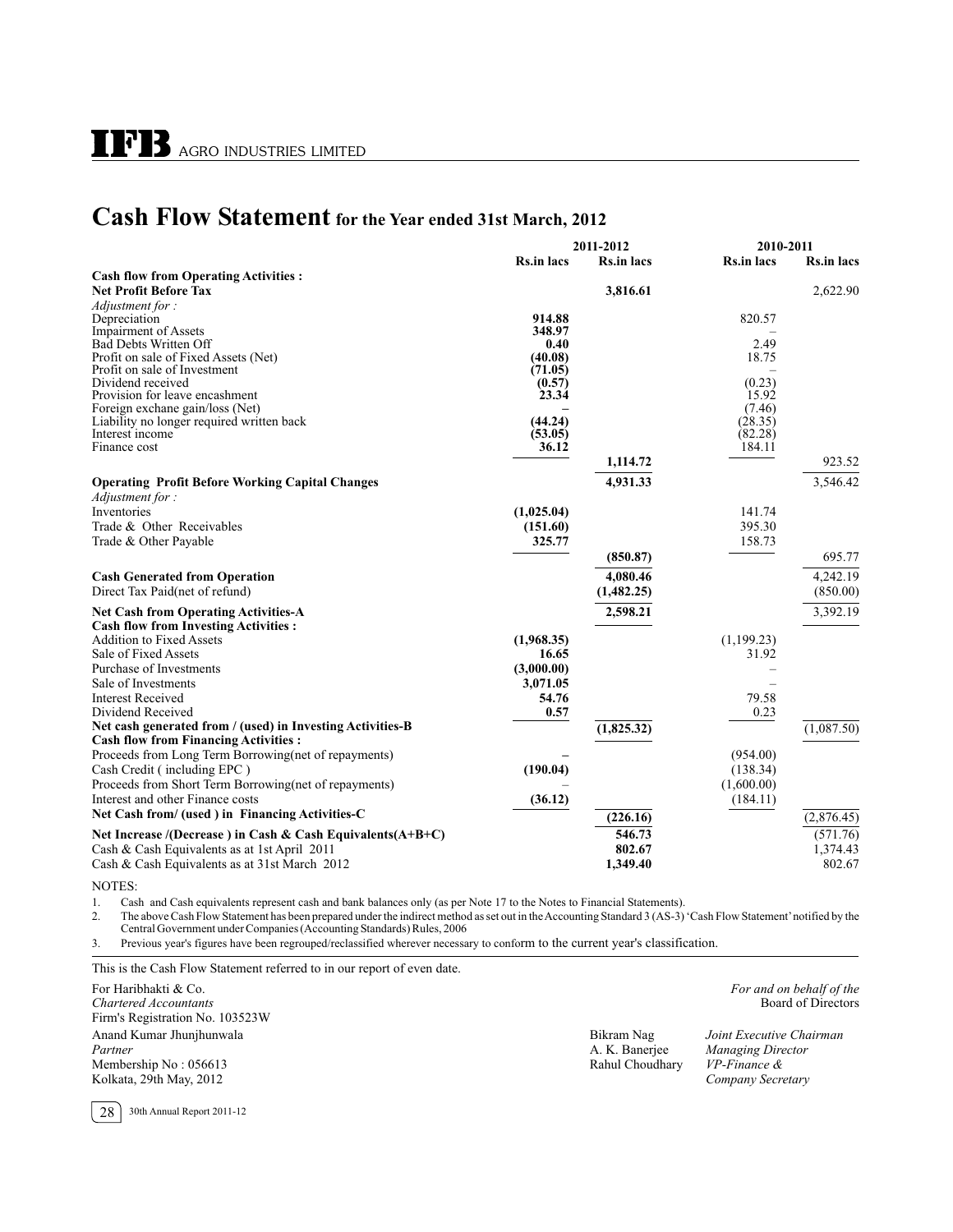#### **SignificantAccounting Policies and Notes to Financial Statements**

#### **1. Significant Accounting Policies**

#### **a**. **Basis of Preparation**

The financial statements have been prepared in conformity with Generally Accepted Accounting Principles in India, to comply in material respects with the notified Accounting Standards under the Companies Accounting Standard Rules, 2006 and the relevant provisions of the Companies Act, 1956. The financial statements have been prepared under the historical cost convention, on accrual basis except for export incentives and claims from Government for higher cost of molasses, which are accounted for on cash basis consistently. The accounting policies applied by the Company are consistent with those applied in the previous year, except as otherwise stated elsewhere.

#### **b**. **Use of Estimates**

The preparation of financial statements requires the management to make estimates and assumptions, which are considered to arrive at the reported amounts of assets & liabilities and disclosure of contingent liabilities as on the date of the Financial Statements and the reported income and expenses during the reporting year. Although these estimates are based upon the management's best knowledge of current events and actions, actual results could differ from these estimates. Any revision to the accounting estimates are recognized prospectively in the current and future years.

#### **c. Revenue Recognition**

- i. Sales including sales from Company's bottling plants in respect of tie-up arrangements is recognized in the accounts on passing of title to the goods. Gross sales are inclusive of excise duty and sales tax but net of trade discounts, where applicable.
- ii. Income from contracting charges, arising out of tie-up agreements with IMFL Companies for manufacturing their brands, is recognized in terms of the respective contracts.
- iii. Dividend income is recognized and accounted for when the right to receive the dividend is established.
- iv. Sale of Certified Emission Reduction (CER) is recognized and accounted for on the basis of execution of sale contract.

#### **d. Fixed Assets**

FixedAssets are capitalised at cost, inclusive of installation and related expenses.

#### **e. Impairment of Fixed Assets**

The carrying amounts of assets are reviewed at each balance sheet date to determine whether there is any indication of impairment. If any indication exists, the assets' recoverable amount is estimated. An impairment loss is recognized whenever the carrying amount of an asset exceeds its recoverable amount.

#### **f. Depreciation**

Depreciation, after impairment if any, has been provided on written down value method, at the applicable rates specified in Schedule XIV of the Companies Act, 1956.

Depreciation on leased assets, at cost less residual value, is provided for on written down value method over the primary period of the lease.

#### **g. Borrowing Costs**

Borrowing costs that are attributable to the acquisition or construction of qualifying assets are capitalized as part of the cost of such assets. A qualifying asset is one that necessarily takes substantial period of time to get ready for intended use. All other borrowing costs are charged to revenue.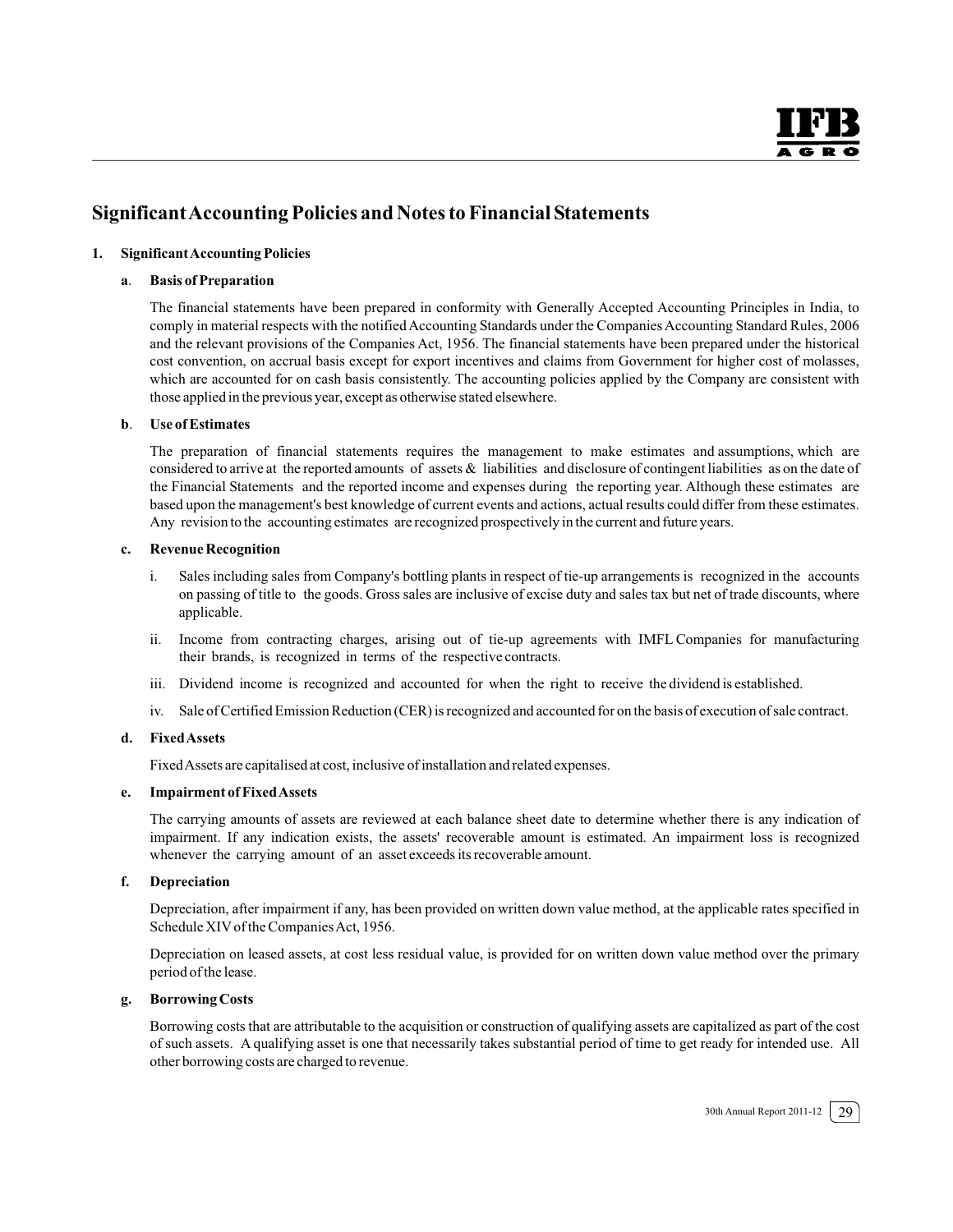#### **SignificantAccounting Policies and Notes to Financial Statements***(Contd.)*

#### **h. Investments**

Investments that are intended to be held for not more than a year are classified as "current investments" ll other investments are classified as "non-current investments".

Investments are stated at cost. Provision for diminution in value, other than temporary in nature, is made to recognize a decline in value of non-current investments on an individual basis.

#### **i. Inventories**

Raw materials, work-in-progress, stores and spares and finished goods are valued at lower of cost and net realisable value. Cost of Inventories is computed on a weighted average/FIFO basis.

#### **j. Foreign Currency Translation**

Foreign currency transactions are recorded at the exchange rate prevailing on the date of transaction. Foreign currency assets and liabilities covered by forward contracts are stated at the forward contract rates while those not covered by forward contracts are restated at rates ruling at the year end. Exchange differences relating to fixed assets and any other differences are dealt with in the Statement of Profit and Loss.

#### **k. Employee Retirement Benefits:**

#### **i) Defined Contribution Plans:**

The Company has Defined Contribution Plans for post-employment benefits in the form of Provident Fund & Superannuation fund and Gratuity administered by Regional Provident Fund Commissioner and Life Insurance Corporation of India, respectively. The Company's contributions to Defined Contribution Plans are charged to the Statement of Profit and Loss as and when incurred. Provident Fund, Superannuation fund and Gratuity are classified as defined contribution plans as the company has no further obligation beyond making the contributions.

#### **ii) Defined Benefit Plans:**

Liability for Compensated Absence is provided on the basis of valuation as at the Balance Sheet date carried out by independent actuary. Projected Unit Credit (PUC) actuarial method is used to measure the Plan's liabilities, including those for death-in-service and incapacity benefits. The Plan Liability is the actuarial present value of the 'projected accrued benefits' as at the beginning of the year for active members.

Termination benefits are recognised as an expense as and when incurred. Actuarial gains and losses arising during the year are recognised in the Statement of Profit & Loss of the year.

#### **l. Prior Period & Extraordinary Items.**

Expenses/Income (net) relating to earlier period and extraordinary items of material nature are disclosed separately.

#### **m. Taxes on Income**

Current tax is determined as the amount of tax payable in respect of taxable income for the period. Deferred tax is recognised subject to the consideration of prudence in respect of deferred tax assets, on timing differences, being the difference between taxable income and accounting income that originate in one period and are capable of reversal in one or more subsequent periods.

#### **n. Provision**

A provision is recognized when there is a present obligation as a result of a past event  $\&$  it is probable that an outflow of resources will be required to settle the obligation and in respect of which a reliable estimate can be made. A provision is not discounted to its present value and is determined based on best estimate required to settle the obligation at the Balance Sheet date. These are reviewed at each Balance Sheet date and adjusted to reflect the current best estimates.

#### **o. Contingent Liabilities**

Contingent Liabilities are not provided for in the books but are disclosed in the 'Notes to Financial Statements'.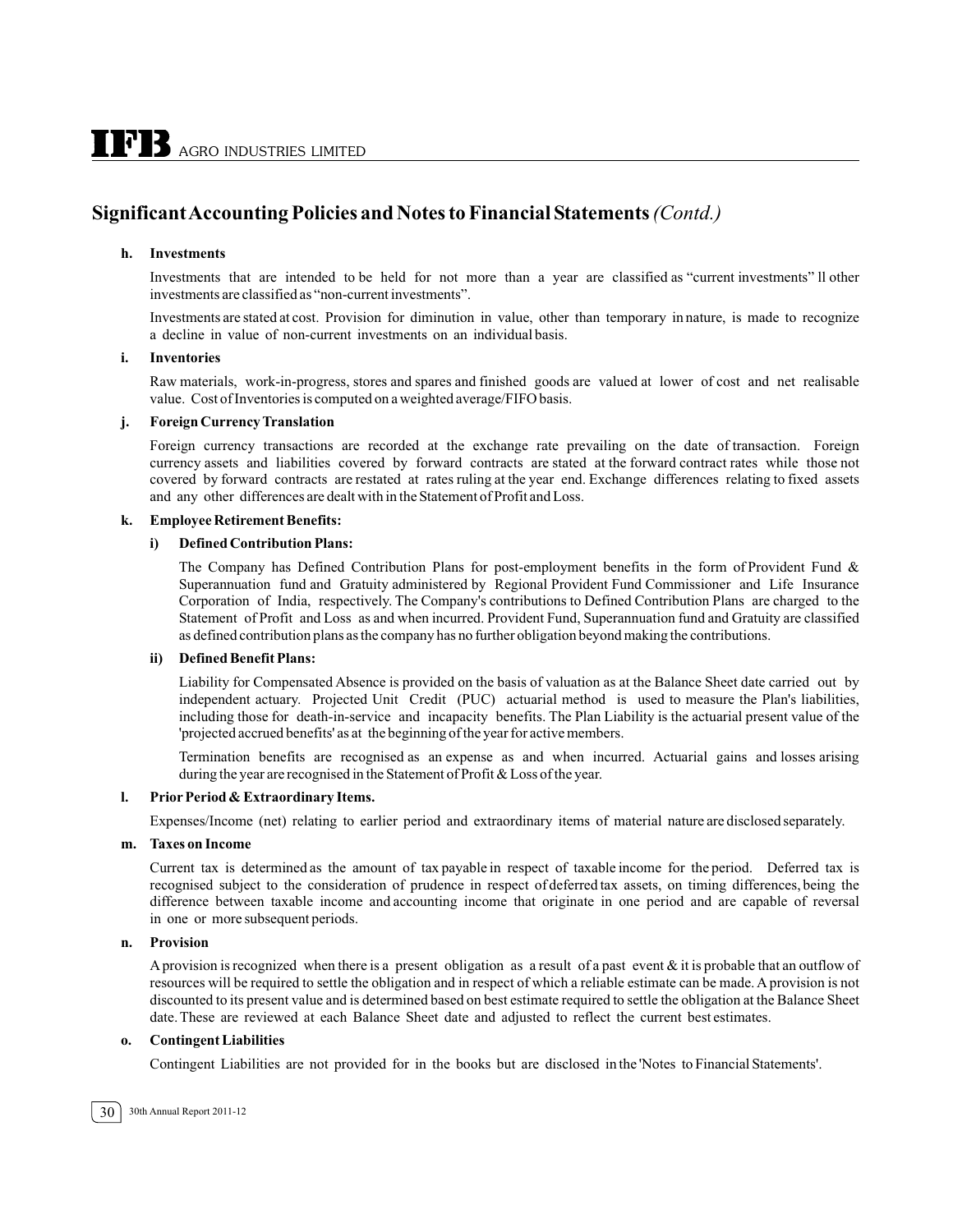## **Notes to Financial Statements**

#### **2. Share Capital** (Rs. in Lacs)

#### **A) Authorised**

| <b>Particulars</b>                                                                    | 31.03.2012 | 31.03.2011 |
|---------------------------------------------------------------------------------------|------------|------------|
| 1,20,00,000 (31.03.2011: 1,20,00,000) Equity Shares,<br>$Rs.10/-$ par value per share | 1.200      | .200       |

#### **B) Issued, Subscribed and Fully Paid-up**

(Equity Shares, Rs.10/- par value per share)

| <b>Particulars</b>                                        | 31.03.2012    |             | 31.03.2011 |             |
|-----------------------------------------------------------|---------------|-------------|------------|-------------|
|                                                           | <b>Number</b> | Rs. in lacs | Number     | Rs. in lacs |
| Equity Shares outstanding at the<br>beginning of the year | 8,007,111     | 800.71      | 8,007,111  | 800.71      |
| Equity Shares issued during the year                      |               |             |            |             |
| Equity Shares outstanding at the end<br>of the year       | 8,007,111     | 800.71      | 8,007,111  | 800.71      |

#### **C) Shareholders holding more than 5% equity shares each**

|                          |                                            | 31.03.2012 | 31.03.2011                   |            |
|--------------------------|--------------------------------------------|------------|------------------------------|------------|
| Name of the Shareholder  | <b>No. of Equity</b><br><b>Shares</b> held | Percentage | No. of Equity<br>Shares held | Percentage |
| IFB Automotive Pvt. Ltd. | 25, 17, 130                                | 31.44      | 25, 17, 130                  | 31.44      |
| SICGIL India Ltd.        | 5,47,590                                   | 6.84       | 5,47,590                     | 6.84       |
| Nurpur Gases Pvt. Ltd.   | 4, 23, 543                                 | 5.29       | 4, 23, 543                   | 5.29       |

#### **3. Reserves and Surplus**

|                                       | 2011-12            |                         |                           |                    | 2010-11                 |                    |
|---------------------------------------|--------------------|-------------------------|---------------------------|--------------------|-------------------------|--------------------|
|                                       | Opening<br>balance | Increase/<br>(decrease) | <b>Closing</b><br>balance | Opening<br>balance | Increase/<br>(decrease) | Closing<br>balance |
| Capital Reserve                       | 7.77               |                         | 7.77                      | 7.77               |                         | 7.77               |
| Securities Premium Reserve            | 832.80             |                         | 832.80                    | 832.80             |                         | 832.80             |
| <b>Investment Allowance Reserve</b>   | 4.90               |                         | 4.90                      | 4.90               |                         | 4.90               |
| <b>General Reserve</b>                | 280.04             |                         | 280.04                    | 280.04             |                         | 280.04             |
| Surplus in Statement of Profit & Loss | 6,739.64           | 2,654.70                | 9,394.34                  | 4,957.23           | 6,739.64<br>1,782.41    |                    |
|                                       | 7,865.15           | 2,654.70                | 10,519.85                 | 6,082.74           | 1,782.41                | 7,865.15           |

#### **4. Deferred Tax Liabilities (Net)** (Rs. in Lacs)

| Deiched Iax Labinues (1990)                                                                    |            | $(1\omega, \text{III}$ Lavs |
|------------------------------------------------------------------------------------------------|------------|-----------------------------|
| <b>Particulars</b>                                                                             | 31.03.2012 | 31.03.2011                  |
| Timing difference between Book depreciation and depreciation<br>under the Income Tax Act.      | 767.97     | 868.08                      |
| Less: Deferred Tax Assets :<br>VRS, Leave Encashment and other timing differences (tax effect) | 108.00     | 35.30                       |
|                                                                                                | 659.97     | 832.78                      |

(Rs. in Lacs)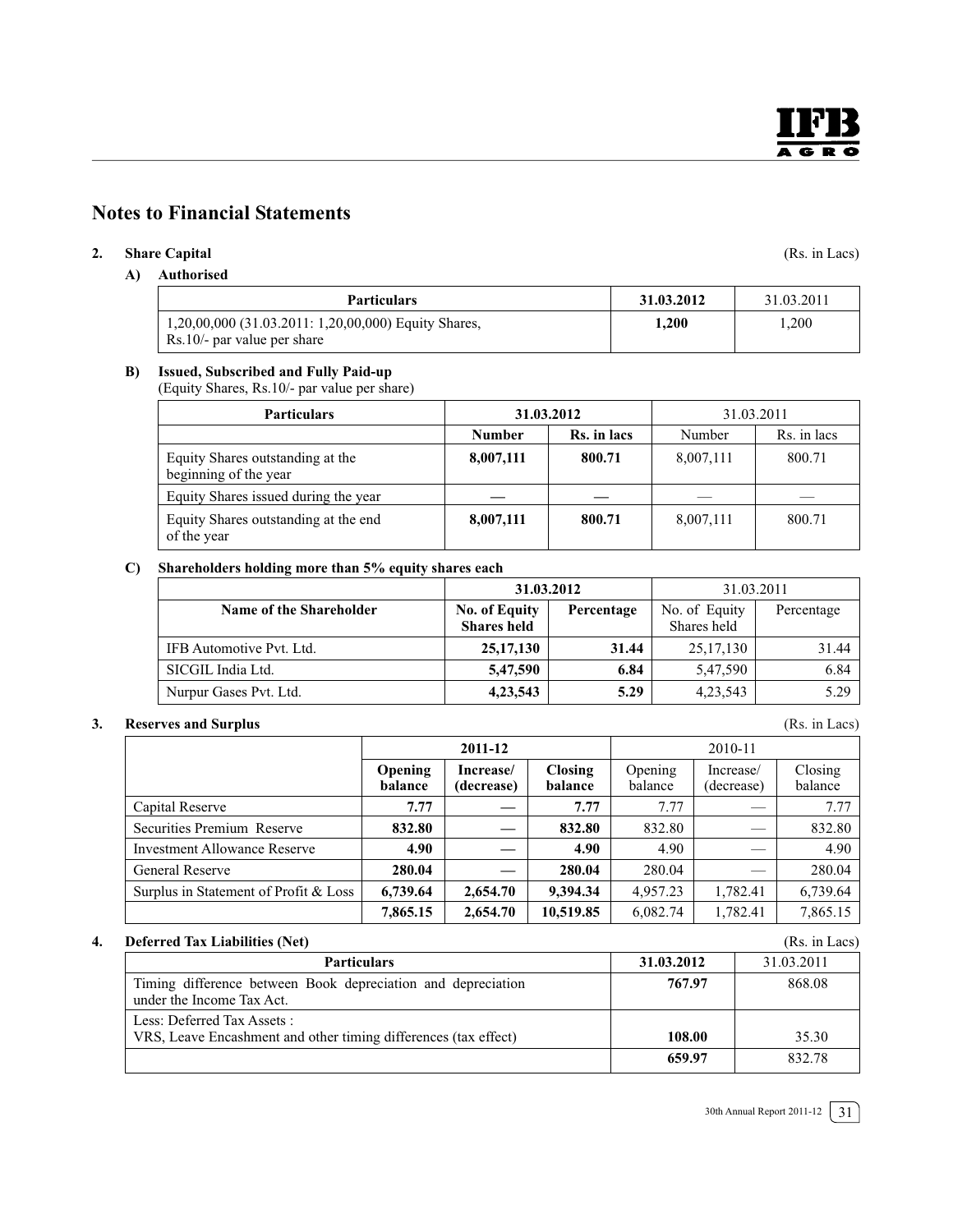#### **5. Other Long-Term Liabilities** (Rs. in Lacs)

| <b>Particulars</b>   | 31.03.2012 | 31.03.2011 |
|----------------------|------------|------------|
| Security<br>Deposits | 400.02     | 400.02     |

Security Deposits include Rs. 240.02 Lakh (Previous Year Rs.240.02 Lakh) on account of the Lease Agreement entered into with Rajasthan State Electricity Board (RSEB) which expired on 28th February, 2004. In terms of the said agreement, the residual value of the leased assets acquired from RSEB amounting to Rs. 240.02 Lakh is required t the corresponding amount of interest free security deposit obtained from RSEB. As the Company's appeal towards certain claims against RSEB is pending before the Hon'ble Jaipur High Court, consequential adjustments have not yet been considered in these financial statements.

#### **6. Long-Term Provisions** (Rs. in Lacs)

|                                                       |            | .             |
|-------------------------------------------------------|------------|---------------|
| <b>Particulars</b>                                    | 31.03.2012 | 31.03.2011    |
| Provision for Employee Benefits :<br>Leave Encashment | 60.97      | 50.67         |
| <b>Short-Term Borrowings</b>                          |            | (Rs. in Lacs) |
| <b>Particulars</b>                                    | 31.03.2012 | 31.03.2011    |
| Secured:                                              |            |               |

Working capital loans repayable on demand, from banks **18.56 18.56** 208.60

Working capital loans from banks are secured by (i) hypothecation ranking pari passu inter-se on the Company's entire current assets, (ii) second charge ranking pari passu inter-se on the Company's fixed assets and (iii) personal guarantee of one director.

| о. | <b>Trade Pavables</b>                       |            | (Rs. in Lacs) |
|----|---------------------------------------------|------------|---------------|
|    | <b>Particulars</b>                          | 31.03.2012 | 31.03.2011    |
|    | Due to Micro, Small and Medium Enterprises* |            |               |
|    | Others                                      | 1,328.62   | 1.094.39      |

 \* The Company has not received any memorandum from 'Suppliers' (as required to be filed by the 'Suppliers' with the notified authority under the Micro, Small and Medium Enterprises Development Act, 2006) claiming their status as on 31st March, 2012 as micro, small or medium enterprises. Consequently, the interest paid/ payable by the company to such Suppliers, during the year is Rs. Nil (Previous year: Rs. Nil).

| 9.<br><b>Other Current Liabilities</b>    |            | (Rs. in Lacs) |
|-------------------------------------------|------------|---------------|
| <b>Particulars</b>                        | 31.03.2012 | 31.03.2011    |
| <b>Advance from Customers</b>             | 184.42     | 120.48        |
| Non-Trade Creditors                       | 632.70     | 519.54        |
| <b>Security Deposits</b>                  | 97.21      | 53.50         |
| <b>Statutory Dues</b>                     | 755.96     | 452.85        |
| <b>Outstanding Liability for Expenses</b> | 593.36     | 875.46        |
| Other Payables                            | 355.63     | 539.87        |
|                                           | 2,619.28   | 2,561.70      |

#### **10. Short -Term Provisions** (Rs. in Lacs)

| <b>Particulars</b>                | 31.03.2012 | 31.03.2011 |
|-----------------------------------|------------|------------|
| Provision for Employee Benefits : |            |            |
| Leave Encashment                  | 7.82       | 5.08       |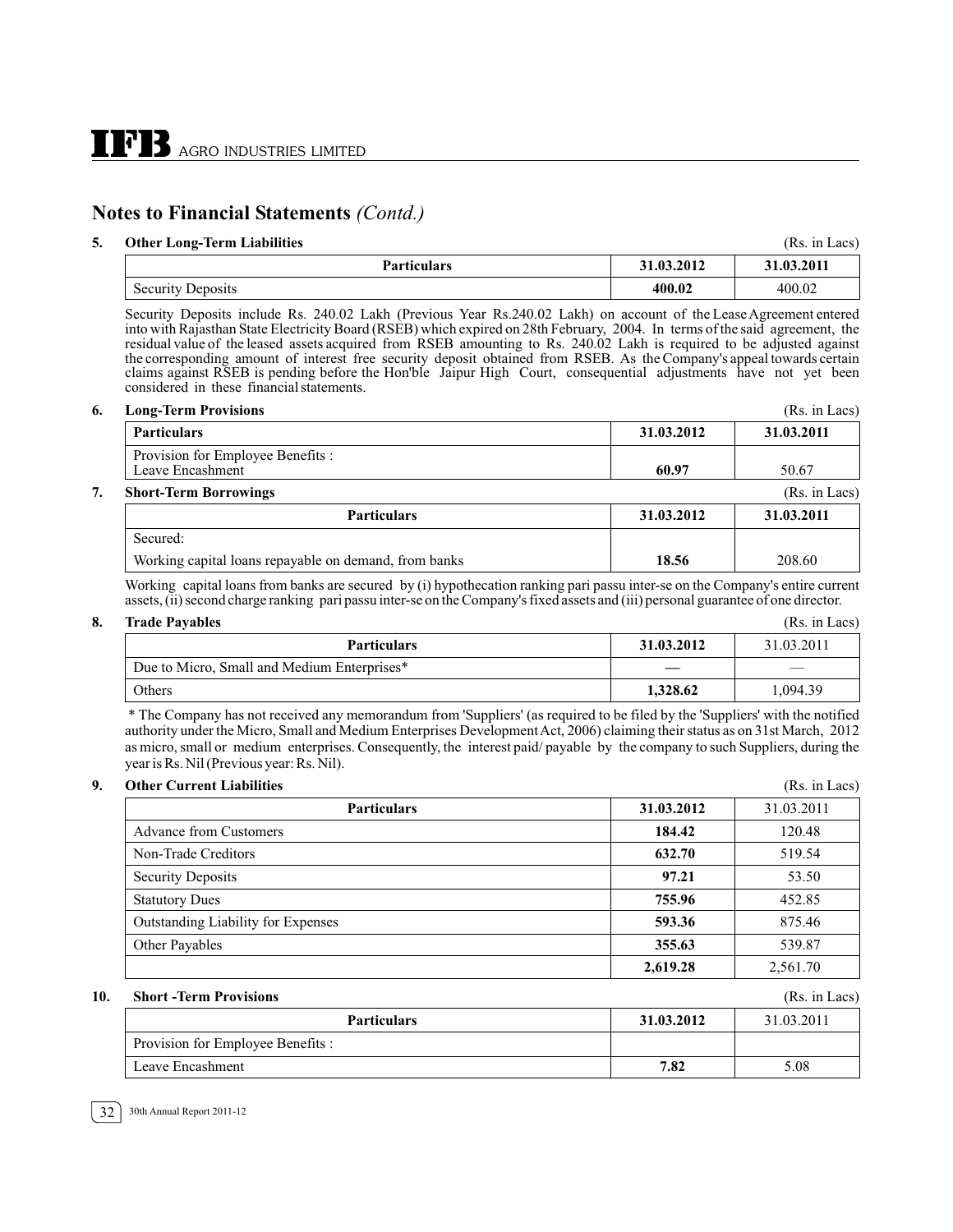# Notes to Financial Statements (Contd.) **Notes to Financial Statements** *(Contd.)*

**11. Fixed Assets** (Rs. in Lacs) 11. Fixed Assets

| ğ<br>۳ |  |
|--------|--|
|        |  |
| ∍      |  |
| 5      |  |
|        |  |

|                        |                    |                                 | <b>GROSS BLOCK</b>                          |                                                           |                          |                          | DEPRECIATION                               |                    |                          | IMPAIRMENT               |                     | NET BLOCK           |                     |
|------------------------|--------------------|---------------------------------|---------------------------------------------|-----------------------------------------------------------|--------------------------|--------------------------|--------------------------------------------|--------------------|--------------------------|--------------------------|---------------------|---------------------|---------------------|
|                        | As At<br>1.04.2011 | during the<br>Additions<br>year | Adjustments<br>during the<br>year<br>Sales/ | $\begin{array}{c} \text{As at} \\ 31.03.2012 \end{array}$ | Upto<br>1.04.2011        | For the<br>year          | Adjustments<br>during the<br>Sales<br>year | 31.03.2012<br>Upto | As At<br>1.04.2011       | the year<br>During       | 31.03.2012<br>As at | 31.03.2012<br>As at | As at<br>31.03.2011 |
| <b>Tangible Assets</b> |                    |                                 |                                             |                                                           |                          |                          |                                            |                    |                          |                          |                     |                     |                     |
| Owned:                 |                    |                                 |                                             |                                                           |                          |                          |                                            |                    |                          |                          |                     |                     |                     |
| Freehold Land          | 376.82             | I                               | $\overline{\phantom{a}}$                    | 376.82                                                    | $\overline{\phantom{a}}$ | $\overline{\phantom{a}}$ | I                                          | I                  | $\overline{\phantom{a}}$ | I                        | I                   | 376.82              | 376.82              |
| <b>Buildings</b>       | 2,386.78           | 304.19                          | 11.03                                       | 2,679.94                                                  | 937.98                   | 149.89                   |                                            | ,087.87            |                          | 42.83                    | 42.83               | 1,549.24            | ,448.80             |
| Plant & Machinery      | 9,636.74           | 1,636.03                        | 79.23                                       | 11,193.54                                                 | 4,912.43                 | 721.76                   | 37.88                                      | 5,596.31           | I                        | 306.14                   | 306.14              | 5,291.09            | 4,724.31            |
| Furniture & Fixtures   | 161.31             | 12.78                           | 0.26                                        | 173.83                                                    | 112.33                   | 12.78                    | 0.08                                       | 125.03             |                          | I                        | I                   | 48.80               | 48.98               |
| Office Equipment       | 139.50             | 29.70                           | 0.62                                        | 168.58                                                    | 88.45                    | 15.97                    | 64.0                                       | 103.93             | I                        | I                        | I                   | 64.65               | 51.05               |
| Motor Vehicles         | 91.78              | 29.86                           | 27.74                                       | 93.90                                                     | 46.15                    | 14.48                    | 23.53                                      | 37.10              |                          | I                        | I                   | 56.80               | 45.63               |
| Leased:                |                    |                                 |                                             |                                                           |                          |                          |                                            |                    |                          |                          |                     |                     |                     |
| Leasehold Land         | 133.70             |                                 | 1.96                                        | 131.74                                                    | I                        | I                        |                                            | I                  | I                        | $\overline{\phantom{a}}$ | I                   | 131.74              | 133.70              |
| Plant & Machinery      | 601.55             |                                 |                                             | 601.55                                                    | 361.53                   |                          |                                            | 361.53             |                          |                          | I                   | 240.02              | 240.02              |
|                        | 13,528.18          | 2,012.56                        | 120.84                                      | 15,419.90                                                 | 6,458.87                 | 914.88                   | 61.98                                      | 7,311.77           | I                        | 348.97                   | 348.97              | 7,759.16            | 7,069.31            |

The factory buildings at Noorpur and Dankuni, West Bengal have been constructed on land leased/rented by associate concerns. a) The factory buildings at Noorpur and Dankuni, West Bengal have been constructed on land leased/rented by associate concerns.  $\widehat{a}$ 

Building with Gross Block of Rs. 2126.72 lacs (previous year Rs. 1940.72 lacs) has been constructed on leaschold land. b) Building with Gross Block of Rs. 2126.72 lacs (previous year Rs. 1940.72 lacs) has been constructed on leasehold land.  $\Omega$ 

Company's Marine Product Processing Plant at Kolkata has been erected on land obtained under lease for ninety nine years valid upto 9th August, 2093,<br>through license from Calcutta Metropolitan Development Authority, for wh c) Company's Marine Product Processing Plant at Kolkata has been erected on land obtained under lease for ninety nine years valid upto 9th August, 2093, through license from Calcutta Metropolitan DevelopmentAuthority, for which formal lease deed is yet to be executed.  $\hat{c}$ 

Owned Plant & Machinery includes electrical installation and laboratory equipment. d) Owned Plant & Machinery includes electrical installation and laboratory equipment.  $\ominus$ 

Fixed Assets of molasses distillery, having written down value of Rs 415.51 lacs has been found to be impaired as on March 31, 2012, since the operation of<br>the distillery has become un-viable due to withdrawal of molasses e) Fixed Assets of molasses distillery, having written down value of Rs 415.51 lacs has been found to be impaired as on March 31, 2012, since the operation of the distillery has become un-viable due to withdrawal of molasses transport cost reimbursement policy by the Government of West Bengal. Impairment has been recognized, as the realisable value is lower than the Net Block (carrying amount), based on the valuation done by a certified valuer. $\widehat{\mathbf{e}}$ 

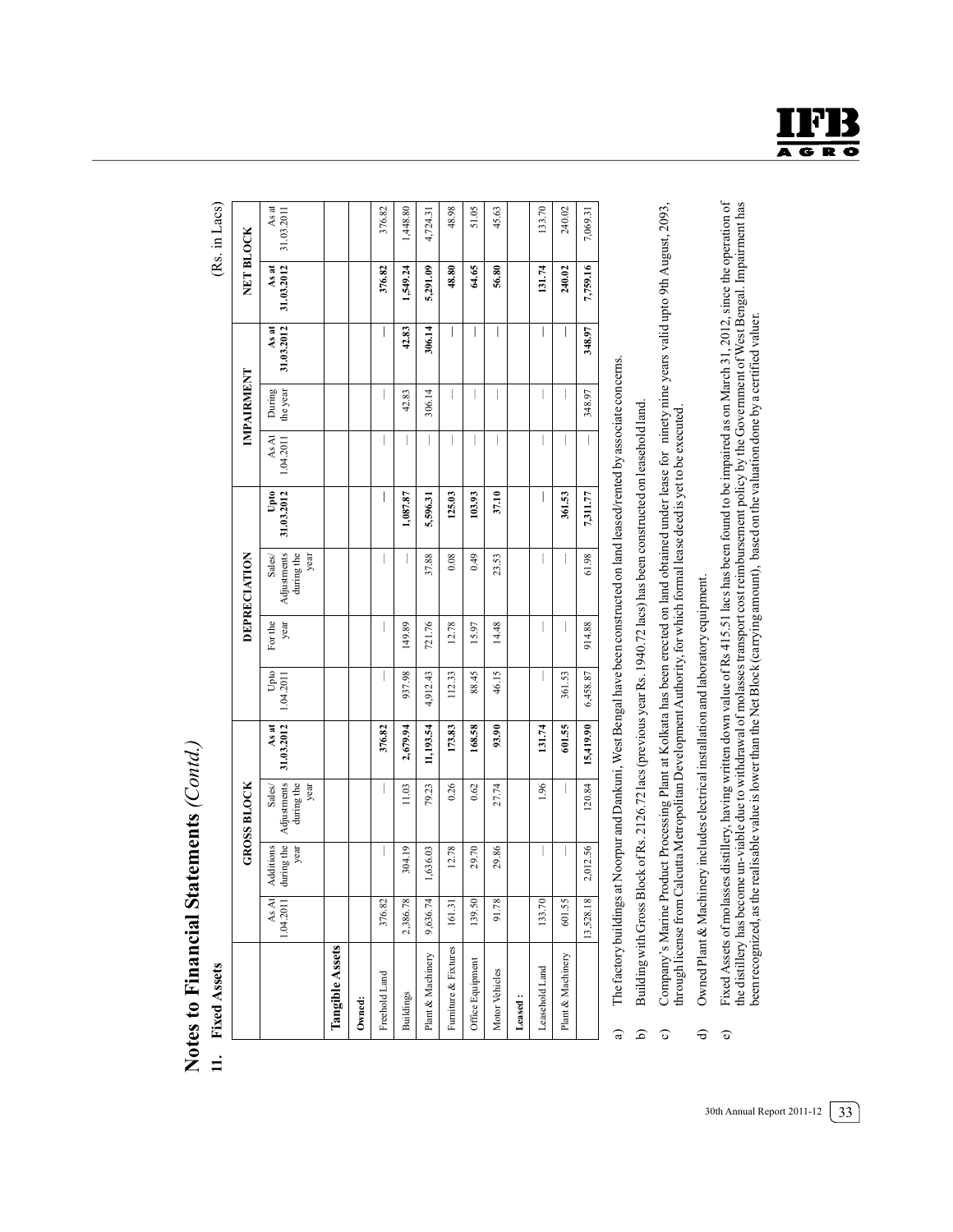#### **12. Non - Current Investments** (Rs. in Lacs)

| <b>Particulars</b>                                                                                           | 31.03.2012 | 31.03.2011 |
|--------------------------------------------------------------------------------------------------------------|------------|------------|
| In Equity Instruments (Non-Trade; at cost)<br>Quoted - In Fully Paid-up Equity Shares                        |            |            |
| <b>Associates:</b>                                                                                           |            |            |
| 90,000 shares (31.03.2011: 90,000 shares) of Rs. 10/- each in<br>CPL Projects Ltd.                           | 1.85       | 1.85       |
| 1,72,733 shares (31.03.2011: 1,72,733 shares) of Rs. 10/- each in<br>IFB Industries Ltd.                     | 11.31      | 11.31      |
| Others:                                                                                                      |            |            |
| 5,000 shares (31.03.2011: 5,000 shares) of Rs. 10/- each in<br>Tamil Nadu Newsprint & Papers Ltd.            | 4.72       | 4.72       |
| <b>Aggregate amount of Quoted Investments</b>                                                                | 17.88      | 17.88      |
| <b>Unquoted - In Fully Paid up Equity Shares of Associates</b>                                               |            |            |
| 2,60,000 shares (31.03.2011: 2,60,000 shares) of Rs. 10 /- each in<br>Zenith Investments Ltd.                | 2.60       | 2.60       |
| 23,900 shares (31.03.2011: 23,900 shares) of Rs. 100/- each in<br>Asansol Bottling & Packaging Co. Pvt. Ltd. | 23.90      | 23.90      |
| 1,45,000 shares (31.03.2011: 1,45,000 shares) of Rs. 10/- each in<br>Nurpur Gases Pvt. Ltd.                  | 14.50      | 14.50      |
| 9,55,998 shares (31.03.2011: 9,55,998 shares) of Rs. 10/- each in<br>IFB Automotive Pvt. Ltd.                | 237.29     | 237.29     |
| <b>Aggregate amount of Unquoted Investments</b>                                                              | 278.29     | 278.29     |
| <b>Total Investments</b>                                                                                     | 296.17     | 296.17     |
| <b>Aggregate Market Value of Quoted Investments</b>                                                          | 141.86     | 246.49     |

#### **13. Long-Term Loans and Advances** (Rs. in Lacs)

**Particulars** 31.03.2012 31.03.2011 Unsecured , considered good: Advance for Capital Expenditure **5.70** 111.92 Pre-paid Expenses **4.20** — **9.90** 111.92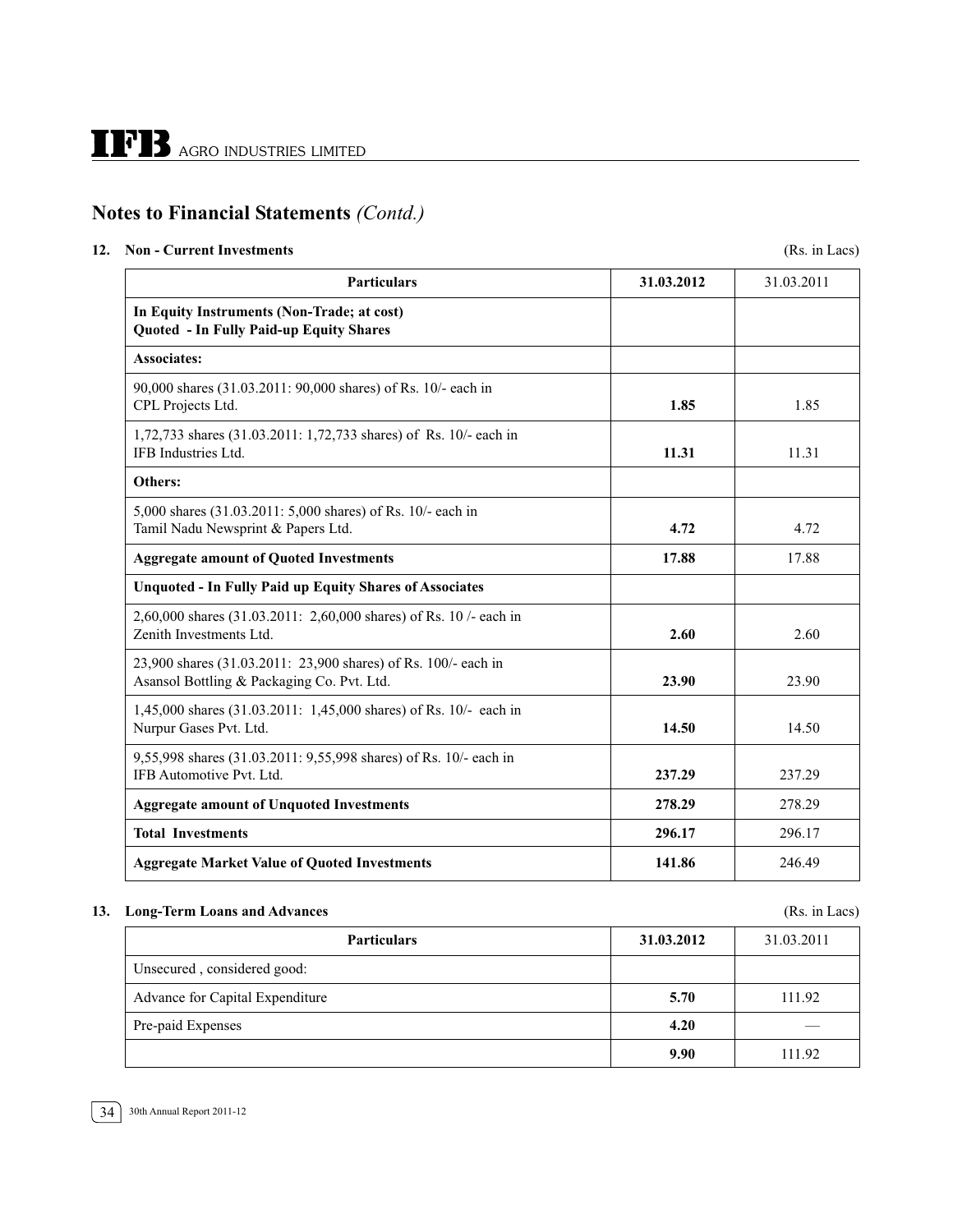| 14. Other Non-Current Assets                          |            | (Rs. in Lacs) |
|-------------------------------------------------------|------------|---------------|
| <b>Particulars</b>                                    | 31.03.2012 | 31.03.2011    |
| Unsecured, considered good:                           |            |               |
| Fixed Deposits under Lien                             | 88.96      | 170.28        |
| Interest accrued but not due on Fixed Deposits        | 12.19      | 13.90         |
|                                                       | 101.15     | 184.18        |
| 15. Inventories                                       |            | (Rs. in Lacs) |
| <b>Particulars</b>                                    | 31.03.2012 | 31.03.2011    |
| At lower of Cost & Net Realisable Value:              |            |               |
| <b>Raw Materials</b>                                  | 2,215.57   | 1,513.19      |
| Raw Material in Transit                               | 115.84     |               |
| Work-in-Progress                                      | 88.11      | 61.35         |
| <b>Finished Goods</b>                                 | 1,250.83   | 1,073.67      |
| <b>Stores and Spares</b>                              | 67.56      | 64.66         |
|                                                       | 3,737.91   | 2,712.87      |
| <b>Trade Receivables</b>                              |            | (Rs. in Lacs) |
| <b>Particulars</b>                                    | 31.03.2012 | 31.03.2011    |
| Unsecured, considered good:                           |            |               |
| Over six months                                       | 47.98      | 11.50         |
| Others                                                | 1940.38    | 1075.67       |
|                                                       | 1,988.36   | 1,087.17      |
| <b>Cash and Cash Equivalents</b>                      |            | (Rs. in Lacs) |
| <b>Particulars</b>                                    | 31.03.2012 | 31.03.2011    |
| Balances with Banks:                                  |            |               |
| in Current Accounts                                   | 815.92     | 610.57        |
| in Fixed Deposits                                     | 530.36     | 151.10        |
| Cheques-on-Hand                                       |            | 35.29         |
| Cash-on-Hand                                          | 3.12       | 5.71          |
|                                                       | 1,349.40   | 802.67        |
| <b>Short-Term Loans and Advances</b>                  |            | (Rs. in Lacs) |
| <b>Particulars</b>                                    | 31.03.2012 | 31.03.2011    |
| Unsecured, considered good:                           |            |               |
| Advances*                                             | 679.80     | 1,257.76      |
| Advance payment of Income Tax (net of Provision for   |            |               |
| Tax Rs. 3187.52 Lakh, Previous Year Rs. 1872.89 Lakh) | 181.08     | 17.85         |
| Deposits with Port Trust, Excise Department & Others  | 171.85     | 174.44        |
| Prepaid Expenses                                      | 68.83      | 70.63         |

\* Advances include advance paid for supplies and balance due from tie-up units in other States.

30th Annual Report 2011-12  $\sqrt{35}$ 

**1,101.56** 1,520.68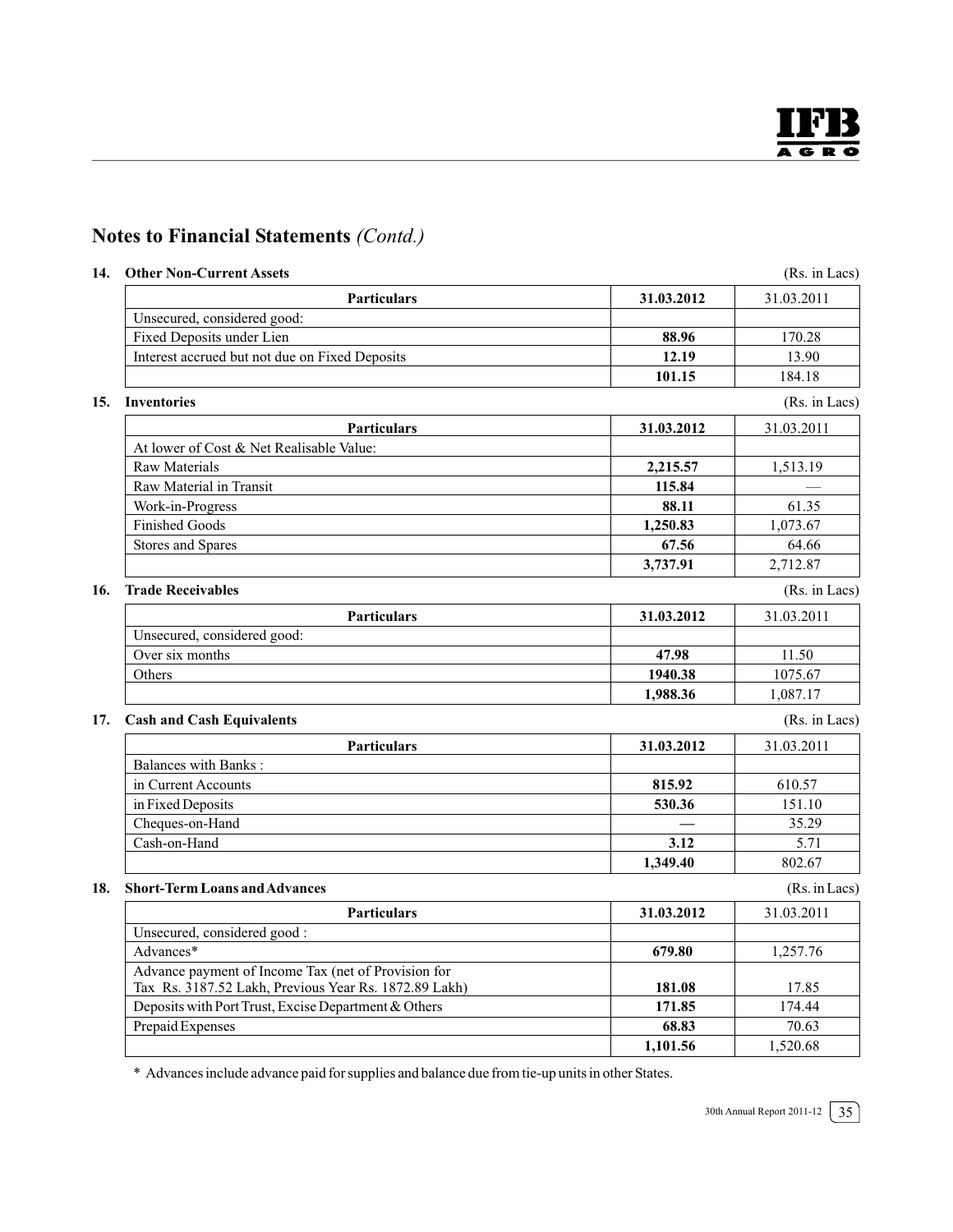#### **19. Revenue from Operations (Gross)** (Rs. in Lacs)

**Particulars** 2011-12 2010-11 Sale of Products **74,012.40** 55,640.42 Other Operating Revenues **1,405.49** 2,715.86 **75,417.89** 58,356.28 **19.1 Sale of Products** (Rs. in Lacs) **Particulars** 2011-12 2010-11 Alcohol **58,599.44** 43,383.52 Marine Products **5,312.85** 5,428.95 Marine Feed Trading Goods **9,558.19** 6,368.79 Others **541.92** 459.16 **74,012.40** 55,640.42 **19.2 Earnings in Foreign Exchange** (Rs. in Lacs) **Particulars** 2011-12 2010-11 FOB value of Exports **3,454.03** 3,821.93 **20.** Other Income (Rs. in Lacs) **Particulars** 2011-12 2010-11 Interest Income **53.05** 82.28 Dividend Income 0.23 **0.57** 0.23 Profit on sale of Current Investments **71.05** and **71.05** and **71.05** Profit on sale of Fixed Assets (Net) **40.08 40.08** Insurance Claim **1.10 1.10 1.10 1.10 1.10 1.10 1.10 1.10 1.10 1.10 1.10 1.10 1.10 1.10 1.10 1.10 1.10 1.10 1.10 1.10 1.10 1.10 1.10 1.10 1.10 1.10 1.10 1.10 1.10 1.** Liability no longer required written back **44.24** 28.35 **209.14** 114.96 **21. Cost of Materials Consumed** (Rs. in Lacs) **Particulars** 2011-12 2010-11 Opening Stock **1,513.19** 2,007.94 Add : Purchases **22,117.16** 18,391.40 **23,630.35** 20,399.34 Less : Closing Stock **2,331.41** 1,513.19 **21,298.94** 18,886.15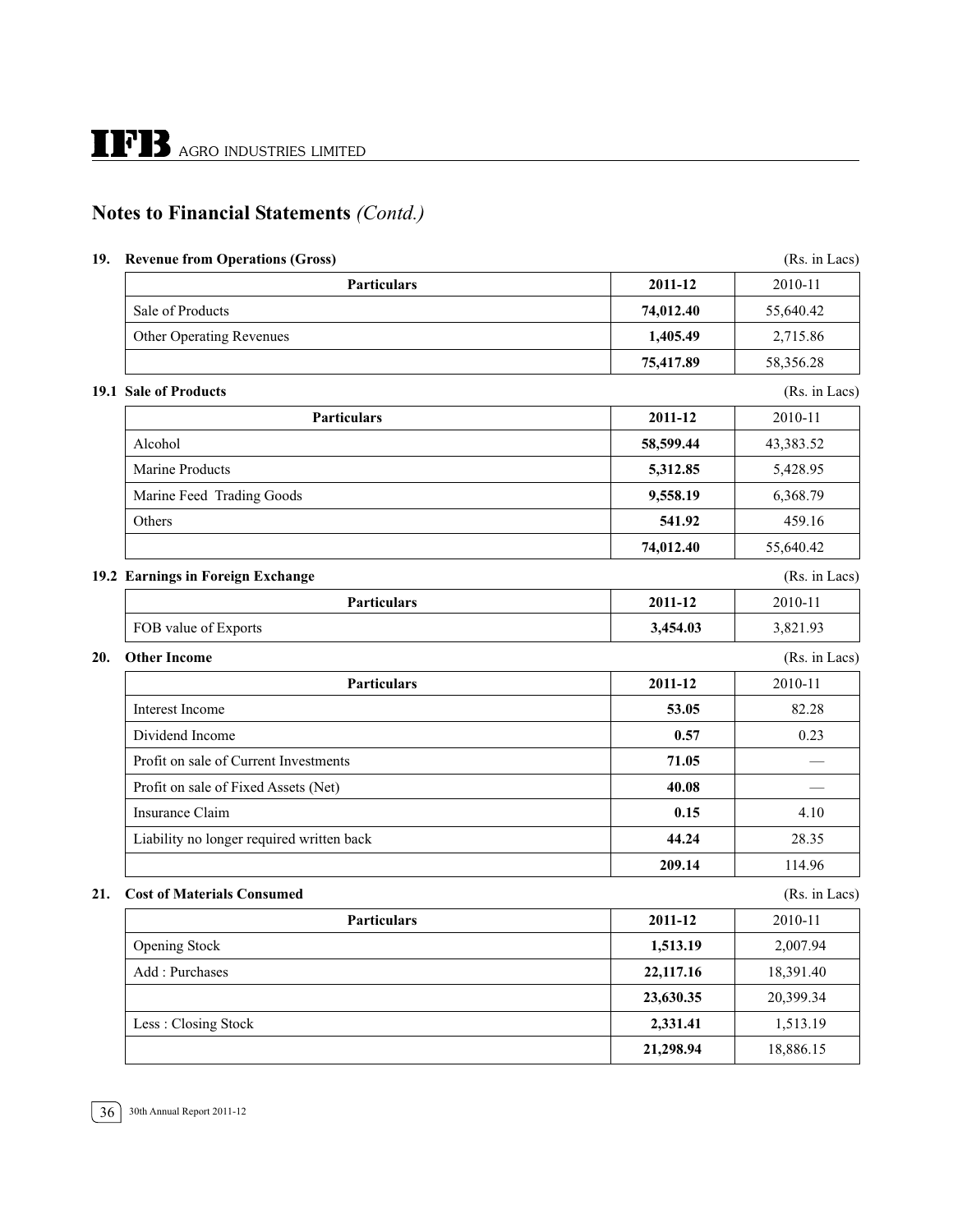#### **21.1 Particulars of Consumption of Raw Materials** (Rs. in Lacs)

| <b>Particulars</b> | 2011-12   | 2010-11   |
|--------------------|-----------|-----------|
| Molasses           | 41.02     | 1,032.51  |
| Grain              | 6,047.18  | 4,843.26  |
| Spirit             | 6,520.24  | 4,339.23  |
| Marine Products    | 5,178.58  | 5,232.59  |
| Others             | 3,511.92  | 3,438.56  |
|                    | 21,298.94 | 18,886.15 |

#### **21.2 Particulars of Imported and Indigenous Raw Material Consumption**

|                    | 2011-12            |                       | 2010-11     |                       |  |
|--------------------|--------------------|-----------------------|-------------|-----------------------|--|
| <b>Particulars</b> | <b>Rs.</b> in Lacs | $%$ of<br>Consumption | Rs. in Lacs | $%$ of<br>consumption |  |
| Imported           | 155.68             | 0.73                  | 776.95      | 4.11                  |  |
| Indigenous         | 21,143.26          | 99.27                 | 18,109.20   | 95.89                 |  |
|                    | 21,298.94          | 100.00                | 18,886.15   | 100.00                |  |

#### **22. Purchases of Stock-in-Trade** (Rs. in Lacs)

| <b>Particulars</b>             | 2011-12  | 2010-11  |
|--------------------------------|----------|----------|
| Marine Feed & Feed Supplements | 8,095.17 | 5,331.47 |
|                                |          |          |

#### **23. Changes in Inventories of Finished Goods, Work- in -Progress and Stock-in-Trade** (Rs. in Lacs)

| <b>Particulars</b>           | 2011-12 |          | 2010-11 |          |
|------------------------------|---------|----------|---------|----------|
| <b>Opening Stock</b>         |         |          |         |          |
| <b>Finished Goods</b>        | 940.09  |          | 623.85  |          |
| Work in Progress             | 61.35   |          | 76.70   |          |
| <b>Stock of Traded Goods</b> | 133.58  | 1,135.02 | 94.59   | 795.14   |
| Less: Closing Stock          |         |          |         |          |
| <b>Finished Goods</b>        | 939.93  |          | 940.09  |          |
| Work in Progress             | 88.11   |          | 61.35   |          |
| <b>Stock of Traded Goods</b> | 310.90  | 1,338.94 | 133.58  | 1,135.02 |
|                              |         | (203.92) |         | (339.88) |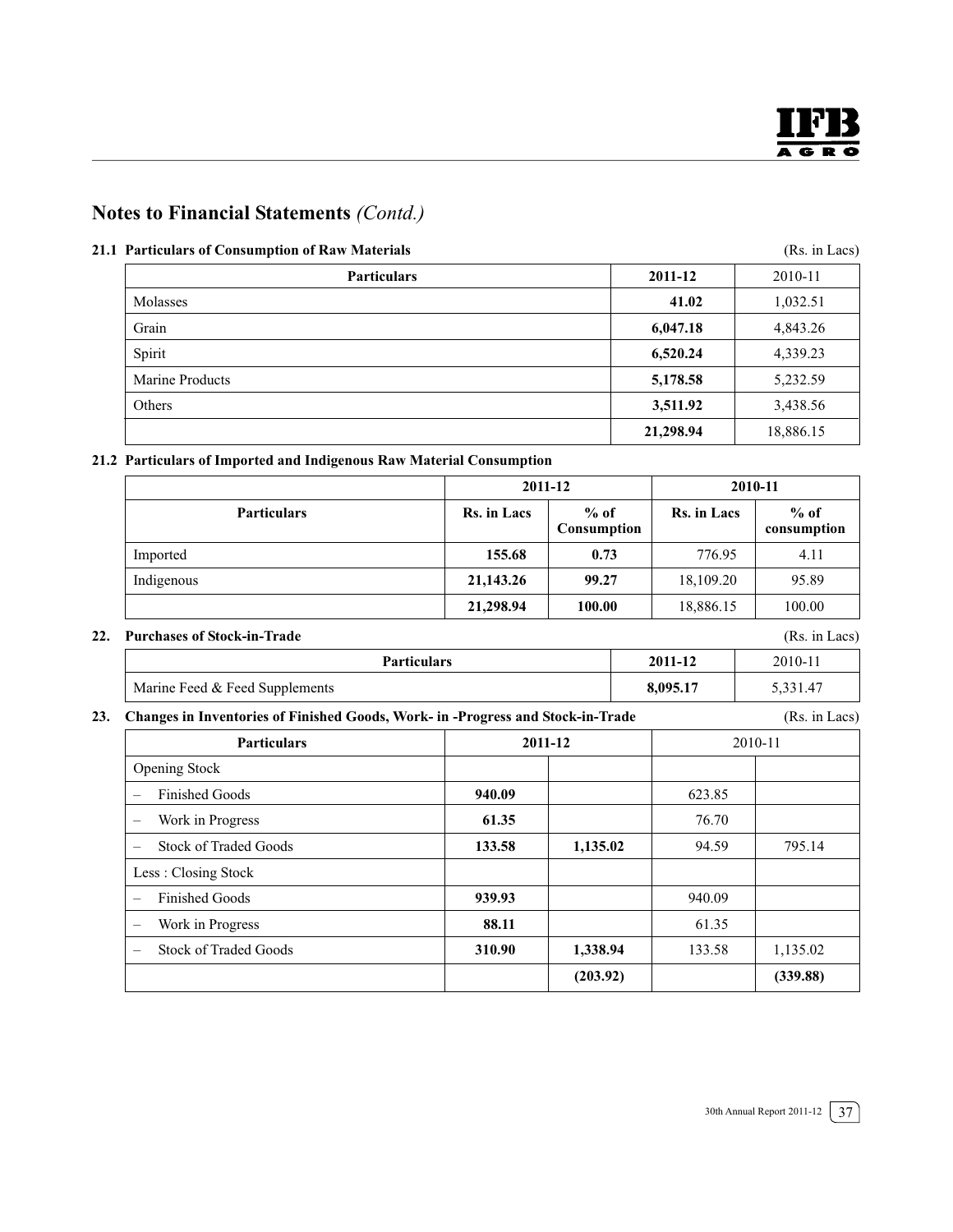#### **24. Employee Benefit Expenses** (Rs. in Lacs)

| <b>Particulars</b>                        | 2011-12  | 2010-11  |  |
|-------------------------------------------|----------|----------|--|
| Salaries, Wages & Bonus                   | 1,757.57 | 1.039.47 |  |
| Contribution to Provident and Other Funds | 182.58   | 188.40   |  |
| <b>Staff Welfare Expenses</b>             | 210.14   | 189.17   |  |
|                                           | 2,150.29 | 1.417.04 |  |

**24.1** The Company announced a Voluntary Retirement Scheme (VRS) for the employees of one of the units during the year. A sum of Rs. 285.95 Lakh (Previous year Rs. Nil) has been paid under VRS during the year and is included in "Salaries, Wages & Bonus"

#### **24.2 Disclosure pursuant to Accounting Standard 15-Employee Benefits Defined Contribution Plans:**

The Company has recognized as expense the following amounts: (Rs. in Lacs)

| The Company has recognized as expense the following amounts. | (INS. III LAUS) |         |
|--------------------------------------------------------------|-----------------|---------|
| <b>Particulars</b>                                           | 2011-12         | 2010-11 |
| Employer's Contribution to Provident & Family Pension Fund   | 72.28           | 64.47   |
| Employer's Contribution to Superannuation Fund               | 55.08           | 43.95   |
| Employer's Contribution to Gratuity Fund                     | 37.66           | 51.05   |
| Employer's Contribution to ESISC                             | 16.08           | 27.74   |
| Total                                                        | 181.10          | 187.21  |

#### **Defined Benefit Plan in respect of Leave Encashment:**

#### **A. Change in Defined Benefit Obligations** (Rs. in Lacs)

**Particulars** 2011-12 2010-11 1 Present Value of Obligations as at the beginning of the year **55.75** 49.81 2 Current Service cost **10.05** 4.48 3 Interest cost **4.74** 3.98 4 Curtailment cost/(credit) **—** — 5 Settlement cost/(credit) **—** — 6 Employee contribution **—** — 7 Plan amendments **—** — 8 Acquisitions **—** — 9 Actuarial (gains)/ losses **8.54** 7.46 10 Benefits paid **(10.29)** (9.98) 11 Present Value of Obligations as at the end of the year **68.79** 68.79 55.75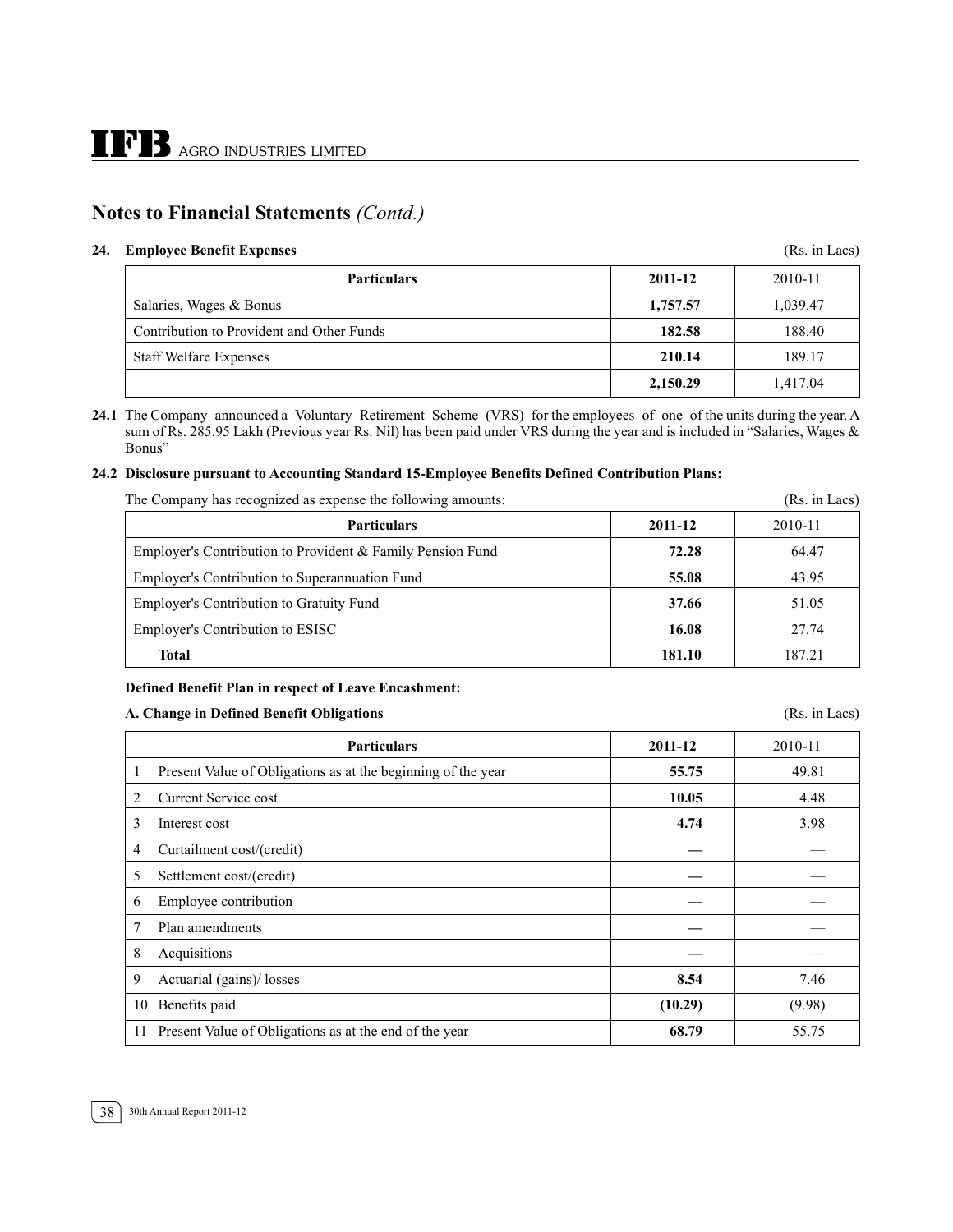

(Rs. in Lacs)

| В.             |                | <b>Change in the Fair Value of Plan Assets</b>                                          |         |         |
|----------------|----------------|-----------------------------------------------------------------------------------------|---------|---------|
|                |                | <b>Particulars</b>                                                                      | 2011-12 | 2010-11 |
|                | $\mathbf{1}$   | Plan Assets as at the beginning of the year                                             |         |         |
|                | $\overline{2}$ | Actual return on Plan Assets                                                            |         |         |
|                | 3              | Actual Company contributions                                                            | 10.29   | 9.98    |
|                | $\overline{4}$ | Employee contributions                                                                  |         |         |
|                | 5              | Benefits paid                                                                           | 10.29   | (9.98)  |
|                | 6              | Plan Assets as at the end of the year                                                   |         |         |
| $\mathbf{C}$ . |                | Net Asset/ (Liability) recognized in the Balance Sheet                                  |         |         |
|                | Ī.             | <b>Funded Status</b>                                                                    |         |         |
|                | $\mathbf{1}$   | Present value of Defined Benefit Obligations                                            | 68.79   | 55.75   |
|                | $\overline{2}$ | Fair value of Plan Assets                                                               |         |         |
|                | 3              | Funded status [Surplus/(Deficit)]                                                       | (68.79) | (55.75) |
|                | 4              | Effect of Balance Sheet asset limit                                                     |         |         |
|                | 5              | Un-recognized Past Service Costs                                                        |         |         |
|                | П.             | Net asset/(liability) recognized in the Balance Sheet                                   |         |         |
|                | $\mathbf{1}$   | Net asset/(liability) recognized in the Balance Sheet at<br>the beginning of the period | (55.75) | (49.81) |
|                | 2              | Employer expense                                                                        | 23.33   | 15.92   |
|                | 3              | Benefits paid                                                                           | (10.29) | (9.98)  |
|                | 4              | Net asset/(liability) recognized in the Balance Sheet at<br>the end of the period       | (68.79) | (55.75) |
| D.             |                | Total expense recognized in the Statement of Profit & Loss:                             |         |         |
|                | I.             | <b>Components of employer expense</b>                                                   |         |         |
|                | 1              | Current Service cost                                                                    | 10.05   | 4.48    |
|                | $\overline{2}$ | Interest cost                                                                           | 4.74    | 3.98    |
|                | 3              | Expected return on Plan Assets                                                          |         |         |
|                | $\overline{4}$ | Curtailment cost/(credit)                                                               |         |         |
|                | 5              | Settlement cost/(credit)                                                                |         |         |
|                | 6              | Amortization of Past Service Cost                                                       |         |         |
|                | 7              | Actuarial Losses/(Gains)                                                                | 8.54    | 7.46    |
|                |                | Total expense recognized in the Statement of Profit & Loss                              | 23.33   | 15.92   |
|                | П.             | Actual Contributions and Benefit Payments for the year                                  |         |         |
|                | $\mathbf{1}$   | Actual benefit payments                                                                 | 10.29   | 9.98    |
|                | $\overline{2}$ | <b>Actual Contributions</b>                                                             | 10.29   | 9.98    |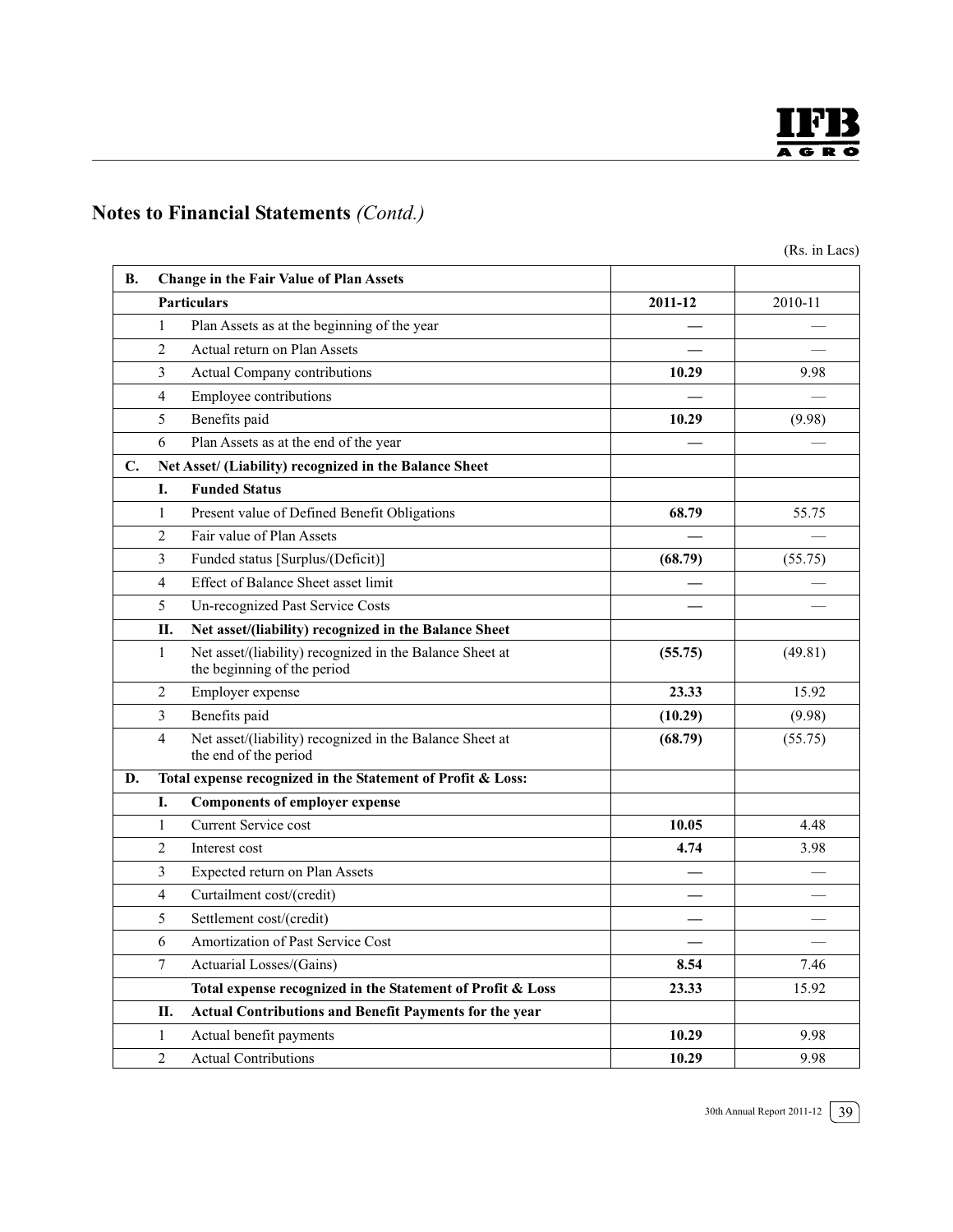| Е. | Principal Actuarial Assumptions used as at the Balance Sheet date: | (Rs. in Lacs) |               |
|----|--------------------------------------------------------------------|---------------|---------------|
|    | <b>Particulars</b>                                                 | 31.03.2012    | 31.03.2011    |
|    |                                                                    | $\frac{0}{0}$ | $\frac{0}{0}$ |
|    | Discount Rate per annum compounded                                 | 8.00          | 8.00          |
|    | Rate of increase in salaries                                       | 5.00          | 5.00          |
|    | Expected Average remaining working lives of employees (years)      | 16.42         | 16.06         |

Scheme is not funded through any trust fund and therefore, no assumption regarding expected rate of return on assets is applicable.

#### **25. Finance Cost** (Rs. in Lacs)

| <b>Particulars</b>                | 2011-12 | 2010-11 |
|-----------------------------------|---------|---------|
| Interest on Working Capital Loans | 32.67   | 184.11  |
| <b>Other Borrowing Costs</b>      | 3.45    |         |
|                                   | 36.12   | 184.11  |

#### **26. Other Expenses** (Rs. in Lacs)

| <b>Particulars</b>                         | 2011-12   | 2010-11   |
|--------------------------------------------|-----------|-----------|
| Consumption of Stores & Spares             | 229.62    | 186.18    |
| Power and Fuel                             | 1,505.03  | 1,403.33  |
| Rent                                       | 196.74    | 126.45    |
| Repairs to Building                        | 54.07     | 52.29     |
| Repairs to Machinery                       | 33.87     | 72.50     |
| Repairs - Others                           | 53.06     | 23.86     |
| Insurance                                  | 86.05     | 84.59     |
| Rates and Taxes                            | 14,312.61 | 9,427.93  |
| Manufacturing tie-up payments              | 2,174.82  | 2,080.96  |
| Office Expenses                            | 484.86    | 434.33    |
| Travelling                                 | 143.53    | 111.63    |
| Freight                                    | 820.16    | 603.59    |
| <b>Sales Promotion</b>                     | 795.82    | 533.60    |
| <b>Contract Services</b>                   | 785.39    | 537.23    |
| Payment to Auditors                        | 9.73      | 9.07      |
| Advertisement & Publicity                  | 5.70      | 5.77      |
| Loss on Foreign Currency Translation (net) | 15.39     |           |
| Loss on Sale of Fixed Assets (net)         |           | 18.75     |
| <b>Bad Debts written off</b>               | 0.40      | 2.49      |
| Miscellaneous Expenses                     | 508.16    | 476.31    |
|                                            | 22,215.01 | 16,190.86 |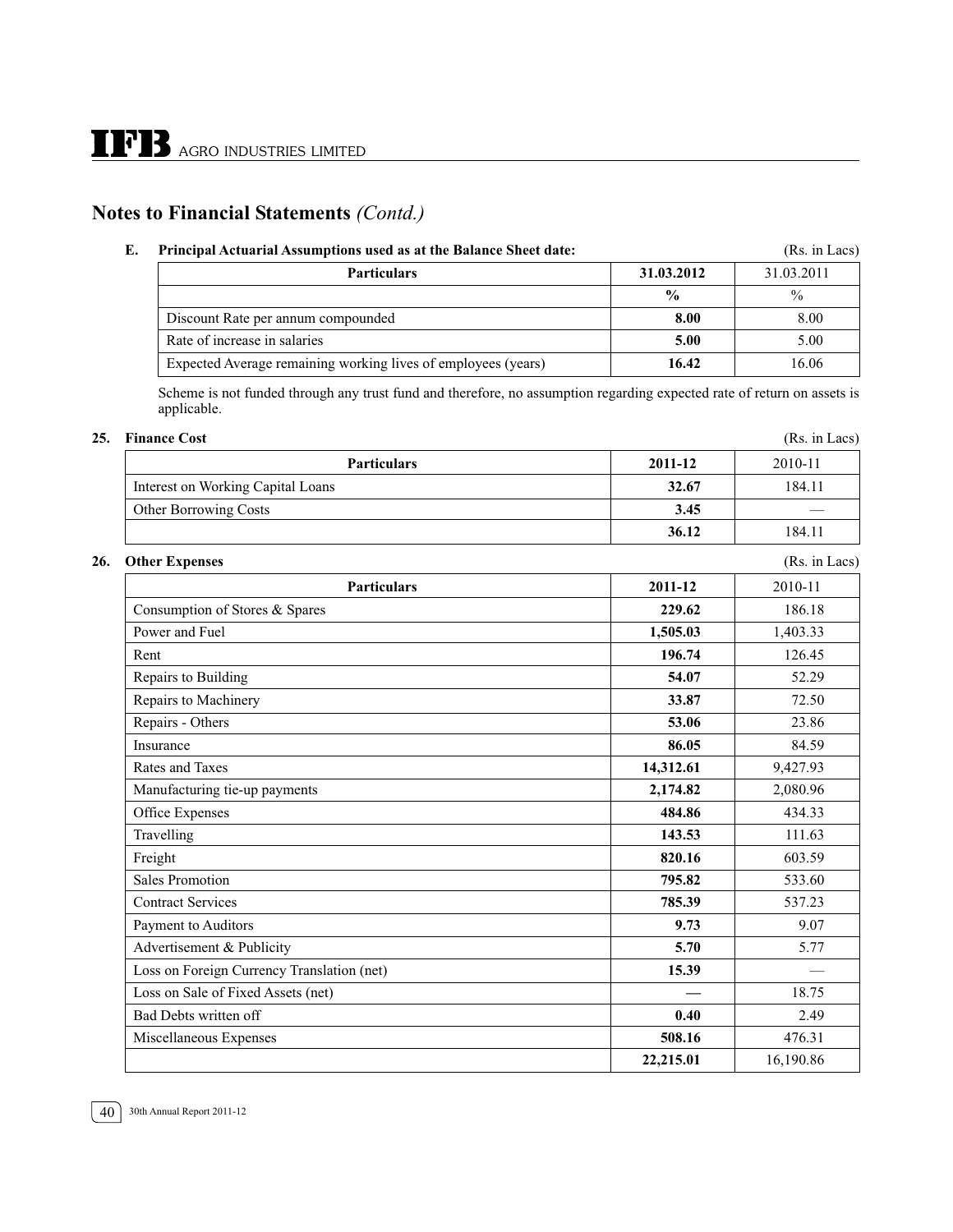

#### **26.1 Payment to Auditors (including Service Tax)** (Rs. in Lacs)

| <b>Particulars</b>            | 2011-12 | 2010-11 |
|-------------------------------|---------|---------|
| As Auditor                    | 6.74    | 6.62    |
| <b>For Taxation Matters</b>   | 1.69    | 1.65    |
| For Other Services            | 1.08    | 0.58    |
| For Reimbursement of expenses | 0.22    | 0.22    |
|                               | 9.73    | 9.07    |

#### **26.2 Expenditure in Foreign Currency** (Rs. in Lacs)

| <b>Particulars</b>             | 2011-12 | 2010-11 |
|--------------------------------|---------|---------|
| Value of Imports on CIF basis: |         |         |
| Raw Materials                  | 112.60  |         |
| Components and Spare parts     |         | 0.15    |
| Capital Goods                  | 194.28  |         |
| Travelling                     | 4.32    | 6.40    |

**27. Earnings Per Equity Share (EPS)** (Rs. in Lacs) **Particulars** 2011-12 2010-11 **Profit after Tax 2654.70 1782.41** 22654.70 1782.41 Weighted average number of Equity Shares outstanding **8,007,111** 8,007,111 Basic and Diluted earnings per Equity Share before **33.15** 22.26 exceptional items (Par Value Rs.10/- per Equity Share) Basic and Diluted earnings per Equity Share after exceptional **33.15** 33.15 22.26 item (Par Value Rs.10/- per Equity Share)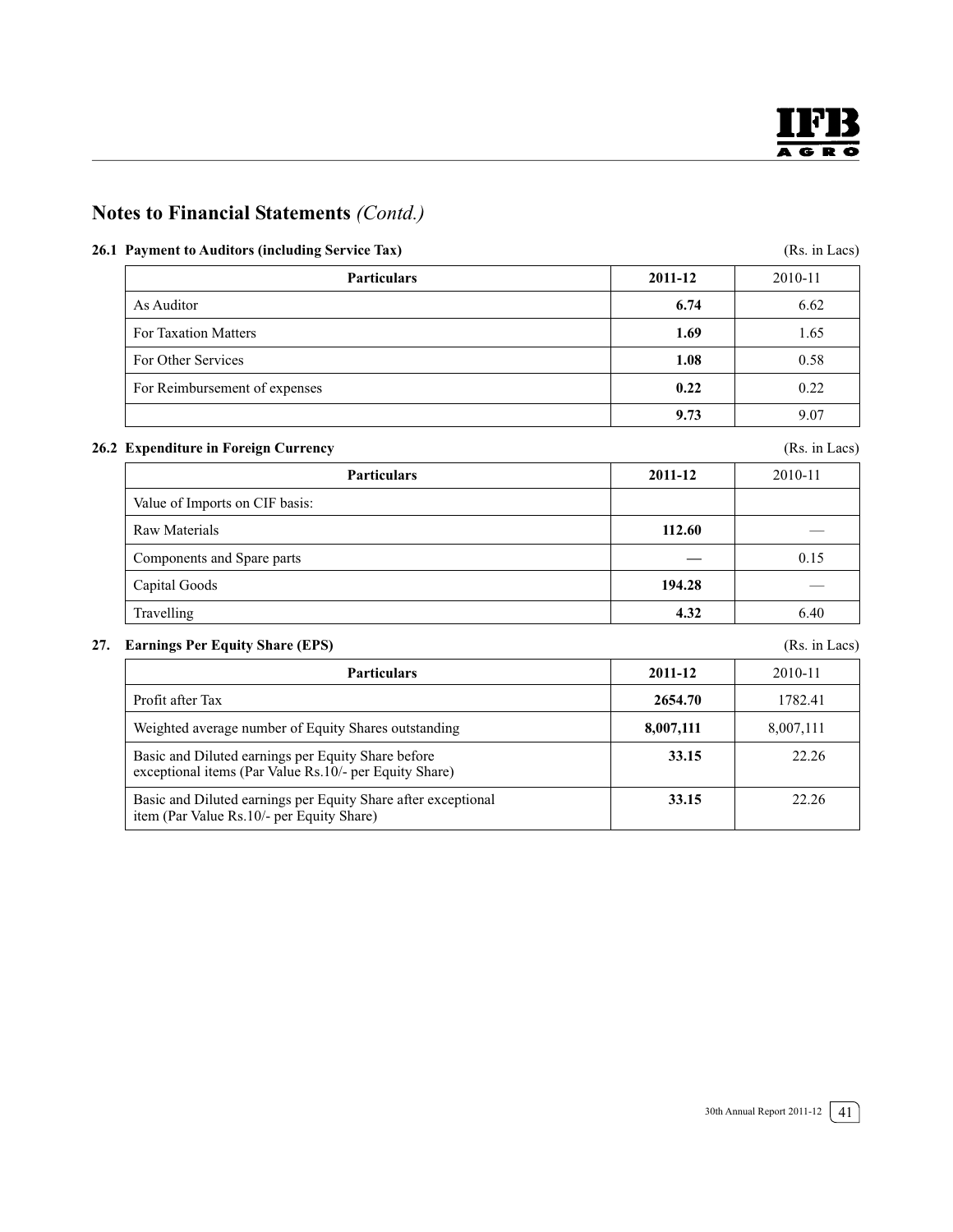#### **28. Segment Information :**

#### A) Primary Business Segments for the year ended 31st March, 2012 (Rs. in Lacs)

|                                       | Spirit, Liquor,<br><b>Spirituous Beverages</b> |           | <b>Marine</b> |           | <b>Unallocated</b> |          | <b>Total</b> |           |
|---------------------------------------|------------------------------------------------|-----------|---------------|-----------|--------------------|----------|--------------|-----------|
|                                       | 2011-12                                        | 2010-11   | 2011-12       | 2010-11   | 2011-12            | 2010-11  | 2011-12      | 2010-11   |
| <b>Revenue</b>                        |                                                |           |               |           |                    |          |              |           |
| <b>External Revenue</b>               | 43,025.13                                      | 32,731.53 | 15,453.20     | 12,266.41 |                    |          | 58,478.33    | 44,997.94 |
| Total                                 | 43,025.13                                      | 32,731.53 | 15,453.20     | 12,266.41 |                    |          | 58,478.33    | 44,997.94 |
| <b>Results</b>                        |                                                |           |               |           |                    |          |              |           |
| <b>Segment Results</b>                | 2,812.74                                       | 2,105.17  | 846.25        | 586.56    |                    | -        | 3,658.99     | 2,691.73  |
| <b>Finance Cost</b>                   |                                                | 82.08     | 19.65         | 26.67     | 16.47              | 75.36    | 36.12        | 184.11    |
| Other Income                          |                                                |           |               |           | 193.74             | 115.28   | 193.74       | 115.28    |
| Profit before Tax                     | 2,812.74                                       | 2,023.09  | 826.60        | 559.89    | 177.27             | 39.92    | 3,816.61     | 2,622.90  |
| <b>Other Information</b>              |                                                |           |               |           |                    |          |              |           |
| <b>Segment Assets</b>                 | 12,720.34                                      | 9,588.01  | 2,201.40      | 1,615.63  | 1,494.07           | 2,615.46 | 16,415.80    | 13,819.10 |
| <b>Segment Liabilities</b>            | 3,231.99                                       | 3,214.77  | 445.21        | 171.85    | 1,418.04           | 1,766.62 | 5,095.24     | 5,153.24  |
| Capital Expenditure                   | 1,657.27                                       | 1,222.19  | 364.24        | 12.27     | 63.25              | 63.25    | 2,084.76     | 1,297.71  |
| Depreciation                          | 1,145.23                                       | 729.25    | 84.72         | 58.07     | 33.90              | 33.25    | 1,263.85     | 820.57    |
| Non Cash exp. other than Depreciation |                                                |           |               |           | 23.33              | 43.79    | 23.33        | 43.79     |

**Notes:**

- 1. The Company's operations are diversified into two main business segments, namely :
	- a) Spirit, Liquor and Spirituous Beverages comprising of Rectified Spirit, Country Liquor and Indian Made Foreign Liquor.
	- b) Marine division comprising of Marine products processing & exports, domestic selling and Marine Feed trading.
- 2. Segments have been identified and reported in accordance with Accounting Standard 17 Segment Reporting.
- 3. Segment Revenue in each of the above domestic Business Segments primarily includes sales, processing charges and export incentives in the respective segments.
- 4. Segment Revenue, Results, Assets and Liabilities include the respective amounts identifiable to each of the segment and amounts allocated on a reasonable basis.

#### **B**. **Secondary Segment reporting (by Geographical Segments)** (Rs. in Lacs)

|                     | <b>Domestic</b> |           | <b>Exports</b> |          | <b>Total</b> |           |
|---------------------|-----------------|-----------|----------------|----------|--------------|-----------|
|                     | 2011-12         | 2010-11   | 2011-12        | 2010-11  | 2011-12      | 2010-11   |
| Revenues            | 55,180.75       | 44,607.86 | 3,297.58       | 390.08   | 58,478.33    | 44,997.94 |
| <b>Total Assets</b> | 14,573.60       | 12,355.30 | 1,842.20       | 1.463.80 | 16,415.80    | 13,819.10 |
| Capital Expenditure | 1,720.52        | 1,285.44  | 364.24         | 12.27    | 2,084.76     | 1,297.71  |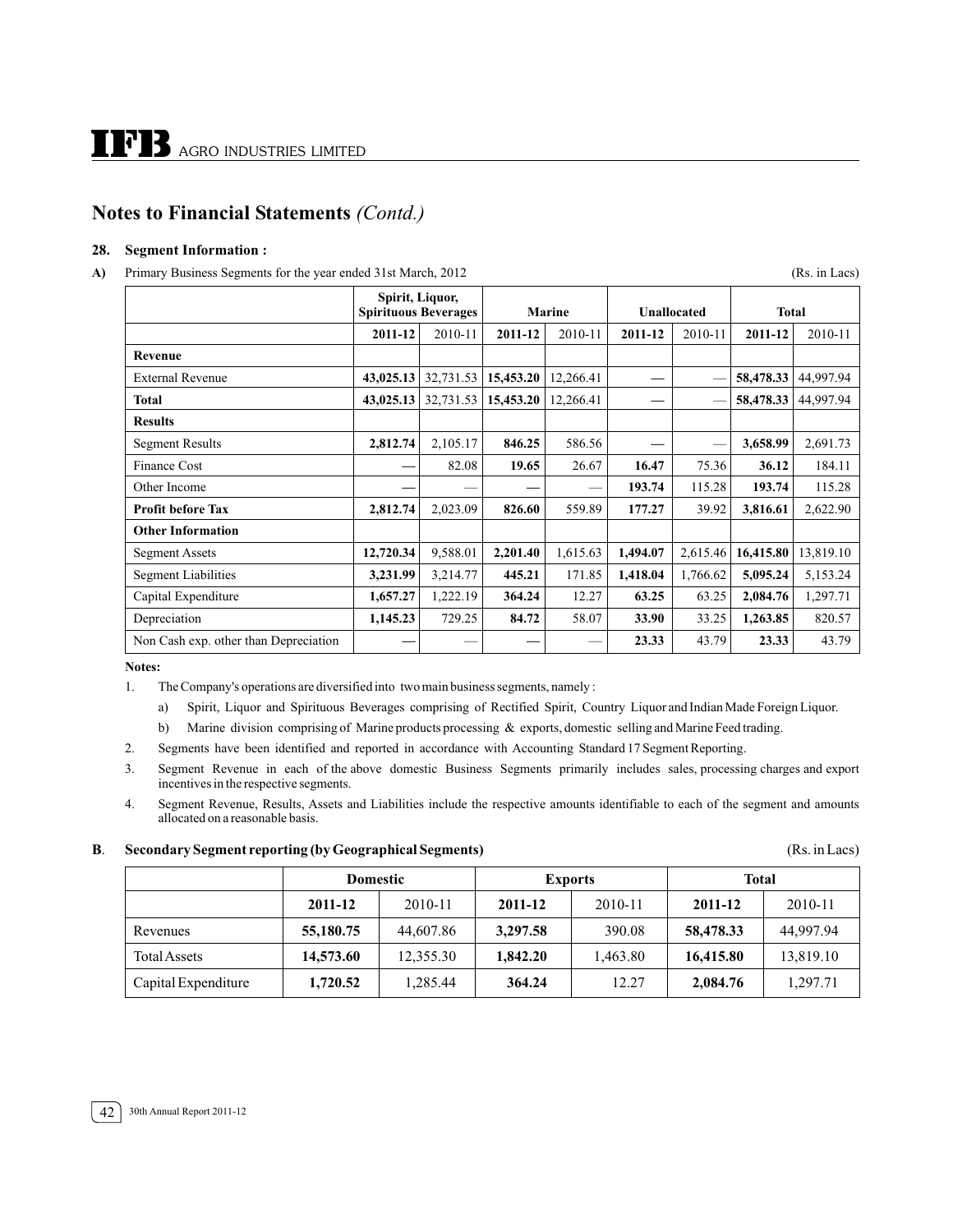- **29.** The Company has entered into arrangements with certain bottling units ("tie -up units") in Assam, Orissa & Bihar for production and marketing of its own IMFL brands. The production in the premises of tie-up units under the said arrangements, wherein each party's obligations are stipulated, is carried out under the Company's close supervision. The marketing is entirely the responsibility of the Company. The Company is also required to ensure adequate finance to the tie-up units, whenever required. Though under the agreements, the production and sale are accounted for by and in the books of the tie-up units, the Company promotes its brands through these arrangements. Accordingly, it is considered appropriate to disclose the following quantitative and value information for the year, as furnished by the tie-up units:
	- i) Profit/(Loss) from tie-up operations detailed as under is included in "Other Operating Revenues" (Note 19) and "Miscellaneous Expenses"(Note 26) respectively.  $(D<sub>c</sub>$  in Lacs)

|                     |          | (RS. III LACS) |
|---------------------|----------|----------------|
|                     | 2011-12  | 2010-11        |
| Net Sales           | 2,798.49 | 2,491.31       |
| Cost of Sales       | 2,217.81 | 2,020.44       |
| <b>Gross Profit</b> | 580.68   | 470.87         |
| Expenses            | 532.47   | 539.37         |
| Profit / (Loss)     | 48.21    | (68.50)        |

ii) Quantitative Information for tie-up operations: -

|                            | 2011-12     |                        | 2010-11     |                               |
|----------------------------|-------------|------------------------|-------------|-------------------------------|
|                            | Qty (cases) | Value<br>(Rs. in Lacs) | Qty (cases) | <b>Value</b><br>(Rs. in Lacs) |
| <b>Opening Stock</b><br>a) | 557         | 96.59                  | 1.679       | 73.29                         |
| Production<br>b)           | 210,088     |                        | 198,367     |                               |
| Sales<br>c)                | 209,985     | 2798.49                | 199,489     | 2,491.31                      |
| Closing Stock<br>d)        | 660         | 91.24                  | 557         | 96.59                         |

iii) The balance due from tie-up units, of Rs. 572.52 Lacs (31.03.2011: Rs. 402.36 Lacs) is included under "Advances" (Note 18). This is on account of the financing by the company of inventories, debtors and other current assets net of current liabilities on behalf of the units.

#### **30. Related Party Disclosures**

As per Accounting Standard 18 issued by the Institute of Chartered Accountants of India, disclosures in respect of "Related Parties" are as follows :

#### A. **List of Related Parties:**

#### **Associates:**

Nurpur Gases Private Limited Travel Systems Limited IFB Automotive Private Limited IFB Industries Limited Asansol Bottling & Packaging Co. Private Limited Special Drinks Private Limited CPL Industries Limited Zenith Investments Limited CPL Projects Limited

30th Annual Report 2011-12  $\mid 43 \rangle$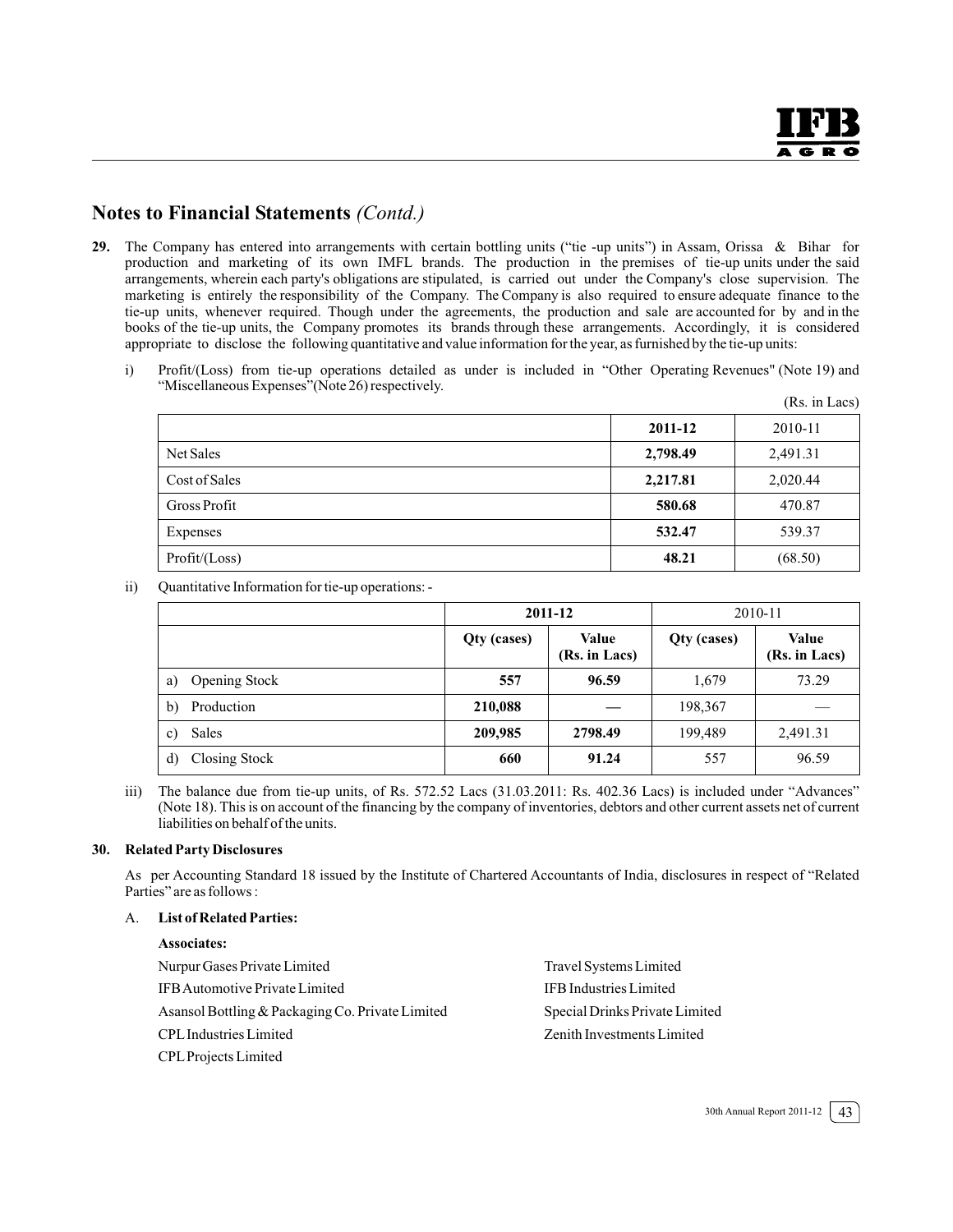#### **Management Personnel:**

Mr. Bijon Nag, Chairman Mr. Bikram Nag, Joint Executive Chairman Mr.A. K. Banerjee, Managing Director Dr. J. A. Gore, President - Distillery Mr. Rahul Choudhary, Vice President - Finance & Company Secretary Mr. Santanu Ghosh, Head Operations & Safety - Distillery Mr. S. K Bayen, Incharge New Project - Distillery Mr. R Purkayastha, GM Finance & Commercial - IMFL operations Mr. Dhiman Saha, AVP - IMFL Operations Mr.A K Palit, GM - IMFL Sales Mr. Pratap Mukherjee, COO - Marine Business Mr. D Deb, Sr Manager - Marine Exports Mr.Abhijit Banerjee, Business Head - Marine Foods Mr. Soumen Basu Chowdhury, Sr Manager - Marine Feed Mr. Debojyoti Bandopadhyay, Plant Head - IMFL Dankuni Mr. Debasish Ghosh, Head Bottling plants (Division -I) Mr. Saptarshi Bhattacharya, AGM (Operation & Safety) - Panagarh Mr. Subhasis Bal, Plant Manager (Operation & Safety) - Serampore Mr. Somen Bal, Sr. Vice President Mr. Rana Chatterjee, Head Internal Audit Mr. Kanak Ghose, AVP-HR

**Note:** Related parties as aforesaid have been identified by the Company and relied upon by the Auditors.

- B. During the year, the Company entered into transactions with related parties. Those transactions along with related balances as at the balance sheet date are presented in the following table:-
	- **(i) With Associates** (Rs. in Lacs)

| <b>Particulars</b>                         | 2011-12 | 2010-11 |
|--------------------------------------------|---------|---------|
| <b>Nurpur Gases Pvt. Ltd.</b>              |         |         |
| Purchase of Goods                          | 7.87    | 8.01    |
| Sale of Goods                              | 140.99  | 93.93   |
| Income from rent $\&$ other services       | 21.30   | 27.34   |
| Loan taken and repaid including interest   |         | 139.65  |
| Amount payable for purchase of goods       | 6.25    | 0.79    |
| Asansol Bottling & Packaging Co. Pvt. Ltd. |         |         |
| Sale of Goods                              | 326.59  | 521.17  |
| Income from rent $&$ other services        | 9.00    | 9.00    |
| Amount receivable for sale of goods        | 28.21   |         |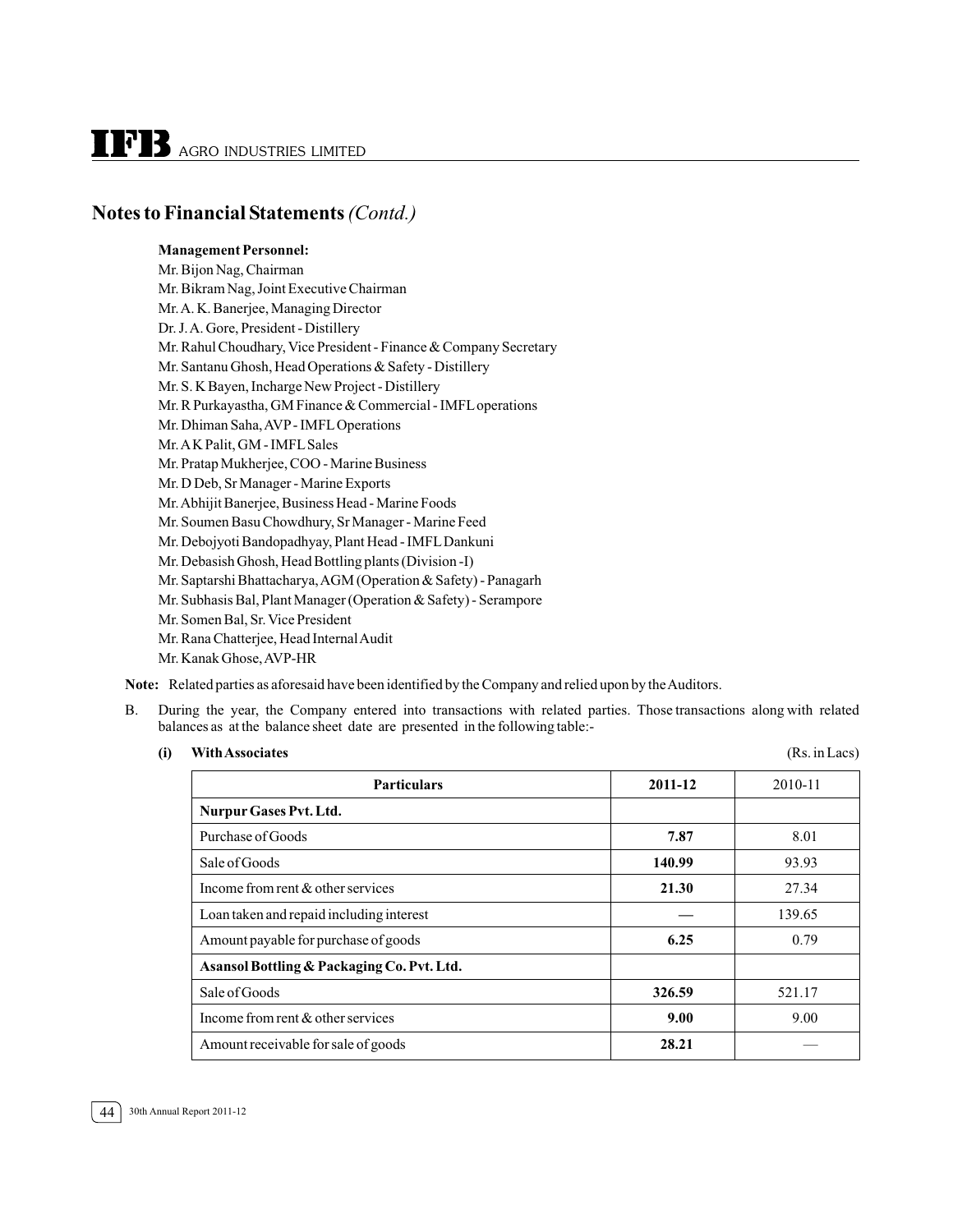

(Rs. in Lacs)

| <b>Particulars</b>                   | 2011-12 | 2010-11 |
|--------------------------------------|---------|---------|
| <b>IFB</b> Industries Ltd.           |         |         |
| Purchase of Goods                    | 1.05    | 1.19    |
| Purchase of Capital Goods            |         | 3.69    |
| Income from rent $\&$ other services | 278.42  | 3.42    |
| Payment of rent & other services     | 9.82    | 10.13   |
| Security deposits payable            | 160.00  | 160.00  |
| Rent Receivable                      | 0.28    |         |
| Amount payable for purchase of goods |         | 1.59    |
| Travel Systems Ltd.                  |         |         |
| Purchase of Services                 | 13.33   | 13.23   |
| Income from rent                     | 8.06    | 3.14    |
| Amount payable for services received | 0.06    | 0.04    |
| <b>Special Drinks Pvt. Ltd.</b>      |         |         |
| Recovery of bad debts                | 14.00   |         |
| Payment of rent                      | 1.20    | 1.20    |
| Rent Receivable                      |         | 1.20    |

#### **(ii) With Key Management Personnel** (Rs. in Lacs)

| <b>Particulars</b>   | 2011-12 | 2010-11 |
|----------------------|---------|---------|
| Remuneration         | 473.84  | 365.30  |
| Guarantee Commission | 17.51   | 17.51   |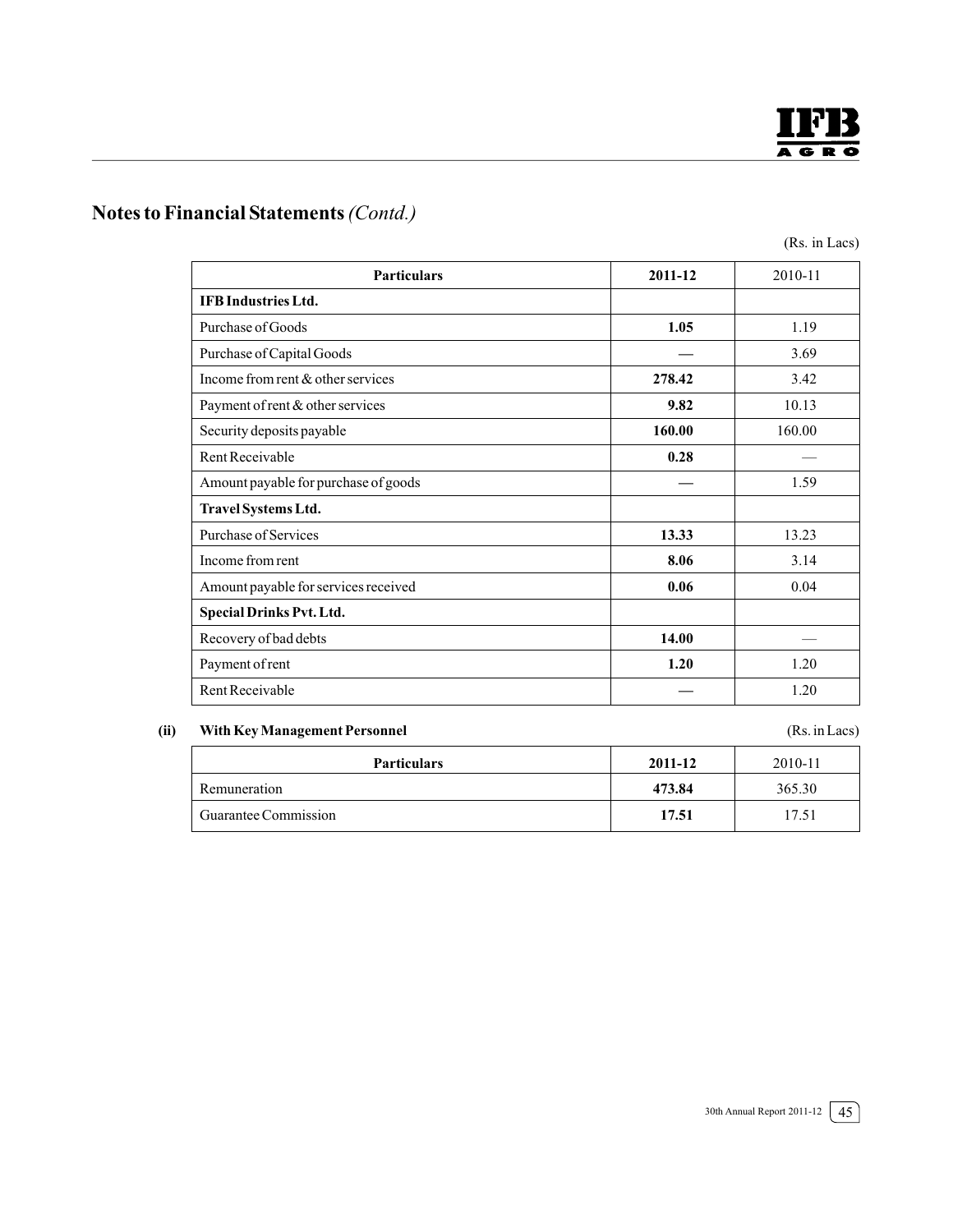#### **31. Contingent Liabilities and Commitments (to the extent not provided for)** (Rs. in Lacs)

|                                                                                                                                                                                                                                                                                                                                                                                                                                                                                                                                                                                                                                 | 31.03.12 | 31.03.11 |
|---------------------------------------------------------------------------------------------------------------------------------------------------------------------------------------------------------------------------------------------------------------------------------------------------------------------------------------------------------------------------------------------------------------------------------------------------------------------------------------------------------------------------------------------------------------------------------------------------------------------------------|----------|----------|
| <b>Contingent Liabilities:</b>                                                                                                                                                                                                                                                                                                                                                                                                                                                                                                                                                                                                  |          |          |
| Claims against the company not acknowledged as debts<br>A)                                                                                                                                                                                                                                                                                                                                                                                                                                                                                                                                                                      |          |          |
| Show Cause Notice issued by Customs Department against the Marine Division<br>i)<br>of the Company. The Company had filed suitable reply and also faced personal<br>hearing. The adjudication order is still awaited. The Company is of the considered<br>view that the demand is not sustainable.                                                                                                                                                                                                                                                                                                                              | 210.53   | 210.53   |
| Demand raised by Excise Department for payment of duty not acknowledged by<br>$\overline{ii}$<br>the company, being not sustainable in the Company's considered view. Matter<br>pending with Commissioner of Excise, Government of West Bengal.                                                                                                                                                                                                                                                                                                                                                                                 | 10.95    | 10.95    |
| Demand raised by Sales Tax Department under West Bengal Sales Tax Act 1994<br>$\overline{111}$<br>for the years 2004-05, 2005-06, 2006-07, 2007-08 and 2008-09, Central Sales<br>Tax Act 1956 for 2005-06 and 2007-08 and under West Bengal VAT Act, 2003<br>for the years 2005-06, 2006-07, 2007-08 and 2008-09 for payment of duty<br>including interest and penalty, not acknowledged by the company being not<br>sustainable in the Company's considered view. Matters pending under appeal with<br>West Bengal Commercial Taxes Appellate and Revisional Board/Additional<br>Commissioner of Commercial Taxes, West Bengal | 2564.88  | 906.47   |
| <b>Total</b>                                                                                                                                                                                                                                                                                                                                                                                                                                                                                                                                                                                                                    | 2,786.36 | 1,127.95 |
| Other moneys for which the company is contingently liable<br>B)                                                                                                                                                                                                                                                                                                                                                                                                                                                                                                                                                                 |          |          |
| Letters of Credit issued by Bankers<br>$\ddot{1}$                                                                                                                                                                                                                                                                                                                                                                                                                                                                                                                                                                               | 1.60     | 114.91   |
| ESI liability for the period April 1997 - March 2011, pending renewal<br>$\overline{ii}$<br>of exemption at Noorpur Factory                                                                                                                                                                                                                                                                                                                                                                                                                                                                                                     |          | 15.97    |
| <b>Total</b>                                                                                                                                                                                                                                                                                                                                                                                                                                                                                                                                                                                                                    | 1.60     | 130.88   |

**C)** Disputed income tax demand outstanding for the Assessment year 2009-10 is Rs. 914.46 Lacs (31.03.2011: Rs. Nil) which is not acknowledged as debt by the Company and the appeal is pending for adjudication before CIT (Appeals). Based on certain decisions of the appellate authorities and the interpretation of the relevant provisions, the company has been legally advised that the demand is likely to be either deleted or substantially reduced and accordingly no provision has been made.

#### **Commitments:**

Estimated amount of Capital Contracts remaining to be executed and not provided for (net of advances) Rs. 14.99 Lacs (previous year Rs 770.55 Lacs).

- **32**. Trade Receivables, Advances, Deposits and Trade Payables are subject to confirmation.
- **33.** In terms of Article 76 of the Article of Association of the Company, Mr. Bijon Nag is a permanent Director of the Company.As he does not seeks re-appointment by rotation, the Company is of the opinion that the provisions of Section 274(1)(g) of the Companies Act, 1956 are not applicable to him.
- **34.** As notified by the Ministry of Corporate Affairs of the Government of India, revised Schedule VI under the Companies Act, 1956 is applicable to all financial statements for the financial year commencing on or after 1st April, 2011.Accordingly, the financial statements for the year ended 31st March, 2012 are prepared in accordance with the aforesaid revised Schedule VI.

**35.** Previous year's figures have been regrouped/reclassified to conform to the current year's classification, wherever considered necessary. Signatories to Notes 1 to 35.

As per our attached report of even date.

For Haribhakti & Co. *For and on behalf of the* **Chartered Accountants** Firm's Registration No. 103523W Anand Kumar Jhunjhunwala Bikram Nag *Joint Executive Chairman* Membership No: 056613 Kolkata, 29th May, 2012

| Anand Kumar Jhunjhunwala | Bikram Nag                   | Joint Executive Chairman |
|--------------------------|------------------------------|--------------------------|
| Partner                  | A. K. Banerjee               | Managing Director        |
| Membership No: 056613    | Rahul Choudhary VP-Finance & |                          |
| Kolkata, 29th May, 2012  |                              | Company Secretary        |



46 30th Annual Report 2011-12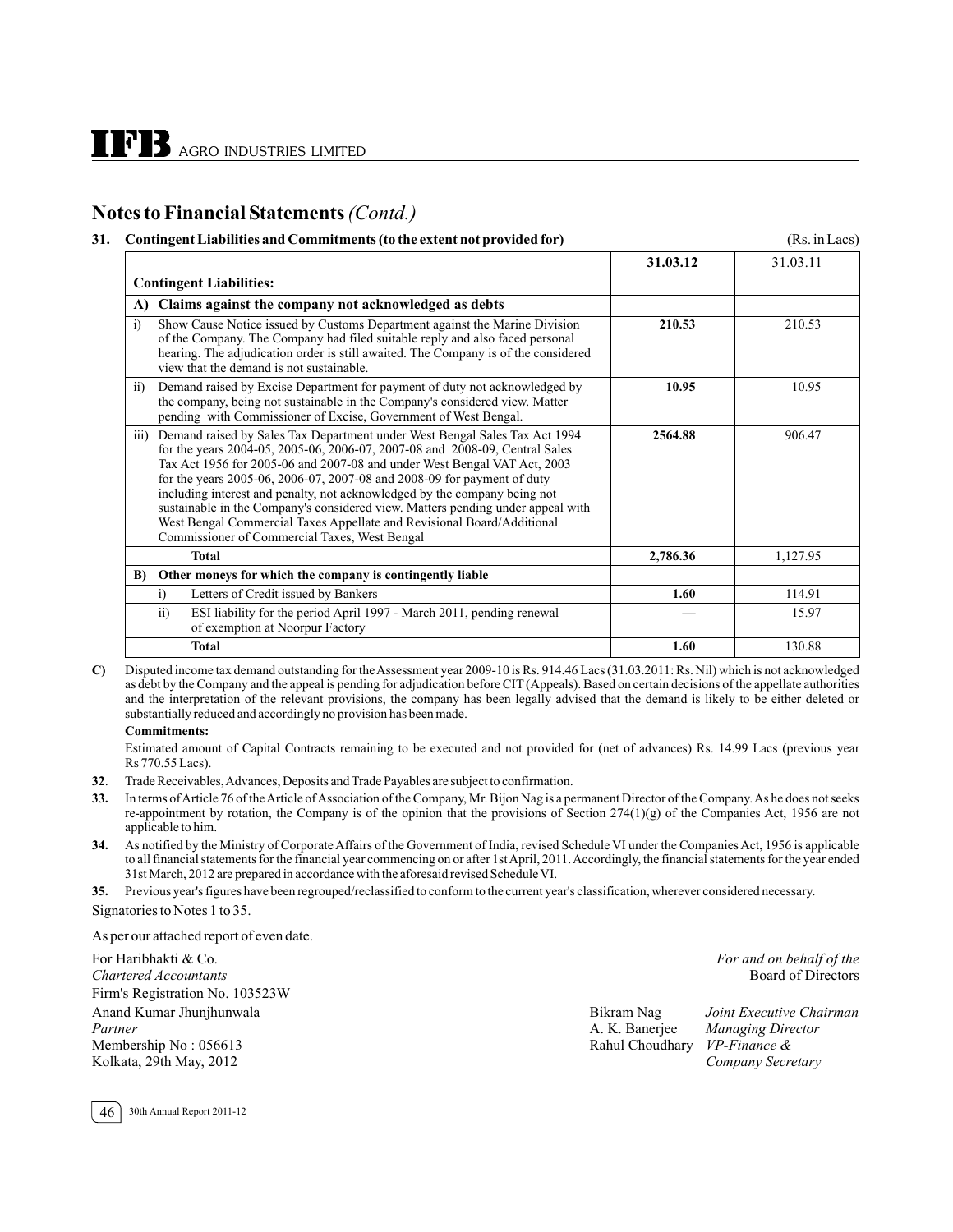

## AGRO INDUSTRIES LIMITED

Regd. Office : Plot No. IND-5, Sector-1, East Kolkata Township, Kolkata - 700 107

#### **ATTENDANCE SLIP**

Annual General Meeting on Monday, 30th July, 2012 at 10.30 A.M. at Ecohub Conclave Club, Eco Space (IT Park), Plot No. 2F/11, New Town, Rajarhat, North 24-Parganas, Kolkata - 700 156

PLEASE FILL ATTENDANCE SLIP AND HAND IT OVER AT THE ENTRANCE OF THE MEETING HALL

| $DPID*$                                                                                                                   | Registered Folio No.:                                                                                                   |
|---------------------------------------------------------------------------------------------------------------------------|-------------------------------------------------------------------------------------------------------------------------|
| Client $ID^*$ :                                                                                                           |                                                                                                                         |
|                                                                                                                           |                                                                                                                         |
| Eco Space (IT Park), Plot No. 2F/11, New Town, Rajarhat, North 24-Parganas, Kolkata - 700 156 on Monday, 30th July, 2012. | I hereby record my presence at the THIRTIETH ANNUAL GENERAL MEETING of the Company at Ecohub Conclave Club,             |
|                                                                                                                           |                                                                                                                         |
| *Applicable for members holding shares in electronic form.                                                                |                                                                                                                         |
|                                                                                                                           | ——————————————————(TEAR HERE). ———————————————————                                                                      |
|                                                                                                                           | <b>THE AGRO INDUSTRIES LIMITED</b><br>Regd. Office : Plot No. IND-5, Sector-1, East Kolkata Township, Kolkata - 700 107 |

#### **PROXY FORM**

| $DPID*$                                                                   | Registered Folio No.:                                                                                              |
|---------------------------------------------------------------------------|--------------------------------------------------------------------------------------------------------------------|
| $ClientID^*$ :                                                            |                                                                                                                    |
|                                                                           |                                                                                                                    |
|                                                                           |                                                                                                                    |
|                                                                           |                                                                                                                    |
|                                                                           |                                                                                                                    |
| Monday, the 30th July, 2012 at 10.30 A.M. and at any adjournment thereof. | to attend and vote for me/us on my/our behalf at the THIRTIETH ANNUAL GENERAL MEETING of the Company to be held on |
|                                                                           |                                                                                                                    |
|                                                                           | Stamp                                                                                                              |
| *Applicable for Members holding shares in electronic form                 |                                                                                                                    |

Note: a) The form should be signed across the stamp as per specimen signature registered with the Company.

- b) The Proxy Form duly completed must be deposited at the Company's Registered Office not less than 48 hours before the time fixed for holding the aforesaid meeting.
	- c) The proxy need not be a member of the Company.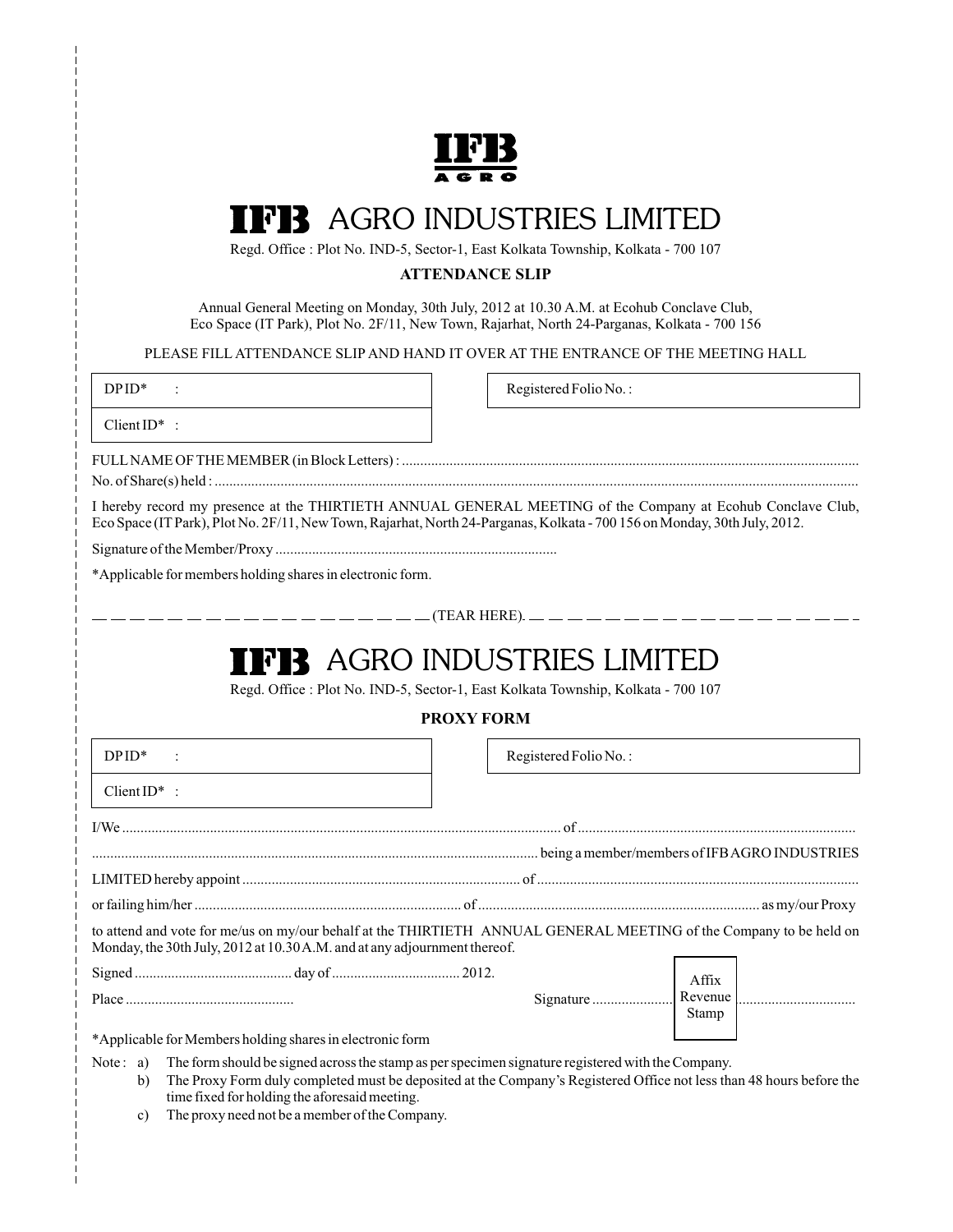

Map not to scale